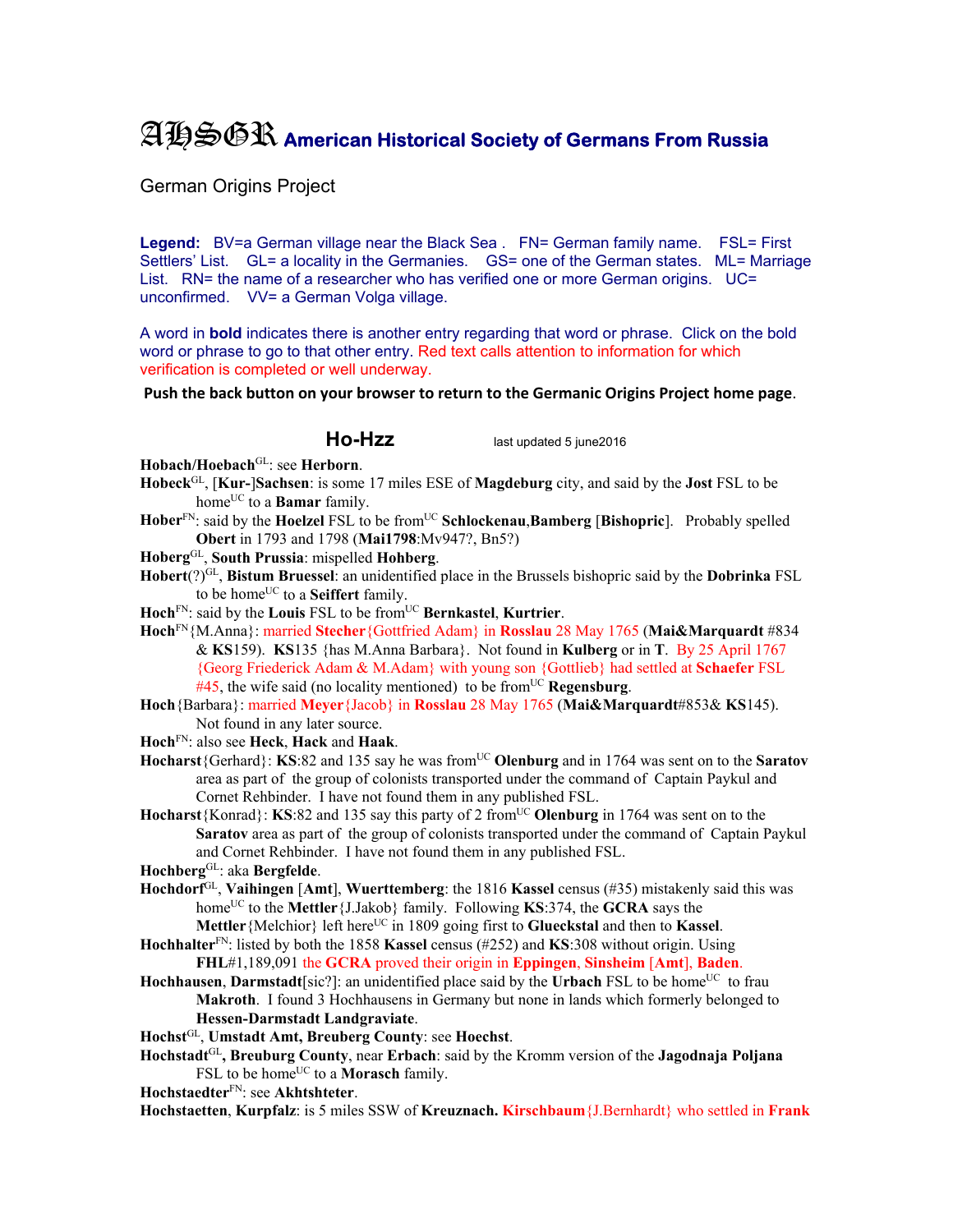was born here 19 Oct 1707.

**Hochstetter**FN: see **Akhtshteter**.

- **Hochum**{Johann}: married **Langebach**{A.Elisabeth} 23 May 1766 in **Luebeck** (**Mai&Marquardt**#58). They arrived without children in **Russia** 8 Aug 1766, he said to be from<sup>UC</sup> **Bernburg** (**Kuhlberg**3976). Later in 1766 in **Oranienbaum** they with 1 child took transport for the **Volga**  (**T**5236-5238). Not found in any later source.
- **Hochweiler**, **Pabianice**, **South Prussia**: was SW of **Lodz**, now **Poland**. According to the **GCRA** aka Wyskitten Revier, **Poland**, was associated with a **Haas** family in 1803. **Jerry Frank** says this is Markowka, 8 km due W of **Pabianice**, **Poland**.
- **Hoch-Weisel**?GL, [**Hessen-Darmstadt Landgraviate**]: is 10 km NW of **Friedberg** city, and was said by **Kuhlberg** to be in **Darmstadt** and by the **Susannental** FSL to be home<sup>UC</sup> to **Schmidt**{Christian}.
- **Hochweiss**FN: said by the **Rohleder** FSL to be fromUC **Daenesch**, **Schwarz**. For 1798 see **Mai1798**:Hr6. The editor of the published FSL said they were from Danenish Nienhof – no source given for that.
- Hock<sup>FN</sup> said by the **Frank** FSL to be from<sup>UC</sup> Berching, Hanau. Doris Evans says this origin is confirmed in research done by Anneliese Micheiwski for Edward F. Wagner: the family name was various spelled: **Haak, Hack, Heck and Hoch** … the colonist was born in **Bergen, Hanau County** and the lineage has bee traced back to a **Hack** born about 1600 from **Bleichenbach** although most of his children were christened in **Bergen parish**.
- **Hock**FN said by the **Frank** FSL to be fromUC **Meiningen, Sachsen.**
- **Hock/Hoeck/Heck**FN{M.Elisabeth}: had been confirmed in **Rimhorn** (**Gieg1**); **KS**135 says this was near **Erbach**. From **Rimmern**, **Erbach** [**County**] she married **Schaefer**{Johannes} in **Buedingen** 28 April 1766 (**Mai&Marquardt**#602). Later in 1766 this couple with an infant son in **Oranienbaum** took transport for the **Volga** (**T**7212-7213). On 13 Sept 1767 {Johann} and his wife arrived in **Russia**, he said to be from **Erbach** [**County**] (**Kulberg**5219). By 1 Jan 1767 they had settled at **Frank** FSL #97. Also spelled **Heck**.
- Hock/Huck<sup>FN</sup>{Nikolaus/J.Nikolaus}: by July 1767 with wife {Katharina} and 3 children: {A.Sabina} age 12, {Andreas} 7, and {J.Georg} 1.5, he had settled at **Grimm** FSL #67, said to be fromUC **Isenburg** (no locality mentioned). Later spelled **Huck**. Patricia Gayol WINDECKER using FHL film #1201842, items 5-8 found that **Hock**{J.Nikolaus} b 1732 **Rendel**, Hesse, in Dec 1754 married **Euler**{A.Catharina} b. 1731 **Herrnhaag**, Hesse producing in **Herrnhaag** {A.Sabina} Dec 1754, {Andreas} Sept 1761, and {J.Georg} Apr 1764.
- **Hockerberg**VV (aka **Bohn**): a Lutheran colony founded in 1767 on the eastern side of the Volga river not far from **Hummel**. To the best of my knowledge no copy of its First Settlers' List has been found and published. Anyone learning of such a document, please let us know immediately. Possible first settlers families include: **Albert**{K.Justina frau **Hahn**}, **Hahn**{Tileman}
- **Hockler**?: an unidentified country. See **Bogart**.
- **Hockman**<sup>FN</sup>: said by the **Norka** FSL to be from<sup>UC</sup> **Hessen** (no locality mentioned).
- **Hockwald**FN: see **Hegwald**. **Hoebach**GL: see **Hobach**.
- **Hodel**: go to **Hoedl**.
- **Hoechs**FN: this family was in **Glueckstal** for some years and its origin was proven by **GCRA** in **Pfaeffingen**, **Tuebingen** [**Amt**], **Wuerttemberg** using **FHL** 1,457,485 and 1,485,186. Also spelled **Heck**, **Hecks**, and **Hoeck**.
- **Hoechst**: an unidentified place said by **KS**137 to be the birthplace of **Kader**{Elisabeth}born in 1741 and going to **Balzer** in 1766. But not identified in **Russia**.
- **Hoechst**, [**Hanau County**]: said by the **Ober-Monjou** FSL to be home<sup>UC</sup> to a **Dechaut/Dechant** family. Kuhlberg said this was in **Hanau** [**County**]. Same place as the following entry.
- **Hoechst**GL **in der Wetterau**: **nka** Hoechst-an-der-Nidder, is 9 miles NNE of **Hanau** city. Said by the **Buedingen** ML and by another source to be on the Nidde [i.e Nidder] river

**(Mai&Marquardt**#352). The **Buedingen** ML says this was home<sup>UC</sup> to a Thiel woman who in 1766 married a **Schaeffer** man in 1766; by 1767 this couple was in **Frank**

(**Mai&Marquardt**#352) -- this origin of this **Diehl** woman has been confirmed. Said by the **Buedingen** ML to be home<sup>UC</sup> to the **Diehl** man married a **Zimmer** woman (Mai&Marquardt) #709); see **Diel** of **Koehler**. **Bonner** proved this home to the **Hoffman** woman who married a **Knaus** man and was mother to the **Knaus** who settled in **Moor**.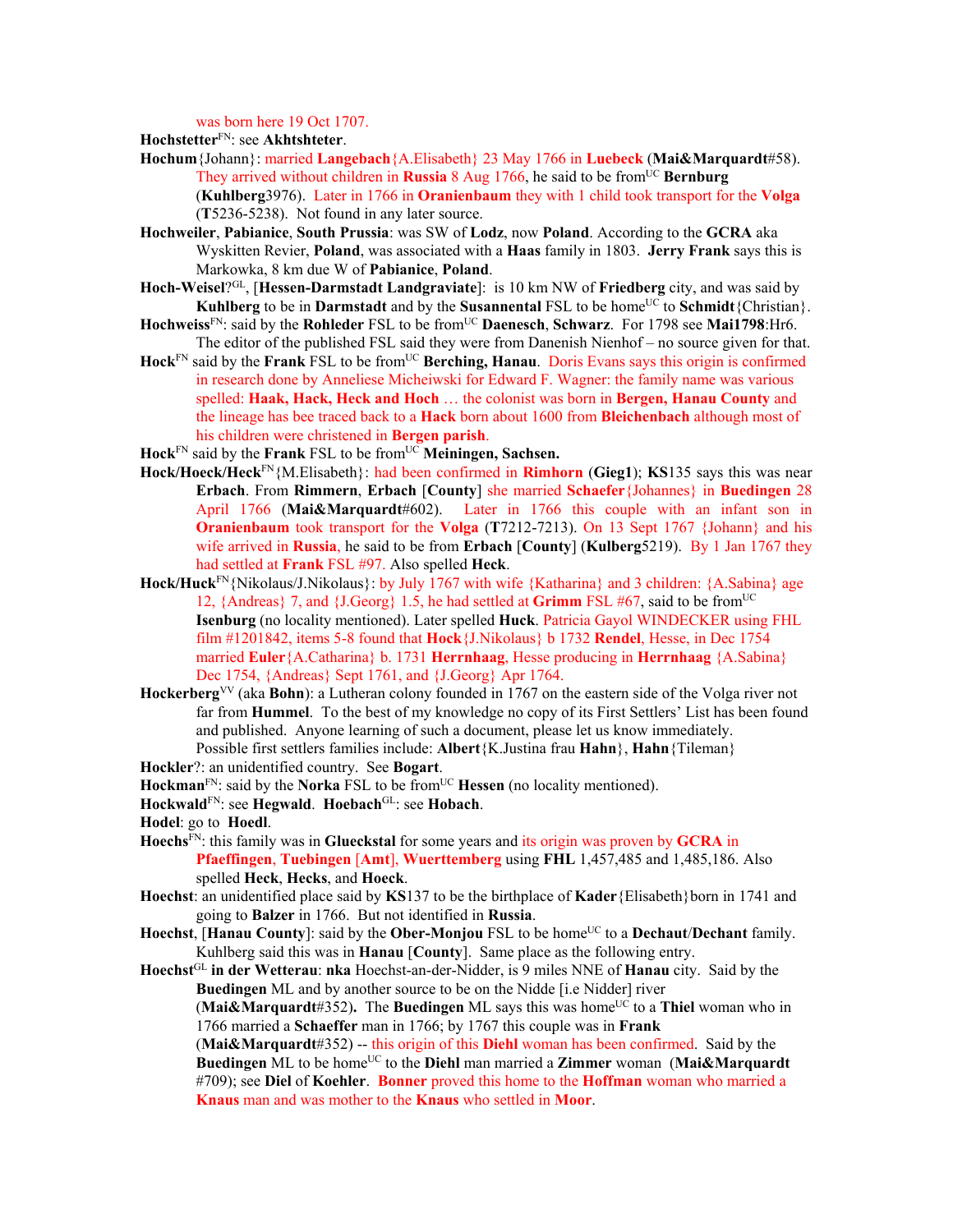- **Hoechst**[-**an-der-Nidder**], [**Hanau County**]: is 14 km N of **Hanau** city centre, and was said by the **Schwab** FSL, under the name of **Hoexster**[sic], to be home<sup>UC</sup> to the **Will**{J.Peter} family. The **Buedingen** ML said this man fromUC **Hoechst** in the **Wetterau** married in 1766 the widow **Ros** (**Mai&Marquardt**#611). Same place as the preceding entry.
- **Hoechst-im-Odenwald**GL, **Umstadt Amt**, **Breuberg Condominium**: seated some 8.7 miles N of **Erbach** city, and said by the Kromm version of the **Jagodnaja Poljana** FSL to be home<sup>UC</sup> to a Lust family, although he spelled **Umstadt** as **Ulmstadt** and said it was near **Nidda**, evidently confusing this place with **Hoechst-in-the-Wetterau**. **Gieg1** proved this was the birthplace of both **Schaefer**{Johannes} who married a **Hoeck**/**Heck** woman who had been confirmed in **Rimhorn,** and of **Hoffaerber**{Johannes} before they immigrated to **Frank**. Also see **Ext.**

- **Hoeck**FN: see **Hock** and **Hoechs**.
- **Hoedl/Hodel**{Stephan}: from<sup>UC</sup> **Salzburg** son of the late {Stephan} a tenant farmer on the manoral farm of the monastery of St.Peter in **Salzburg** married **Gall**{A.Marg.} 30 Apr 1766 in **Woehrd**  (**Mai&Marquardt**#784). **KS**135 has **Hodel**. He was a witness at the 2 May 1766 **Wohlgeschaffener** – **Muszner** wedding in **Woehrd** (**Mai&Marquardt**#791). Not found in any later source.
- **Hoefen**, **Bamberg** [**Bishopric**]: is 12 km N of **Bamberg** city and was said by the **Seelmann** FSL to be home<sup>UC</sup> to an **Erb** family.
- **Hoefen**GL, **Neuenbuerg** [**Amt**], **Wuerttemberg**: an unidentified place thought by the **GCRA** to be home to **Schuh**{Johannes} who went to **Glueckstal**.
- **Hoefer**FN: see **Hoefner**.
- **Hoeffner**FN: see **Hoefner**.
- **Hoefner**<sup>FN</sup>: said by the **Hildmann** FSL to be from<sup>UC</sup> **Neckarsulm**, [Tuetonic Order]. Spelled **Hoeffner** in 1798 (**Mai1798**:Hd40).
- **Hoefner**FN: said by the **Holstein** FSL to be fromUC **Pomar**(?), **Preussen**.
- **Hoefner**FN: said by the **Husaren** FSL to be fromUC **Kelheim**?, **Mannheim**. Spelled **Hoefer** in 1798 (**Mai1798**:Hn13).
- **Hoefner**FN: said by the **Kukkus** FSL to be fromUC **Loehnfeld**(?), **Kurpfalz**.
- Hoefner<sup>FN</sup>: said by the **Pfeiffer** FSL to be from<sup>UC</sup> **Kuelz**. Later spelled **Hoeffner** (Mai1798:Pf66).
- **Hoefner**<sup>FN</sup>: said by the **Seelmann** FSL to be from<sup>UC</sup> Gemuenden, Wuerzburg [Bishopric]. In 1788, 1796 and 1798 spelled **Hoeppner** (**Mai1798**:Mv2714, 2715, 2722, Ps58, 48 and Hz6).
- **Hoegen**<sup>GL</sup>: an unidentified place said by the **Boregard** FSL to be home<sup>UC</sup> to the Uhl family. There are at least 15 Hoegen in the Germanies.
- **Hoehenbergheim** $(?)$ , **Hanau**: an unidentified place the **Walter** FSL $(\#34,35,36)$  says this was home<sup>UC</sup> respectively to **Thiel/Diel**{J.Heinrich, Asmus, and Christian}.
- **Hoehfeld**: KS:118 said this place was in **Hessen** and was near the home of **Albert**{J.Georg}. I can find no such place.
- **Hoehn**FN: **Curt Renz** has found the church records for this **Hoffnungstal, Bessarabia**, family in **Rosenfeld, Sulz Oberamt, Wuerttemberg**.
- **Hoehn**{Johann}: brother-in-law of **Wilhelm**{J.Philipp} of **Kolb** (**Kulberg**1056).
- **Hoehn**{Susanna Charlotte}: wife of **Wilhelm**{J.Philipp} of **Kolb** (**Kulberg**1056).

**Hoehne**{Augustin}: married **Hammerschmid**{A.Margaretha} 23 June 1766 in **Luebeck** 

- (**Mai&Marquardt**#168). **KS**135 has {Margarete}. Not found in any later record.
- **Hoell**{J.Georg}: **KS**135 says he, his wife and 3 children left **Hessen** in 1766. Not found in any other source.
- **Hoellerbach**GL: see **Hollerbach**.
- **Hoeltzermann**FN: this family name was found recorded in **Kirburg** marriage records 1762-1767; see **Flegel** trip.
- **Hoelzel**FN: said by the **Hoelzel** FSL to be fromUC **Wien**, **Oesterreich**. For 1798 see **Mai1798**:Hz19. Pleve said he thought this name had been changed to **Keller**, but I could find no evidence of that.
- **Hoelzel**VV: aka **Kocetnaja**, **Kotschetnoje**, **Kotshetnoye**, and **Neuendorf**, is a German Catholic village on the eastern side of the Volga founded in 1767. Its FSL is now published in Pleve, Einwanderung …, vol.II, pp. 109-123. According to this, the first settlers were from the following places with

**Hoechstedter**FN: see **Akhtshteter.**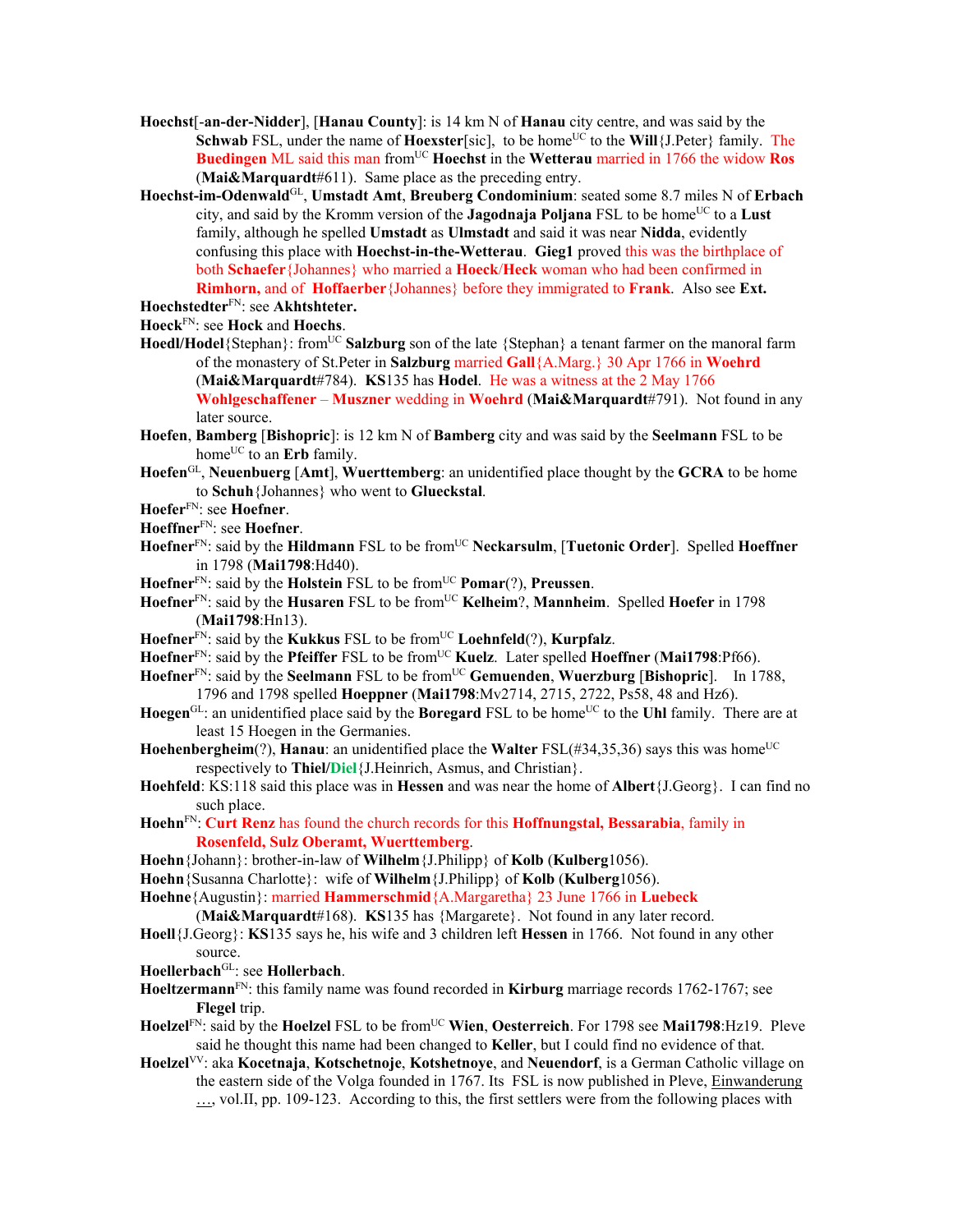the family names shown here in parens. If a name is in italics it comes from the Kuhlberg lists. If a family name is shown coming from more than one place, given names in {} brackets follow the family name. The number after a name is its FSL household number: from **Anspach**: (**Bender/Beneder**??24); from **Audressein**?, **Frankreich**: (**Manlinger/Mahlinger**38, and possibly **Mueller**38a); from **Augsburg**: (**Hegele**57); from **Bamberg** [**Bishopric**]: (**Lee**17); from *Bamberg* [**Bishopric**]: (**Korger**43a, **Loch**10a); from **Bernkastel**, [**Kur**-]**Trier**: (**Weiss**7); from **Bischdorf**, **Lothringen**: (**Hubert**/**Haubert**25); from **Boehmen**: (**Bertram**49); from **Buchhorn**, **Lothringen**: (**Schmidt**{Theodor}27); from **Dreuschendorf**, **Bamberg** [**Bishopric**]: (**Roppelt**/**Ruppelt**/**Rumpelt**/**Ropolt**?51); from **Fell**, [**Kur**-]**Trier**: (**Hof**{Mathias}/**Hoff**26, **Witna**52, and possibly **Busch**52); from **Freienfels**?, **Bamberg** [**Bishopric**]: (**Helmlein**/**Mehrlein**15); from **Frelen**?, **Luxembourg**: (**Grosser**/**Glasser**35); from **Frunkenstadt**?, **Schlesien**: (**Netger**5); from **Geiselwind**, **Schwarzenberg**: (**Fichtel**13); from **Gelpern**?, [**Kur**-]**Trier**: (**Neu**29); from **Gerlinheim**?, [**Kur**-]**Trier**: (**Jaeger**/**Geger**/**Geher**32); from **Hirshaid**, **Bamberg** [**Bishopric**]: (**Rost**2); from **Hoelzern**?, **Wuerttemberg**: (**Sessler**50); from **Kelheim**, **Kurpfalz**: (**Brenauer**48); from **Kremerew**?, [**Kur**-]**Trier**: (**Pusterin**/**Bustert**31); from **Kurpfalz**: (**Habetitz**41); from **Langdorf**?, **Lothringen**: (**Allerborn**/**Ahlerborn**21); from **Lebach**?, [**Kur**-]**Trier**: (**Schaefer**30); from **Migeren**?, [**Kur**-]**Bayern**: (**Haag**/**Hack**53); from **Morbach**, [**Kur**-]**Trier**: (**Goebel**46); from **Muehlendorf**, **Bamberg** [**Bishopric**]: (**Weber**11); from **Nassgut**?, **Bamberg** [**Bishopric**]: (**Hagen**{Heinrich}/**Haagen**4); from **Neubrunn**, **Bamberg** [**Bishopric**]: (**Geritzdorf** or **Heritzdorf**42); from **Neundorf**, **Kurpfalz**: (**Klostermeier**58); from **Neustadt**, **Bamberg** [**Bishopric**]: (**Seelmann**/**Solmer**44); from **Nietheim**?, **Schwaben**: (**Hartmann**37); from **Nigausdorf**?, **Bamberg** [**Bishopric**]: (**Leonhard**59); from **Ochsenfurt**, **Wuerzburg** [**Bishopric**]: (**Metz**8); from **Ostendorf**, **Bamberg** [**Bishopric**]: (**Geringer**43); from **Pettstadt**, **Bamberg** [**Bishopric**]: (**Baessler**/**Bessler**/**Besslert**/ **Besener**/**Beuler**/**Bauser**/**Boehringer**3); from **Portljaes**?, **Bamberg** [**Bishopric**]: (**Niesslein**10); from **Pustertal**, **Tirol**, **Oesterreich**: (**Stetter**55); from **Regensburg**: (**Gerber**/**Gerbert**45); from **Reichenbach**, **Bamberg** [**Bishopric**]: (**Aman**19, **Lang**16); from **Remeling**?, **Luxembourg**: (**Bernard**/**Bergem**34); from **Richel**?, **Kurpfalz**: (**Holig**23); from **Rossdorf**, **Bamberg** [**Bishopric**]: (**Popp**9); from **Salz**, **Kurpfalz**: (**Hof**{Philipp}40); from **Schlockenau**, **Bamberg** [**Bishopric**]: (**Hober**/**Obert**12); from **Schluesselfeld**, **Wuerzburg** [**Bishopric**]: (**Neubauer**47); from **Schulz**, **Elsass**: (**Honecker**6); from **Schwiztigel**?, **Luxembourg**: (**Hippedinger**/**Hippendinger**33); from **Seinsheim**?, **Bamberg** [**Bishopric**]: (**Lindner**/**Lintner**28); from **Steinsheim**, **Bamberg** [**Bishopric**]: (**Rossner**20 and possibly **Rassler**21a);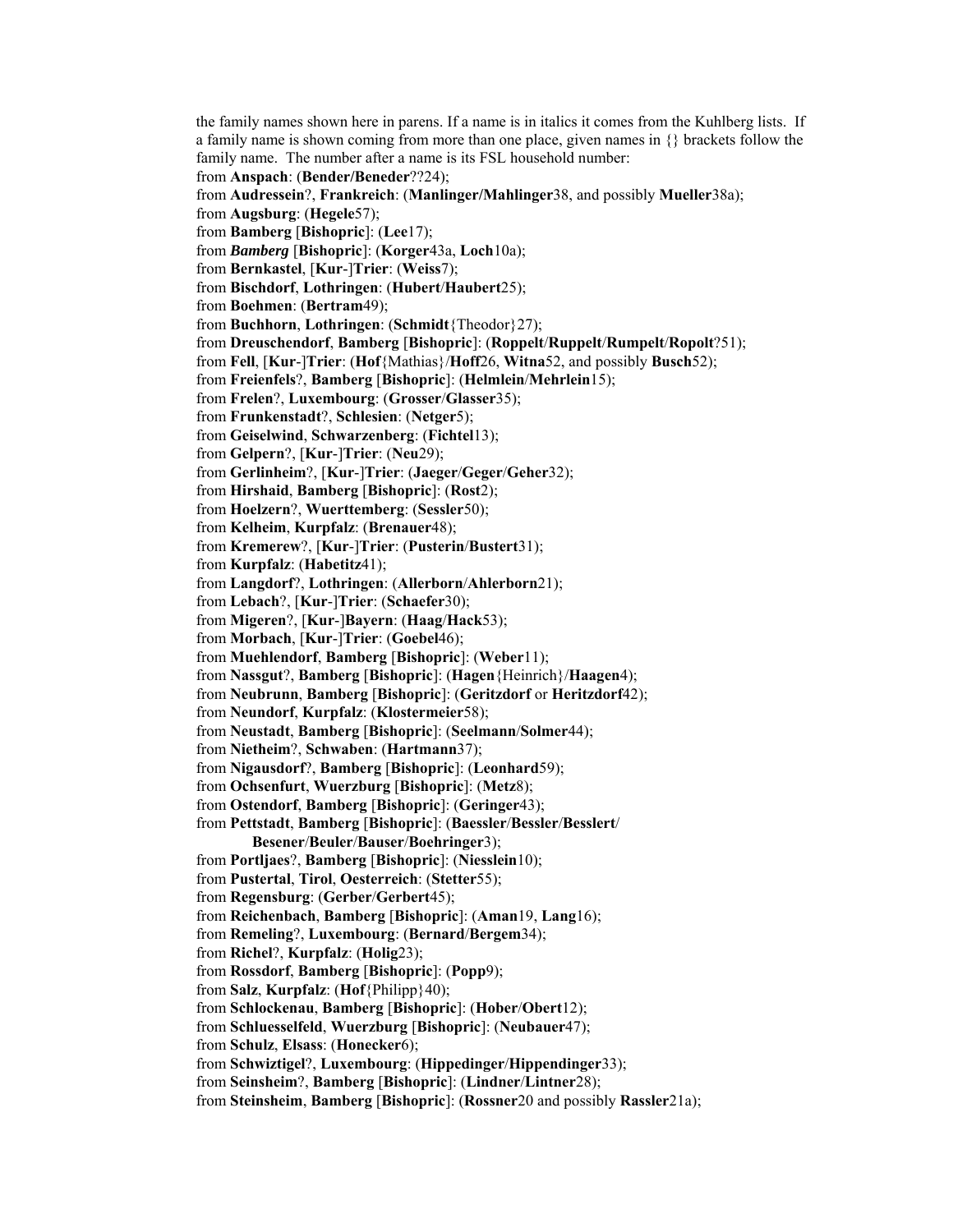from **Stetten**?, **Kurpfalz**: (**Hermann**/**Herrmann**39 and possibly **Fort**39a);

from **Summern**?, **Luxembourg**: (**Pauli**54);

from **Treunitz**, **Bamberg** [**Bishopric**]: (**Ziegemann**18);

from [**Kur**-]**Trier**: (**Redel**/**Riedel**35a);

from **Untersteinbach**, **Bamberg** [**Bishopric**]: (**Lauchner**/**Leichner**56);

from **Wien**, **Oesterreich**: (**Hoelzel**1);

from **Wiesendorf**, **Bamberg** [**Bishopric**]: (**Hagen**{Johannes}/**Haagen**14);

from **Windsdorf**, **Lothringen**: (**Bontemps**/**Bontag**/**Bundan**36);

from **Wochern**, **Lothringen**: (**Schmidt**{Nikolaus}22).

- **Hoelzer**FN{Adam}: said by the **Norka** FSL to be a single man in the **Dinges** household. Spelled **Helzer** in 1798 (**Mai1798**:Nr20, 16 and possibly 63).
- **Hoelzer**<sup>FN</sup>{Johannes}: said by the **Norka** FSL to be from<sup>UC</sup> **Hessen** (no locality mentioned). Probably spelled **Helzer** in 1798 (**Mai1798**:Kf56, Nr63, and 100?).
- Hoelzer<sup>FN</sup>{Johannes}: said by the **Norka** FSL to be from<sup>UC</sup> Hessen (no locality mentioned). Spelled **Helzer** in 1798 (**Mai1798**:Sh41, Dn35, and possibly Nr63 and Kf56?).
- **Hoelzer**<sup>FN</sup>{Konrad}: said by the **Norka** FSL to be from<sup>UC</sup> **Hessen** (no locality mentioned). Speller Helzer in 1798 (**Mai1798:**Nr14 and possibly Nr63, 100 and Kf56?).
- **Hoelzern**?, **Wuerttemberg**: is 6 miles NE of **Heilbronn** city, and said by the **Hoelzel** FSL to be home<sup>UC</sup> to a **Sessler** family.
- **Hoen**FN: see **Henn**.
- **Hoenigmuth**FN: see **Honigmuth**.
- **Hoepfingen**<sup>GL</sup>, **Wuerttemberg**: is 11 miles SSW of **Wertheim** city and may have been the home<sup>UC</sup> of the **Barth** family that ended up in **Bergdorf** by 1816; see the **GCRA** book for more detail.
- **Hoepfner**FN: see **Hoeppner** and **Heppner**.
- **Hoepner**{E.Catharina}: was a godparent at the 18 July 1766 **Luebeck** baptism of a daughter of **Has**{Matteus} and his wife **Ludwig**{Catharina} (**Mai&Marquardt**#1326). No further information.
- **Hoepner**FN: also see **Hoeppner**.
- **Hoeppner/Hoepner**FN{J.Hinr.}: from **Nidda, Darmstadt [Landgraviate]** married in **Luebeck** 28 May 1766 **Rau**FN{A.Barbara} (**Mai&Marquardt**#234). By 20 July 1767 this **Hoeppner** couple had settled at **Krasnoyar** #32, he said to be from **Nidda, Darmstadt [Landgraviate] .**

**Hoeppner** FN: also see **Haeppner** and **Hoefner**.

**Hoer**{Michael}: **KS**:82 and 135 say this party of 5 in 1764 was sent on to the **Saratov** area as part of the group of colonists transported under the command of Captain Paykul and Cornet Rehbinder. I have not found them in any published FSL.

**Hoerdt**GL, **Germersheim** [**Amt**], **Pfalz**: is 4 miles SW of **Germersheim** town, and was said by the 1816 **Glueckstal** census to be home<sup>UC</sup> to the **Schwind** family.

Hoergenau(?)<sup>GL</sup>: Said by the **Boaro** FSL to be home<sup>UC</sup> to a **Winterholler** family. See **Herchenau**.

- **Hoermann** {E.Barbara}: daughter of the former {G.Friedrich} of<sup>UC</sup> **Pegnitz** married **Soellner** {J.Georg} in **Woehrd** 7 June 1766 (**Mai&Marquardt**#826). Not found in any later source.
- Hoerner<sup>FN</sup>{E.Magdalena}: Lutheran daughter of deceased {Joh.} from<sup>UC</sup> Leutershausen, Ansbach [**Margraviate**]**,** she married **Carl** {Franz} 17 June 1766 in **Woehrd** (**Mai&Marquardt**#829). **KS**128 has the same information except gives his name as **Franz**{Karl}.Not found in **Kulberg**. Later in 1766 in **Oranienbaum** {Frantz & Elisabeth} with a new-born daughter who died enroute took ship for the **Volga** (**T**2801-2803). By 17 Aug 1767 her husband, apparently with a new wife (2nd?) {Katharina} had settled at **Schoenchen** FSL#10.
- Hoerner {M.Magdalena}: from<sup>UC</sup> Wertheim, wife of Berg {G.Reinhard}, and mother of their son who was baptized in **Luebeck** 15 Aug 1766 (**Mai&Marquardt**#1329). Not found in any later source. **Hoerner**FN: also see **Horner**.
- **Hoerr**FN{J.Georg}: this man left **Fraenkisch-Crumbach** in 1766 for **Russia** (**Gieg1**). **KS**135 says he left **Kirchbeerfurth** in [**Hessen-**]**Darmstadt** [**Landgraviate**] Mail received by the contemporary **Fraenkisch-Crumbach** pastor confirms that he made it to **Neu-Saratowka** near **St.Petersburg**  (**Mai&Marquardt**#1280g). So far I have found otheer trace of him in **Russia**.

**Hoerter/Haerter/Herter**{Jacob}: Lutheran from **Lindenfels Amt, Kurpfalz** arrived at **Fridericia,**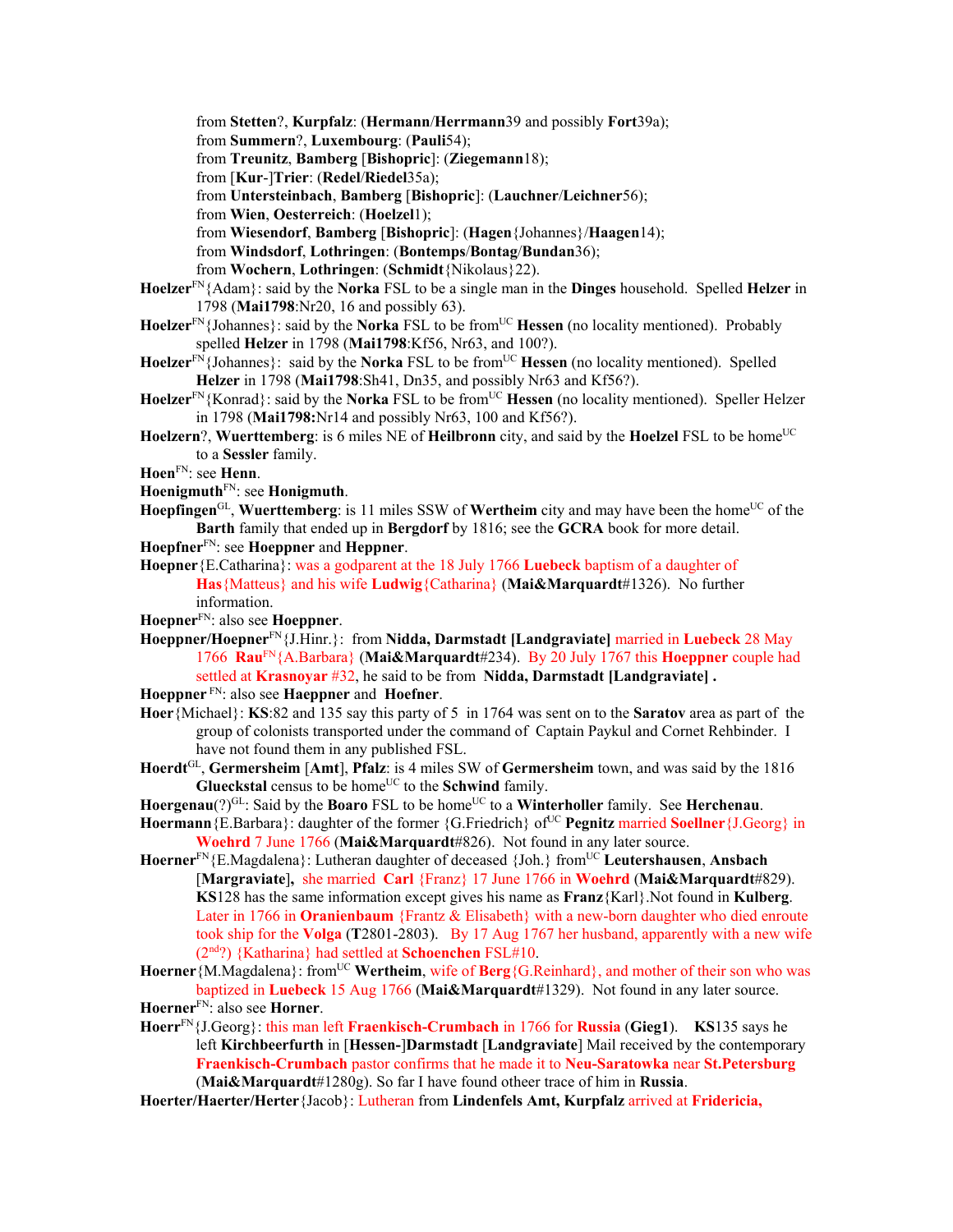**Juetland Royal Province** in May 1760. With his wife {Suanna E.} and 3 children last reregistered in **Denmark** in January 1765. Before 1775 they had settled in **Beideck** (1775 census #26 (**EEE** p.455).

**Hoesler**FN: see **Hesler** and **Hessler**.

- **Hoessell**{J.Sigmund}: husband of **Beussel**{Margaretha} and father of their daughter {Margaretha Sophia} at her 18 August **Luebeck** baptism (**Mai&Marquardt**#1337). Not found in any later source.
- **Hoessel**{Margretha Sophia}: baptized in **Luebeck** on 18 August 1764 the daughter of{J.Sigmund}and **Beussel**{Margaretha} (**Mai&Marquardt**#1337). Not found in **KS**, **Kulberg**, **T**, or in any published FSL.
- **Hoetsch**? FN: said by the **Stahl-am-Tarlyk** FSL to be fromUC **Grossleinungen**, **Mansfeld** [**County**]. I could not find members of this family in **Mai1798**.
- **Hoettel**{Stephan}: was a witness at the 25 April 1766 **Woehrd** wedding of **Ziedler** & **Guenther** (**Mai&Marquardt**#777). Not found in any later source.

**Hoetzel**FN, see **Getzel**.

- **Hoexster**[sic]GL: see **Hoechst**[-**an-der-Nidder**].
- **Hof**FN: said by the **Belowescher Kolonien** FSL to be fromUC **Gellhausen**. That surely is **Gelnhausen**.
- **Hof**FN{Johann}:said by the **Frank** FSL #23 to be fromUC **Langen**, **Hessen-Darmstadt** [**Landgraviate**]. Trudy Schenk is researching this origin for the Frank Research Fund but has found nothing to date.
- **Hof**{Mathias}FN: said by the **Hoelzel** FSL to be fromUC **Fell**, [**Kur**-]**Trier**. Spelled **Hoff** in 1798 (**Mai1798**:Nk36).
- $\text{Hof}\{ \text{Philipp} \}^{\text{FN}}$ : said by the **Hoelzel** FSL to be from<sup>UC</sup> Salz, **Kurpfalz**. I could not find this family in the 1798 Volga censuses.
- **Hof**<sup>FN</sup>: both the 1816 **Kassel** census (#24) and **KS**:310 said this family came from<sup>UC</sup> Oberschlettenbach, **Bergzabern** [**Amt**], **Rheinpfalz**. Usin **FHL**#193,201 the **GCRA** proved their origin in **Vorderweidenthal**, **Bergzabern** [**Amt**], **Rheinpfalz**. Also spelled **Hoff**. See the **GCRA** book for more.
- **Hof**FN: also see **Hoffmann**.
- Hof<sup>GL</sup>: an unidentified place said by the **Paulskaya** FSL to be home<sup>UC</sup> to a **Heilmar**? family. There are more than 40 Hofs in the Germanies.
- **Hof**(**f**): said to be the birthplace of **Herbelsheimer**{J.Adam} who married **Mueller**{Marg.} 28 April 1766 in **Woehrd** (**Mai&Marquardt**(#778 & **KS**134).
- **Hof**<sup>GL</sup>, **Bayreuth**: is some 28 miles NE of **Bayreuth** city, and said by the **Laub** FSL to be home<sup>UC</sup> to a **Gerwelheim**? family, and possibly to an **Antor** family.
- **Hof**GL, **Wuerttemberg**: an unidentified place said by **KS**:437 to be home to **Schuh**{Gottlieb} who went to **Glueckstal**.
- **Hofen**, [**Wied**-]**Runkel** [**County**]: is 4 km N of **Runkel** town and was said by the **Warenburg** FSL to be home<sup>UC</sup> to **Schaefer**{Andreas}.
- **Hofer**FN: the **GCRA** found a record indicating that this woman, frau **Knauer**, was born in **Neudorf**; see their book for detail.
- **Hofer**FN: **Curt Renz** has found the church records for this **Hoffnungstal, Bessarabia**, family in **Niederseebach, Weissenburg Kreis,** and **Ingolsheim, Sulz Oberamt** both in **Elsass**.
- **Hofer**{Peter}FN: said by both the 1816 **Neudorf** census (#76) and **KS**:310 (twice) to have come from **Niederseebach**, **Weissenburg** [**Amt**], **Elsass**. His wife and children were born in **Oberseebach**. Using **FHL**#778,441 and 777,206, the **GCRA** proved these origins. Also spelled **Hoffer**. See their book for more.

**Hofer**{Theowald}FN: see **Hafner**{Dewald} of **Neudorf**.

**Hoferbarth**: see **Hofferbaer**.

**Hoferber**(**t**): see **Hofferbaer**.

**Hofesass**/**Gofesass**FN: said by the **Kamenka** FSL to be fromUC **Roding**.

**Hofmann**: see **Hoffman/Hoffmann**.

**Hoff**FN: is a single man in the **Mueller** FSL but no origin is given.

**Hoff** FN: also see **Hof**.

**Hofferbaer/Hoferbarth/Hoferber**(**t**){A.Barbara}: listed in **Frank** FSL #92 as **Froelich**{Barbara}, she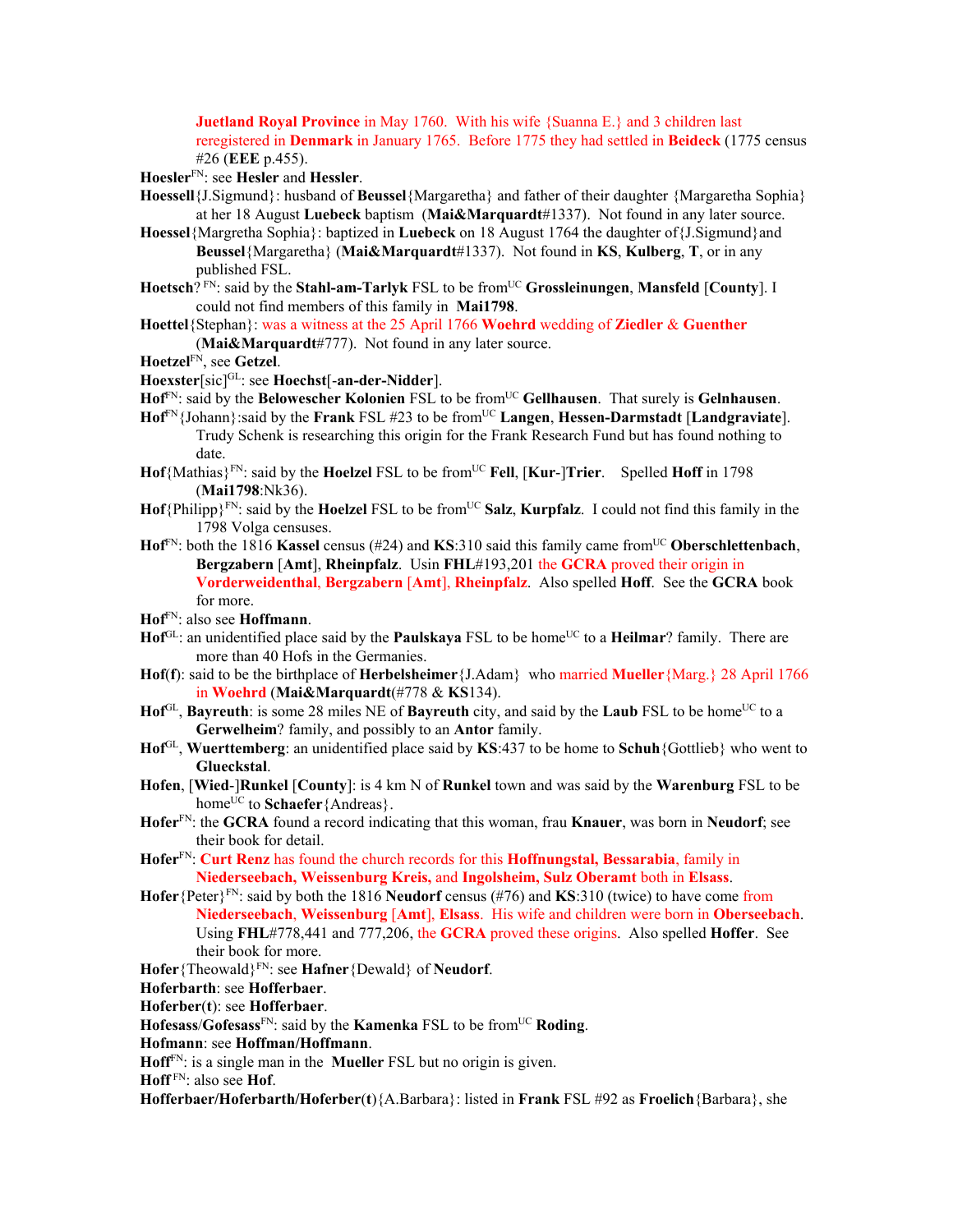was born in 1730 in **Hoechst**, she married **Froelich**{J.Adam} of **Kirch-Beerfurth** in 1762  $(Gieg1)$ .

- **Hofffaerber/ Hof(f)erber**(**t**)/**Hoffgerber/Hoferbarth** FN{J.Leonard/Leonhard}: **Geig1** proved he was born in **Hoechst-im-Odenwald**, [**Breuberg Condominium**]. Said to be a **Hofffaerber** from **Hoechst, Erbach**, 28 April 1766 in **Buedingen** he married **Dachs**{A.Cathar.} (**Mai&Marquardt**#605). **KS**124 said **Hoffgerber** {J.Leonhard} was from<sup>UC</sup> **Hoechst** in **Hessen**. **KS**135 said **Hoffgerber** was from **Hoechst** near **Erbach**. **Gieg1** says he is a **Hoffgerber** in the marriage record. On 13 Sept 1766 this **Hofferber** couple arrived in **Russia**, he said to be from **Erbach** (**Kulberg**5216). Later in 1766 **Hoferbarth**{J.Bernhard & Cathrina} in **Oranienbaum** took transport for the **Volga** (**T**7210-7211). By 9 Jan 1767 they had settled at **Frank** FSL #100, he said to be fromUC **Geinsheim**?, **Erbach** (**County**). **Geig1** says Geinsheim probably was a mistake for **Hainstadt**, **Breuberg Condominium**. [That Condominium was owned in part by, and probably administered by, **Erbach County**.] Also spelled **Hofferbert**.
- **Hofferbaer/Hoferbarth/Hoferber(t)<sup>EN</sup>{Johannes}: <b>KS**135 said he left **Sandbach** with wife and 3 children. **Kulberg**5216 says he was from<sup>UC</sup> Erbach [County] arriving in Russia in September 1766 with wife {A.Margaretha} and 5 **Hoberber** children Later **T**7205-09 has the couple as **Hoferbarth**{Johannes & A.Margaretha} but names [mistakenly?] the 3 children as **Nickel**s. The September 1767 **Frank** FSL #99 he was from<sup>UC</sup> Geinsheim(?), **Erbach** [County] with wife {Margaretha} and their three **Hoffaerber** children. **Geig1** proved that he was born in 1721 in **Hoechst-im-Oldenwald** where he married the pregnant **Amend**{Margaretha} of Sandwich there, after which they raised their family in **Sandbach**, **Breuberg Condominium**.
- **Hofferberth**{Magdalena}: **KS**135 says she was born 1741 in **Hoechst** and married {J.Leonhard} who was born in 1743.
- **Hoffen, Kurmainz**: an unidentified place said by the **Seelmann** FSL to be home<sup>UC</sup> to a **Gaertner** family.
- **Hoffenheim**GL, **Sinsheim Amt, Baden**: is some 1.4 miles NW of **Sinsheim, Baden-Wuerttemberg**, and was home to a **Quenzer** family that settled in **Gueldendorf, Odessa** and to **Engelhardt** ant **Horst** families that settled in **Hoffnungstal, Bessarabia**; **Horst** in 1822. Both the 1816 **Kassel** census  $(#60)$  and **KS**: 341(twice!) mistakenly said this home<sup>UC</sup> to the **Kraft** family that settled **Kassel**. See the **GCRA** book for more.
- **Hoffer**FN: see **Hofer**.
- **Hofferbaer/Hofferbert**FN: this woman from **Hoechst-im-Odenwald** married the **Froelich** man who settled in **Frank** (**Gieg1**).
- **Hofferbert** FN: see **Hoffaerber**.
- Hoffert <sup>FN</sup>: said by the Warenburg FSL to be from<sup>UC</sup> Zebrik?, Nassau. I could not find them in **Mai1798**.
- **Hofffaerber** FN: see **Hoffaerber**.
- **Hoffgerber**: see **Hofffaerber**.
- **Hoffgesang**{A.Elisab.}: fromUC [**Hessen-**]**Darmstardt** [**Landgraviate**] married **Langweiter**{J.Hinr.} 3 June 1766 in **Luebeck** (**Mai&Marquardt**238). On 12 Sept 1766 **Langweiler**{Johann & Elisabeth}, no child, arrived in **Russia (Kulberg**4697). Later in 1766 this Lutheran couple in **Oranienbaum** took transport for the **Volga** (**T**1443-1445). By 3 Aug 1767 they had settled at **Paulskaya** FSL #112.
- **Hoffman**: listed with the **Hoffmann** folk.
- **Hoffmann** FN {Valentin}: of Reformed faith fromUC **Kaeferthal, Mannheim Overamt, Kurpfalz**, arrived at **Flensburg, Schleswig Royal Duchy** in May 1762. In April 1765 with wife {M.Barbara} and 3 daughters he asked permission to leave **Denmark** (**EEE** p.451). By March 1766 they had settled in **Balzer** FSL  $\#20$  which said he was from<sup>UC</sup> **Kurpfalz** (no locality mentioned). **KS**135 also said he was from **Kurpfalz** and went to **Balzer**. The maiden name of his wife was given as **Bosche** in 1798 (**Mai1798**:Bz49; see Bz53 and 72 for others in this line).
- **Hofmann/Hoffmann<sup>FN</sup>: said by the <b>Belowescher Kolonien** FSL to be from<sup>UC</sup> **Isenburg** (no locality mentioned). He may be the man a **Luebeck** ML says married in 1766 a **Finck** woman, both from **Riedesel** (**Mai&Marquardt**#280).
- **Hofmann/Hoffmann**FN{J. Philipp}: listed in the **Bergdorf** 1816 census (**KS**:659, 311) without origin. Origin in **Mackweiler**, **Elsass** was proven by the **GCRA** using **FHL**(771,146 and 778,355); they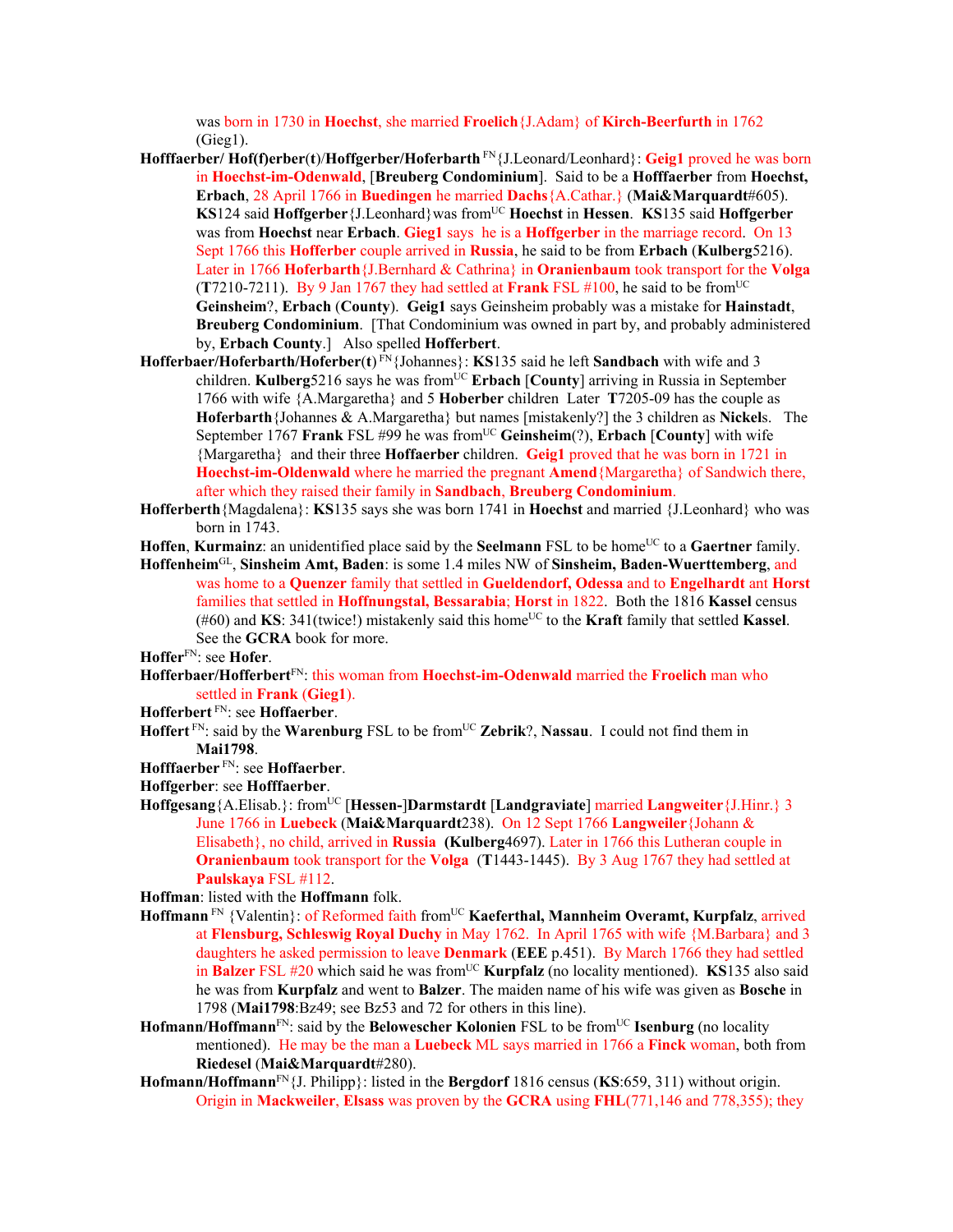also found evidence that the family was in **Hilsbach** (now Czarny Las, Poland) **S**. **Prussia** for a time on its way to Russia. See their book for more detail.

- **Hofmann/Hoffmann**<sup>FN</sup>{Matthias}: was in **Bergdorf** but was not the man listed in the 1816 census; said by **KS**:311 to be from **Scheppach**, **Weinsbach** [**Amt**], **Wuerttemberg**. The **GCRA**, using **FHL** 1,346,109 verified his origin. This same man was erroneously said by **KS**:311 to have been in **Bergdorf**. See the **GCRA** book for detail.
- **Hoffmann**<sup>FN</sup>: said by the **Bettinger** FSL to be from<sup>UC</sup> **Auschenburg**(?). For 1772 see **Mai1798**:Mv247. The maiden name of the wife was given as **Mauer** in 1798 (Bb33).
- **Hoffmann** FN{Martin}: said by the **Boregard** FSL to be fromUC **Borg** with a **Wagner** stepdaughter in the household.
- **Hoffmann**<sup>FN</sup>: said by the **Boregard** FSL to be from<sup>UC</sup> **Zoller**?.
- **Hoffmann**<sup>FN</sup>: said by the **Dehler** FSL to be from<sup>UC</sup> **Spelcher**, [**Kur-**]Trier.
- **Hoffmann**<sup>FN</sup>{Michael}: said by the **Dietel** FSL to be from<sup>UC</sup> **Linz**(?), **Darmstadt**. For 1790 and 1798 see **Mai1798**:Mv407, Dt72, Kt21).
- Hoffmann<sup>FN</sup>{Philipp}: said by the Stumpp supplement to the Dietel FSL to be from<sup>UC</sup> Waltenberg **County** (no locality indicated). For 1798 see **Mai1798**:Dt13.
- **Hoffmann**<sup>FN</sup> said by the **Frank** FSL to be from<sup>UC</sup> **Eckarsbrun**, **Hessen-Darmstadt.**
- **Hoffmann**FN{J.Heinrich}: the 1764-65 **Kulberg**6073 lists him as from **Erbach** [**County**] with wife {Margaretha} and a brand new daughter. The **Frank** FSL #90says he is fromUC **Langebranich**(?), **Erbach**. However, **Gieg1** proved he was born in **Langenbrombach** which probably was in **Breuberg Condominium**, married **Goettman**{Margaretha E.} in 1765 in **Michelstadt**, after which they lived in **Langenbrombach** prior to immigrating to **Frank**.
- **Hoffmann**<sup>FN</sup>: said by the **Galka** FSL to be from<sup>UC</sup> Lovis?.
- **Hoffmann**FN: according to the **Goebel** FSL and to the 1798 **Goebel** census (**Mai1798**:Gb52), this was the maiden name of **Schmidt** (from<sup>UC</sup> **Ebensfeld, Bamberg**)'s wife.
- **Hoffmann**FN: according to both the 1798 census (**Mai1798**:Gb24) and the **Goebel** FSL this was the maiden name of **Gottfried** (from<sup>UC</sup> **Kaisersbach, Kurmainz**)'s wife. Apparently this was a 2<sup>nd</sup> marriage for him.
- **Hoffmann**{widow A.Maria and Gertruda}: said by **Kuhlberg**3153 and the **Huck** FSL to be fromUC **Isenberg** (neither the state nor a locality given).
- **Hoffmann**<sup>FN</sup>: said by the **Jost** FSL to be from<sup>UC</sup> **Hirschberg**?, **Schleisien**.
- **Hoffmann**FN: said by the **Jost** FSL to be fromUC **Mecklenburg-Schwerin**.
- Hoffmann<sup>FN</sup>: said by the **Katharinenstadt** FSL to be from<sup>UC</sup> Maehren.
- Hoffmann<sup>FN</sup>: said by the **Katharinenstadt** FSL to be from<sup>UC</sup> **Reichenbach**, Schlesien.
- **Hoffmann**FN: said by the **Keller** FSL to be fromUC **Allendorf**, **Kurmainz**, with a **Knapp** orphan girl in the household. Spelled both **Hof** and **Hoffmann** in 1798 (**Mai1798**:Nk36, Mv1882).
- **Hoffmann**FN: said by the **Koehler** FSL to be the maiden name of frau **Ulrich**.
- **Hoffmann**<sup>FN</sup>: said by the **Krasnoyar** FSL to be from<sup>UC</sup> Giessen(?), **Darmstadt.**
- Hofmann<sup>FN</sup>: said by the **Krasnoyar** FSL to be from<sup>UC</sup> Gruenberg, Darmstadt.
- **Hofmann** {J.Christian Friedr.}: from<sup>UC</sup> **Crailsheim** witness at the wedding of **Lenszner** {Kuniguinde} 5 May 1766 in **Wohrd** [who settled in **Laub** as frau **Trap**] (**Mai&Marquardt**#792). He not found later.
- **Hoffmann**FN{Johannes}: said by the **Leichtling** FSL #22 to be fromUC **Neustadt** (no locality mentioned).
- **Hoffmann**FN{Margaretha}: married **Sapper**{Johann} in **Rosslau** 26 June 1766 (**Mai&Marquardt**#1033). **KS**135 & 152 incorrectly give the year as 1765. Not found in **Kulberg** or in **T**. By 15 July 1767 this **Zaper** couple had settled at **Leitsinger** FSL #72. By 1798 she is widowed and in **Neu-Kolonie** (**Mai1798**:Nk24).
- **Hoffmann**{Margarethe/M.Margaretha}: married in **Rosslau** on 30 June 1766 **Beintrog**{Anton} (**Mai&Marquardt**#1039). **KS**119 or 120 mistakenly had the year as 1765. Not found in **Kulberg** or in **T**. By 19 August 1767 {Anton & M.Margaretha} had settled at **Leitsinger** FSL #57, he said to be from **Sankt Jacob**. In 1794 [his son?] **Bauemtrog**{Michael} moved from **Pfeifer** to **Koehler** (**Mai1798**:Mv2269). In 1798 **Baimtrog**{Michael} was an adopted man, with a wife from **Pfeifer**, in the **Neu-Kolonie** household of **Sapper**{Margaretha} [who may well have been a sister or cousin of {Michael}'s mother – ed].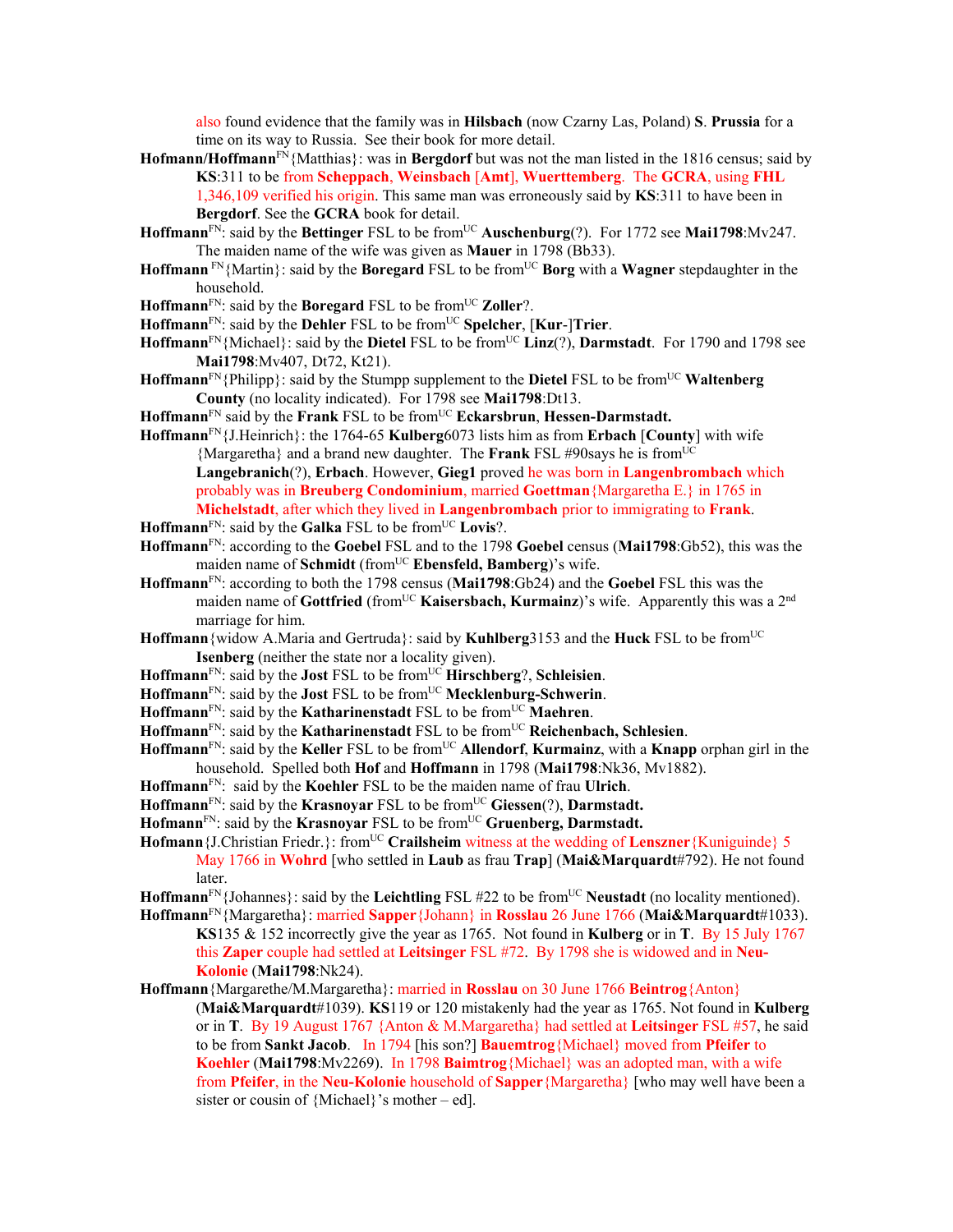- **Hoffman**{Pankrat}: by 5 Sept 1767 he and wife {Anna} had settled at **Leitsinger** FSL #61, he said to be fromUC **Kuebelstein**, **Bamberg** [**Bishopric**].
- **Hoffmann**<sup>FN</sup>: said by the **Merkel** FSL to be from<sup>UC</sup> **Poland** (no locality mentioned).

**Hoffmann**<sup>FN</sup>: said by the **Messer** FSL to be from<sup>UC</sup> **Isenburg** (no locality mentioned).

- **Hoffman**FN: **Bonner** proved this woman was baptized in **Hoechst**, [**Freidberg Imperial City**], married a **Knaus** man and was mother to the **Knaus** who was baptized in **Diebach**, and settled in **Moor**.
- $H$ **offmann**<sup>FN</sup>: said by the **Mueller** FSL to be from<sup>UC</sup> **Zell**.
- **Hoffmann**<sup>FN</sup>: said by the **Norka** FSL to be from<sup>UC</sup> **Isenburg** (no locality mentioned). For 1796 and 1798 see **Mai1798**:Mv2015, Nr132, 72, 120 and Gm42).
- **Hoffmann**<sup>FN</sup>: said by the **Paulskaya** FSL to be from<sup>UC</sup> **Hirschfeld**.
- **Hoffmann** {JohannesJr}<sup>FN</sup>: said by the **Rohleder** FSL to be from<sup>UC</sup> **Blies/Blieskastel**, [von der Leyen **County**]. For 1798 see **Mai1798**:Rl8, 12, 25, 28, Gf6.
- **Hoffmann** {JohannesSr}FN: said by the **Rohleder** FSL to be fromUC **Blies**/**Blieskastel**, [**von der Leyen County**].
- **Hoffmann**FN:the wife was said by the **Rosenheim** FSL to be fromUC **Gomdeckernorch**?, **Wuerettemberg** [**Duchy**].
- **Hoffmann**FN: said by the **Rosenheim** FSL to be fromUC **Stockholm**, **Schweden**. For 1790 see **Mai1798**:Mv2474.
- Hoffmann<sup>FN</sup>: said by the **Seelmann** FSL to be from<sup>UC</sup> Pekach?, Wuerzburg [Bishopric]. For 1795 and 1798 see **Mai1798**:Mv2121, Bn40, Sm16, 3 and 28.
- **Hoffmann**{J.Heinrich}FN: said by the **Warenburg** FSL to be fromUC **Niederdorfelden**, **Nassau**. For 1796 and 1798 see **Mai1798**:Mv3000,Kr15.
- **Hoffmann**{Philipp}<sup>FN</sup>: said by the **Warenburg** FSL to be from<sup>UC</sup> **Niederhausen**, [Pfalz-]Zweibruecken [**Duchy**]. Surely they had died prior to the 1798 Volga censuses.
- **Hoffmann**{A.Elisabeth}: married **Frey**{J.Georg} 20 June 1766 in **Luebeck** (**Mai&Marquardt**#250). Not found in any later source.
- **Hoffman** {A.Maria}: from<sup>UC</sup> **Riedesel Barony married Kayser** {J.Caspar} **Hoffman** {A.Maria} 1 Aug 1766 in **Luebeck** (**Mai&Marquardt**#281). On 19 Sept 1766 this **Kaiser** couple with no children arrived in **Russia** (**Kulberg**6582). Not found in any later source.
- **Hoffmann**{A.Maria}: married **List**{J.Philip} 15 July 1766 in **Luebeck** (**Mai&Marquardt**#180 & 138). Not found in any later source.
- **Hoffmann**{Cunigunda/Kunigunde}: married **Ostwaldt**{G./Caspar/Kaspar}in **Luebeck** 14 May 1766 (**Mai&Marquardt**#151). **KS**147 has **Oswald**. Not found in **Kulberg**, **T**, or in any published FSL.
- **Hoffmann**{Franz}: **KS**:82 and 135 say he was from<sup>UC</sup> (Kunitz ??), **Mechlenburg** and in 1764 was sent on to the **Saratov** area as part of the group of colonists transported under the command of Captain Paykul and Cornet Rehbinder. I have not found them in any published FSL.
- **Hoffmann**{Georg}: **KS**135 says he was from **Woelfersheim** near **Friedberg**. Not found in any other source.
- **Hoffmann**{Barbara}: mother of **Staus**{J.Andreas} son of {Gabriel} (**Mai&Marquardt**#1359).
- **Hoffmann**{Johann}: **KS**135 says he was from **Hersfeld**. A {Johann & wife Anna} took transport in **Oranienbaum** for the **Volga** (**T**2452-2453). Not identified in any other source.
- **Hoffmann**{Johannes}: **KS**135 says he left **Eckartsborn** near **Buedingen** with wife and 5 children. Not identified in any other source.
- **Hoffmann**{Konrad}: **KS**135 says he was from **Schotten** and in 1767 went to **Jag.Poljana** with wife {Christine Wilhelmine} and daughter {Katharina}. Not identified in any later source.
- **Hoffmann**{M.Eva}: Corina **Hirt** found that she was wife to **Massel**{Christian} and mother of {A.Catharina}.
- **Hoffmann**{M.Magdalena}: fromUC **Wehen** married **Hoffmann**{Nicolaus} 19 Apr 1766 in **Friedberg** (**Mai&Marquardt**#320). This couple without children arrived in **Russia** 4 July 17 (**Kuhlberg**#2054). Not found in any later source.
- **Hoffmann** {Nicolaus}: from<sup>UC</sup> **Auringen** near **Weissbaden** married **Hoffmann** {M.Magdalena} 19 Apr 1766 in **Friedberg** (**Mai&Marquardt**#320). This couple without children arrived in **Russia** 4 July 17, he said to be from **Nassau** (**Kuhlberg**#2054). Not found in any later source.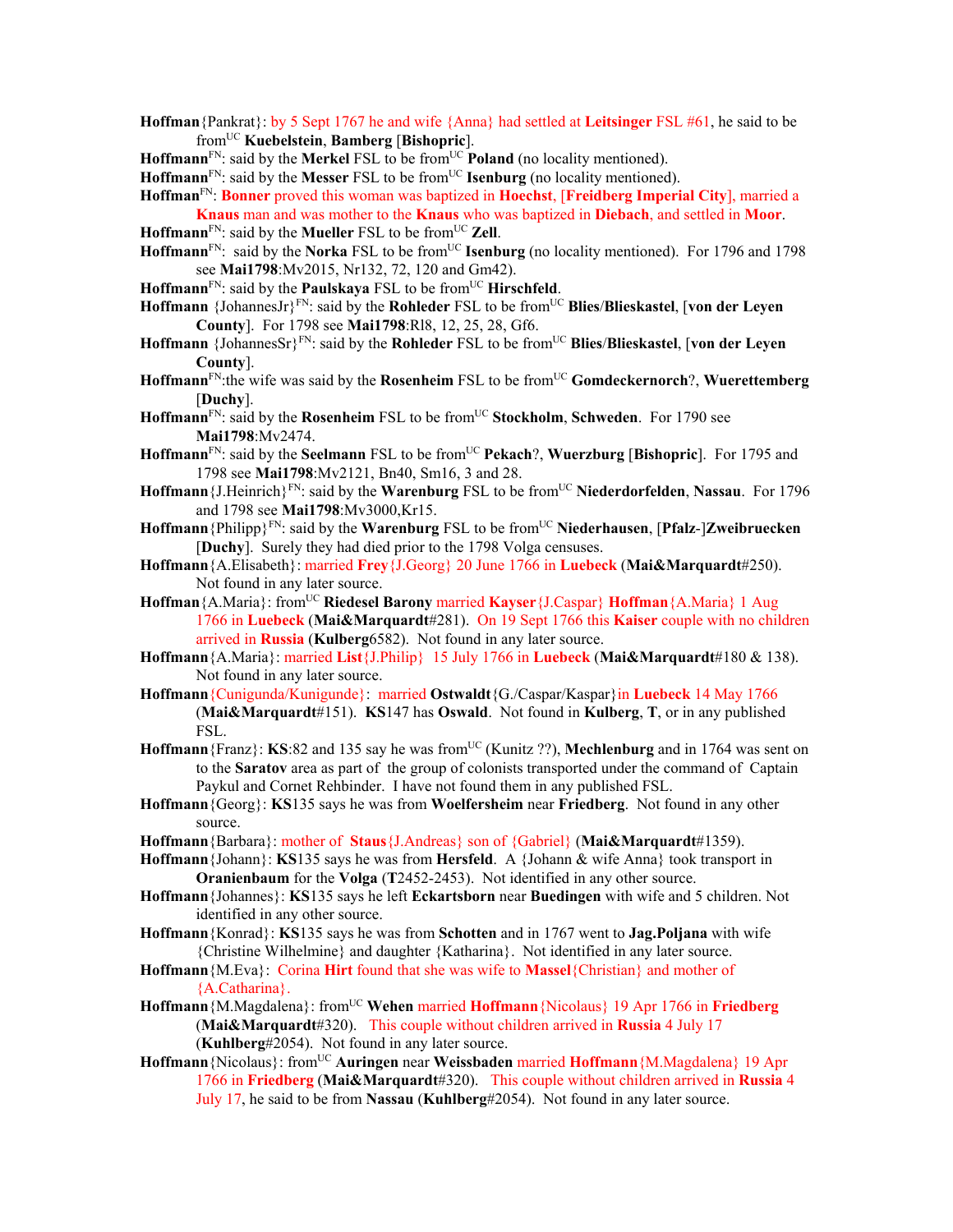**Hoffman**FN: this family name was found recorded in marriage records 1762-1767 for three different places: **Herborn**, **Kirburg** and **Tann**; and in **Schotten** and **Haiger** parish records for many generations prior to 1767; see **Flegel** trip.

**Hoffmann**FN: also see **Ofman**.

- **Hoffmeister**FN: **Sherri Stahl** has found the marriage records of a **Goettmann** man from **Reichelsheim** and a Hoffmeister woman from **Nieder-Kinzig, Erbach**, a first settler family in **Frank**.
- **Hoffmeister**{Catharina}: **Kulberg** #179 says she arrived at **Oranienbaum** on 29 May 1766 with her son and husband **Kling**{Adam}. They very likely settled in **Beideck**. By 1798 her husband had died and she had remarried the **Kutter** widower **Roehrig**{J.Jacob} with whom she was living in **Beideck** #77.
- **Hoffnungstal**BV**, Bessarabia**: a Lutheran German village founded in 1842-48 mostly by settlers who had lived elsewhere in south Russia prior to coming to Hoffnungstal. For a thorough history see http://www.odessa3.org/collections/history/link/hoffbess.txt and Stumpp, The Emigration..., pp.85-86. Stumpp, pp.523-24 provides with no sources indicated an undated list of 55 households with some unverified origins information. **Curt Renz**, AHSGR village coordinator for Hoffungstal, working in collaboration with **Gwen Pritzkau**, has spent over 20 years verifying their actual origins. They have personally found in German church records the births for some 39 Hoffungstal family names which Curt now shares with us. The family names follow. Their origins are shown in separate entries for each family name elsewhere in this index. Each of those separate entires gives both the village and the parish of origin:**Aichele/Aickele,**

**Aippersbach/Aipperspach, Aldinger, Bauer, Beck, Bollinger, Ehret, Eider, Eisenbeiss, Engelhardt, Goetz, Goll, Graf, Halt, Henke/Hinke, Hoehn, Hofer, Horst, Kaepple, Laemmle, Naass/Naasz, Obenauer, Pfitzer, Reinhardt, Reiser**, **Rieger, Rieker/Riecker, Schaible, Schlepp, Schnaible, Schott, Schweigert, Seebold, Simon, Singer, Wagenmann, Wahl, Weisshaar, Wenzel**, and **Wiederrich**.

- **Hoffsin**?<sup>GL</sup>: an unidentified place said by the **Balzer**  $FSL \# 1$  to be home<sup>UC</sup> to the **Barthuly**{Balzer} family. This may be a misspelling of **Essen**.
- **Hoffstaedten/Hofstaedten**GL: is some 10 miles NNE of **Aschaffenburg**, and said by the **Buedingen** ML to be home<sup>UC</sup> to the deceased husband of the **Weber** widow who married a **Schuettler** man in 1766; by 1767 the couple was in **Kraft**; Stumpp says it was near **Aschaffenburg** (**Mai&Marquardt**#688).
- Hoffstetter<sup>FN</sup>: the **Reinwald** FSL said this widowed father-in-law of **Nor**? was from<sup>UC</sup> **Heilbronn** [**Imperial City**] (no locality mentioned).
- **Hofgeismar**, [**Hessen-Kassel Landgraviate**]: is 12 miles NNW of **Kassel** city, and was said by the **Phillipsfeld** FSL to home<sup>UC</sup> to a **Hose/Gose** family, and possibly to an **Erchardt** family. Kuhlberg said this was in **Hessen**.
- **Hofheim**GL**,** [**Kurpfalz?**]: is some 2.5 miles NE of **Worms**. This was the home of the **Urich** family that went to **Dietel**. Said by EEE p. 340 (see it for more detail) to also be home <sup>UC</sup> to **Barthold/Barthuly**,{Baltzer/Balthasar who settled in **Balzer** FSL #1. Said by the **Rothammel** FSL to be home<sup>UC</sup> to a **Rupp** family and perhaps to a **Hermann** family as well. Said by the **Seewald** FSL to be home<sup>UC</sup> to **Sauer** and **Schwab** families.
- **Hofheim-am-Taurnus**GL: see **Alt Hofheim**.
- **Hofheim-bei-Worms, Kurpfalz**: see **Hofheim, Kurpfalz**.
- **Hofheim-in-Unterfranken**GL: see **Hofheim**, **Wuerzburg**.
- Hofheim<sup>GL</sup>, Wuerzburg: said by the Mariental FSL to be home<sup>UC</sup> to a Bender family. Hofheim-in-**Unterfranken** is some 34 miles NE of **Wuerzburg** city.
- **Hofmann**FN: filed amonst the **Hoffmann** folk.
- **Hofmeister**FN: said by the **Bergdorf** 1816 census (**KS**:659) to have been fromUC **Bondorf**, **Boeblingen** [Amt], Wuerttemberg. KS:312 said this family was from<sup>UC</sup> Braunschweigueber Neu-Verbas, **Ungarn**. The **GCRA** using FHL $(1,055,978)$  has proven them to be from<sup>UC</sup> **Fellbach**, like the **Aldinger** family into which a Hofmeister married, and to have come to **Bergdorf** via S. Prussia, not Hungary.
- **Hofstaedten**GL: see **Hoffstaedten** and possibly **Hofstetten**.

**Hofstaetter**<sup>FN</sup>: said by the **Herzog** FSL to be from<sup>UC</sup> **Regensburg**. Later spelled **Hofstetter**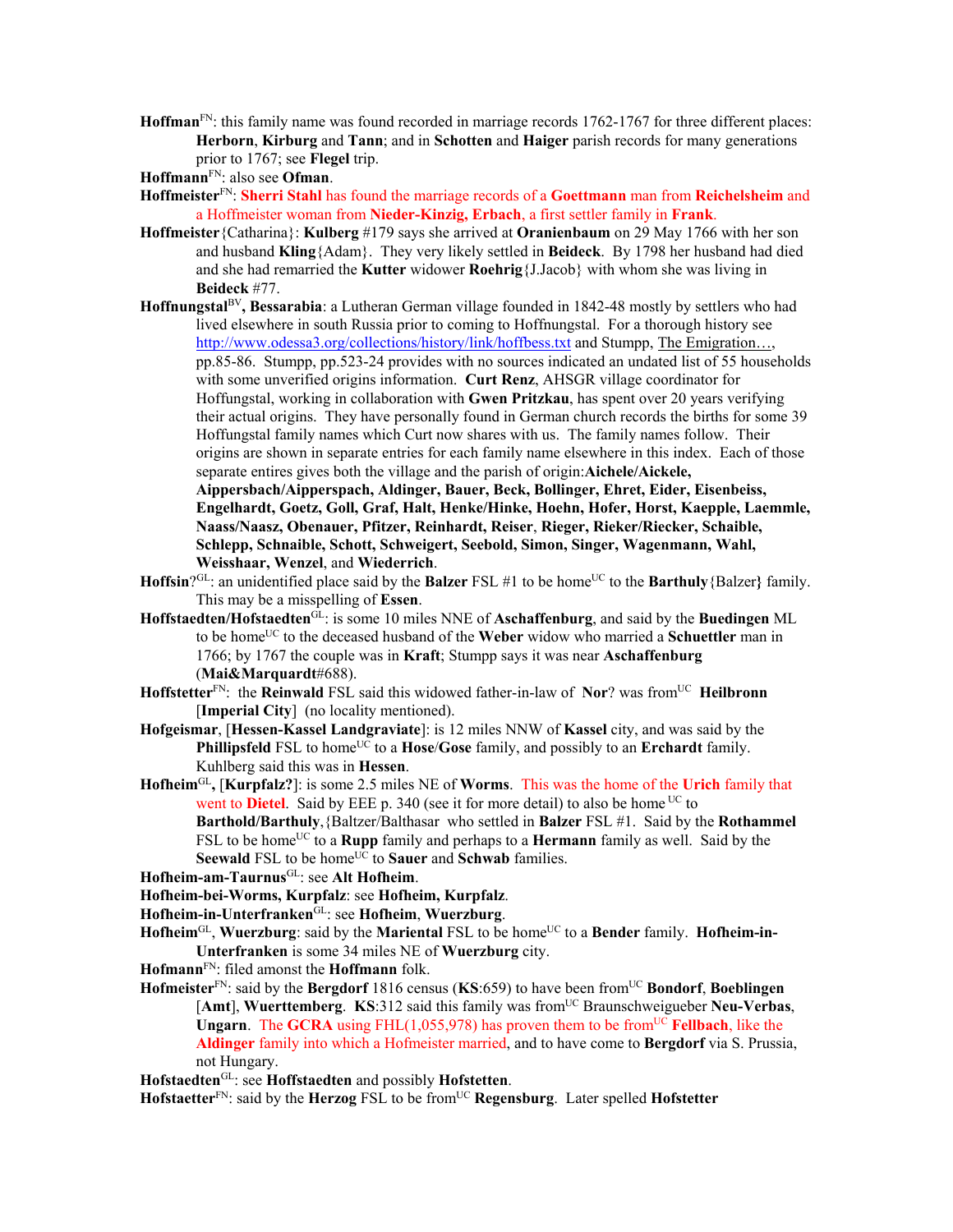(**Mai1798**:Hr4).

- Hofstetten<sup>GL</sup>: said by the **Shcherbakovka** FSL to be home<sup>UC</sup> to the **Schaefer**{Andreas} family. There were at least 19 Hofstettens in the Germanies, plus Hoefstettens and Hoefstattens.
- **Hofstetten**GL: also see **Hoffstaedten**.
- **Hofstetter**<sup>FN</sup>{Katharina}: said by the 1798 **Reinwald** census to be the maiden name of frau **Gorr**{Gottlieb} (**Mai1798**:Rw30). The **Reinwald** FSL (#34) said she was from **Heilbronn**. See **Hoffstetter** and **Nor**?.
- **Hofstetter**FN: see **Hofstaetter**.
- **Hofwald** aka frau Peter **Hofer**FN: using **FHL**#777,206, the **GCRA** proved her maiden name and her origin in **Oberseebach**, **Weissenburg** [**Amt**], **Elsass**. See the **GCRA** book for more.
- Hogen?<sup>FN</sup>: said by the **Paulskaya** FSL to be from<sup>UC</sup> Wemelik?. I could not find this family in the 1798 Volga censuses.
- Hogen<sup>?GL</sup>: an unidentified place said by the **Neidermonjou** FSL to be home<sup>UC</sup> to a **Grenlich**? {J.Wilhelm} family. Kuhlberg said this was in **Pommern**. There were seveal Hogen and **Hoegen**s in the Germanies, but none that I can find in **Pommern** lands.
- **Hoh**{A.Elisabeth}: fromUC **Wetzlar** married **Stieher**{Philipp Jacob} 5 April 1766 in **Friedberg**  (**Mai&Marquardt**#298). Not found in any later source.
- **Hohberg**, **South Prussia**: aka **Bergfelde**.
- **Hohenacker**GL, **Waiblingen Oberamt, Wuerttemberg**: is some 2 miles N of **Waiblingen, Baden-Wuerttemberg**, and was home to a **Weisshaar** family that settled in **Hoffnungstal** leaving home in 1800.
- **Hohenaecker**FN: see **Hohnecker**.
- **Hohenbergheim**, **Hanau**: an unidentified place said by the Pleve version of the **Walter** FSL (#35, 34, 36) to be home to **Diel**{J.Heinrich, Asmus, and Christian}. This may have been in or near **Heckenbergheim**, **Stolberg-Gedern County**, which country was administered by **Hanau** until 1742.
- **Hohenberger** {Catharina E.}: of<sup>UC</sup> **Niederkirchen** married **Foos** {J.Jacob} in 1749 in **Heimkirchen**. Six of their children were first settlers in **Dietel** (FSL #19a and 29).
- **Hohenburg**GL: an unidentified place said by the **Mariental** FSL to be homeUC to **Gerhauser** and **Meier** families. There are at least four Hohenburg in Germany and Austria.
- **Hohenfels/Hohenfelder/Hohenfoelser/Hohenfelser**{Ignatius}: the **Anhalt-Dessau** archive records report that after service in and discharge from the Prussian army this Catholic with his wife lived and worked in **Jessnitz** for 3 years, then sold off his property and departed for **Russia** (**Mai&Marquardt**#1090 & **KS**135) Later in 1766 as **Hohenfelder** with wife {M.Sophia} and one child he took transport in **Oranienbaum** for the **Volga** (**T**4446-4449). By 3 Aug 1767 this **Hohenfelser** couple with 2 children had settled at **Boregard** FSL #62, he said to be from<sup>UC</sup> **Dessau**. I could not find this family in the 1798 Volga censuses.
- **Hohenfriedeberg**GL**, Schlesien**: said by the **Paulskaya** FSL to be home UC to a **Klaus** family. This place seems now to be **Dobromierz, Poland**.
- **Hohenlohe**GS **Principality** and **County**: one of the Hohenlohe Counts was seated at **Oehringen** with lands surrounding that city and extending NE to beyond **Kuenzelsau** and well beyond **Langenburg**. Said by the Balzer FSL to be home<sup>UC</sup> to a **Tehele/Tebele** family and home to a **Volz/Voltz** family. Said (no locality mentioned) by the **Doenhof** FSL to be home<sup>UC</sup> to a **Frank** family.
- **Hohenlochschen**: an unidentified place said by Gerhard Lang to be home<sup>UC</sup> to **Debele**{Ludwig} a **Balzer** first settler (bz14). See **Hohenlohe**
- **Hohenlohe**: an unidentified place said by the FSL (bz14) to be home<sup>UC</sup> to **Debele**{Ludwig} a **Balzer** first settler. This might be the **Hohenlohe** which was in 13 km ESE of **Aalen** city or it might refer to **Hohenlohe County**. Also see **Hohenlochschen**.
- **Hohen-Pritz**<sup>GL/GS</sup>: an unidentified place said by the **Boaro** FSL to be home<sup>UC</sup> to **Sorgenfrey** and possibly **Siebert**? families. This probably was the town some 20 miles E of **Schwerin** city.
- **Hohensall**GL : see **Hohensalza**.
- **Hohensalza**?: an unidentified place said by the **Susannental** FSL to be home<sup>UC</sup> to a **Truempler** family, and possibly to **Kraemer**{G.Philipp}. See the next entry, but there also was a **Hohensuelzer**, a **Hohensall**, and four **Hohenzell**s in the German-speaking lands.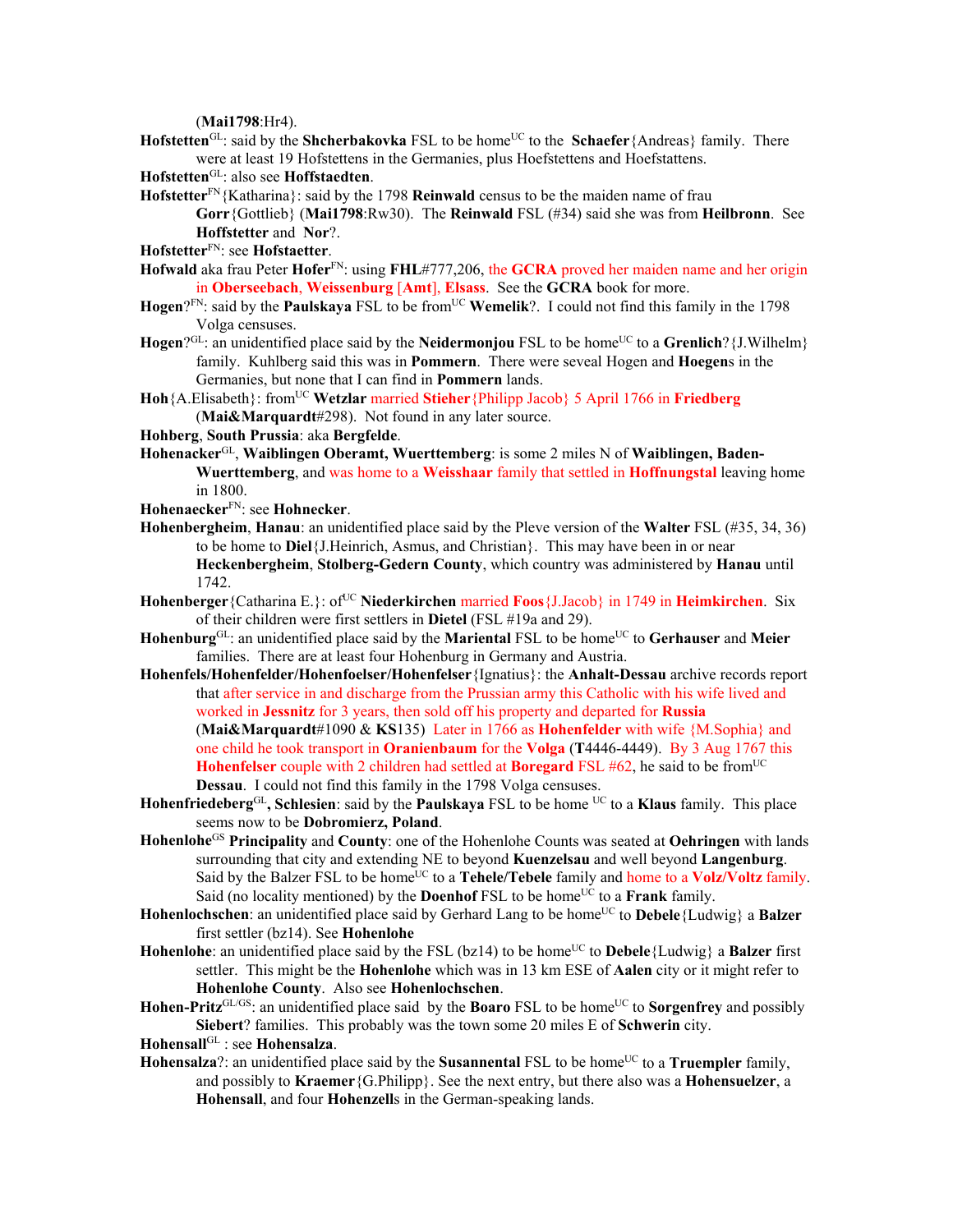- **Hohensalza**, **Posen Department**, **South Prussia**: nka **Inowroclaw**, **Poland**; it was 23 miles SE of **Bromberg**, and 61 miles NE of **Posen**, and the **GCRA** says that the **Leicht** and **Reich** families that went to South Russia, were associated with it. They also suggest it was aka Wielkie Jeziorke which seems to be an entirely different place.
- **Hohensiedel**<sup>GL</sup>: an unidentified place said by the **Paulskaya** FSL to be home<sup>UC</sup> to a **Steinwasser** family. There is a Hohenseefeld, Querfurt Principality, **Kursachsen**, some 42 miles S of **Berlin**.
- **HohenSolms**<sup>GS</sup>: said by a **Friedberg** ML to be home<sup>UC</sup> (no locality mentioned) to a **Nild** woman who in 1766 married a **Bauer** man (**Mai&Marquardt**#338). By 1767 this couple was in the **Belowescher Kolonien**. Also see see **Solms-Hohensolms**.
- **Hohenstaufen**GL, **Goeppingen** [**Amt**], **Wuerttemberg**: is 3 miles NE of **Goeppingen** city, and was proven by the **GCRA** as home to the **Glockenhan** woman who was frau **Spaeth** in **Glueckstal**.

**Hohenstein**FN: see **Hohnstein**. **KS**135 says **Hohenstein** was from **Mecklenburg**.

- **Hohenstein**GL, **Besigheim** [**Amt**], **Wuerttemberg**: is 2.5 miles NW of **Besigheim** town, and said by **KS**:351 to have been home<sup>UC</sup> to the **Laetterle** family it said left for<sup>UC</sup> Glueckstal.
- **Hohen-Suelzen**GL , **Leningen County**: 6 km NNE of **Gruenstadt**. See **Hohensalza**.

**Hohenwestedt**: see **Hohenwestein**.

- **Hohenwestein, [Schleswig-]Holstein [Royal Duchy]: said by the Stahl-am-Tarlyk FSL to be home<sup>UC</sup> to** the **Stahl** family and perhaps to the orphan, **Mueller**{Samuel**}**. This probably was **Hohenwestedt**, 38 km SW of **Kiel** city.
- **Hohenwettersbach**, **Baden-Durlach** [**Margraviate**]: was just S of **Karlsruhe** city (capital of **Baden-Durlach Margraviate**) and is now a southern neighborhood of that city. One of the Derrillion children was born here.
- **Hohenzell**?: see **Krossau**.
- **Hohenzell**GL : also see **Hohensalza**.
- Hohenzollern Principality<sup>GS</sup>: held lands surrounding its seat at Sigmaringen which lay 28 miles S of **Reutlingen** city. In addition there was a fairly narrow strip of land stretching WNW from **Mariaberg Barony** (13 miles N of **Sigmaringen**), through **Hechingen** town, allthe way to thet
- **Hoher/Heuer/Geier**FN{Jacob}: on 4 July 1766 with wife [Gertruda} and 5 children **Heuer** arrived in **Russia** said to be from **Dessau** (**Kulberg**1338). By 7 June 1767 **Hoher**, wife {Gertrude} and 4 children had settled at **Boaro** FSL #22 said to be from<sup>UC</sup> **Dessau** (no locality mentioned). In 1798 their 3 sons under the name **Geier** were living in **Hummel (Mai1798**:Hm02,15, & 17). Corina **Hirt** did the hard work of tracing the members of this family through those three family name variations.
- **Hohl**FN{J.Georg}: single, hired hand, said by the **Bauer** FSL #39 to be age 21 fromUC **Degerlet**(?), **Wittenberg**. I could not find him in **Mai1798**.
- **Hohl/Gol**FN{Max/Marcus}: from **Ellstadt** he in 1765 moved to **Dietel** and on his way married his 2nd wife a **Heuser** (**Mai&Marquardt**#1240). By 20 July 1766 he, wife {Maria} and an infant daughter  ${Christina}$  age 1 had settled at **Bauer** FSL #3, said to be from<sup>UC</sup> **Winterburg**, **Kurpfalz**. **KS**135 has him from **Mettenheim** near **Worms**. In 1798 there is a 31 year old {Christina} who has married **Hoch**{Andreas} 37 who had moved there from **Grimm** in 1788 along with 2 other young **Hoch**s (**Mai1798**:Mv759 & Br32). Spelled **Gol** in 1798 (**Mai1798**:Br32 and Dt51).

**Hohl/Gol<sup>FN</sup>: said by the <b>Kamenka** FSL to be from<sup>UC</sup> **Schlierbach**.

**Hohlmann**FN: said by the 1798 **Norka** census to be the maiden name of frau **Wertz** (**Mai1798**:Nr174). **Hohlmann**<sup>FN</sup>: said by the **Volmer** FSL to be from<sup>UC</sup> **Heilbronn**. At least one record spells it **Almen**. **Hohloch**FN: see **Holloch**.

- **Hohmann/Lohmann**{Catharina Elisabeth}: married **Sasse**{Nicolaus} in **Luebeck** 12 June 1766 (**Mai&Marquardt**#76). Later in 1766 {Nicolas & Catrina} and with son {Carl} 14, in **Oranienbaum** took transport for the **Volga** (**T**636-638). By 15 Sept 1767 {Nicolaus & Katharina} with step-son **Eckardt**{Karl} 16, had settled at **Laub** FSL #46, {Nicolaus} said to be fromUC **Guestrow**, **Mecklenburg**. **Die Luebecker Traulisten** has **Lohmann**{Katharina E} and **KS**153 has **Hohmann**. Not found in **Mai1798**.
- **Hohmann**<sup>FN</sup>{Jacob}: said by the **Norka** FSL #140 to be from<sup>UC</sup> **Hessen** (no locality mentioned). For 1798 see **Mai1798**:Ko22.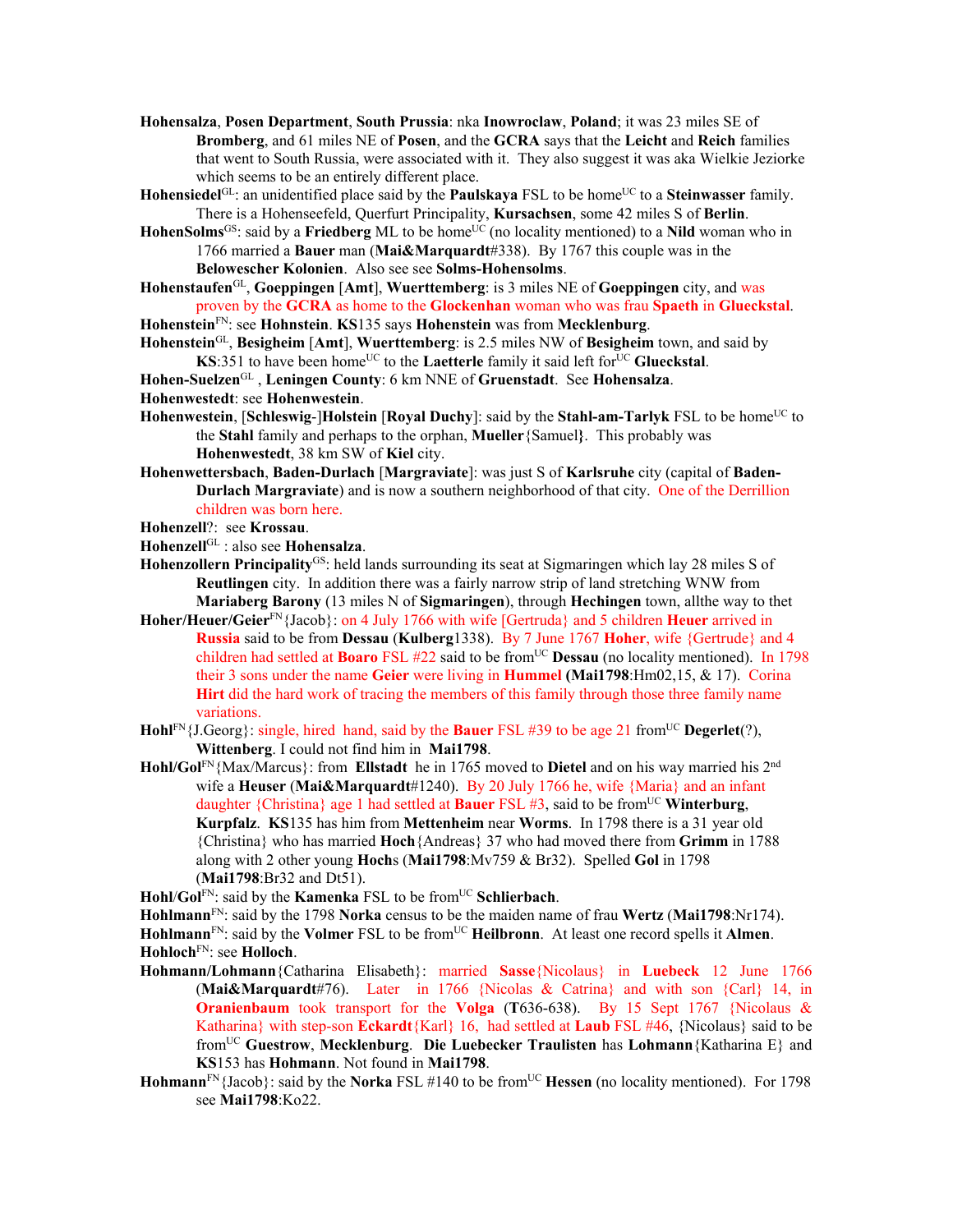**Hohmeyer**FN: this family name was found recorded in **Schlitz** marriage records 1762-1767; see **Flegel** trip.

- Hohmut<sup>FN</sup>: said by the Neidermonjou FSL to be from<sup>UC</sup> Niederrissigheim?. I could not find this family in the 1798 censuses.
- **Hohn**?<sup>GL</sup>: said by the **Jost** FSL to be home<sup>UC</sup> to a **Schroeder** family. This may be some 13 miles NE of **Hammelburg** and then in the **Wuerzburg Bishopric**.
- **Hohn-am-Berg**(?)GL: is some 26 miles E of **Wuerzburg, Bavaria**, some ¼ mile W of **Aschbach** and said by the **Holstein** FSL to be home<sup>UC</sup> to a **Kraus** family. It was in an area where there was a jumble of small states.
- **Hohndorf** FN: see **Gondorf**.
- **Hohnecker**FN: he was for a time in **Glueckstal**. The **GCRA** proved he was not from **Neipperg**, **Heilbronn** [**Amt**], **Wuerttemberg**, but could not find his roots; see their book for more detail. Also spelled **Hohenaecker**.
- **Hohnstedt**GL, [**Goettingen Principality**]: is some 15 miles N of **Goettingen** city, and said by the Paulskaya FSL to be home<sup>UC</sup> to a Nackel? family.
- **Hohnstein**{Adam}: was one of three **Hohnstein** men said by the **Norka** FSL said to have been from **Isenburg** (FSL #47). **KS**135 says **Hohnstein** was from<sup>UC</sup> Mecklenburg. Bonner proved that {Adam} was baptized and married a **Kraft** in **Eckartshausen**, **Isenburg**[-**Marienborn County**]. Lyle and Diane Honstein have visited the castle at **Ronneburg** where they believe the actual Hohnstein-Krafft marriage ceremony took place. For {Adam}'s family members in 1798 see **Mai1798**: Nr217, 218, 203, 26, 152, 13 and perhaps Nr76 and Ko18?.
- **Hohnstein**{Johannes}: was one of three **Hohnstein** men said by the **Norka** FSL said to have been from **Isenburg** with no locality or state identified (FSL #201). **Bonner** proved that {Johannes} was baptized in **Vonhausen**, **Isenburg**[-**Buedingen County**]. A **Luebeck** ML says that {Johannes} married a **Reichert** woman in 1766 (**Mai&Marquardt**#1199). In 1798 the maiden name of his wife was given as **Karl**, evidently his second marriage (FSL #201). For {Johannes}'s family members in 1798 see Nr25 and possibly 76, 160, 67 and Ko18?.
- **Hohnstein**(Nicolaus}: was one of three **Hohnstein** men which the **Norka** FSL said was from **Isenburg**  with no locality or state identified (FSL #49). **Bonner** proved that {Nicolaus} was baptized in, and married a **Siebold** fromUC **Vonhausen**, in **Eckartshausen**, **Isenburg**[-**Marienborn County**]. The **Buedingen** church records said in 1766 a daughter was born to **Hohenstein**{Nicolaus} who was fromUC **Wiedermus** (**Mai&Marquardt**#1207). In 1798 the maiden name of his wife was mis-recorded as **Erbold** (FSL #49). For {Nicolaus}'s family members in 1798 see Nr74, 141 and possibly 67, 160, 76 and Ko18?
- **Hohnstein**{Katharina}FN: said by the 1798 **Norka** census to be the maiden name of frau **Preuss** (**Mai1798**:Nr137).
- **Hohnstein County**GS: this was a relatively small county situated on both banks of the Wipper river to the W and NW of **Nordhausen** city.
- **Hohweiler**FN{Johannes}: in 1798 he was at #29 in **Stephan**; according to his father's 1773 passport he, his parents and brother were from **Hailer**, **Isenburg-Meerholz County**, and his mother's maiden name was **Stroh**.
- **Holde**: go to **Helde**.
- **Holdorf**FN: see **Goldorf**.
- **Holenz/Elenz** FN: **Anhalt-Dessau** archives report this begger widow, no given name, going to **Russia** with 1 other (**Mai&Marquardt**#1091 # **KS**135 No later information.
- **Holgart**<sup>FN</sup>: said by the **Paulskaya** FSL to be from<sup>UC</sup> Lembach, Darmstadt. In 1798 the family name was spelled **Voelkart** (**Mai1798**:Nb38). Also see **Vollert** of **Paulskaya**.
- **Holdermann**{Joh.}: a **Fuerth** daylaborer was witness at the 27 May 1766 **Woehrd** marriage of **Wattenbach & Arnold** (**Mai&Marquardt**#816).
- **Holig**<sup>FN</sup>: said by the **Hoelzel** FSL to be from<sup>UC</sup> **Richel**?, **Kurpfalz**. I could not find this family in the 1798 Volga censuses.
- **Hollabrunn**?, **Oesterreich**: is 43 km NW of **Vienna** city and was said by the **Rosenheim** FSL to be home<sup>UC</sup> to the **Walter** {Wilhelm} family.
- **Holland**<sup>FN</sup>: said by the **Messer** FSL to be from<sup>UC</sup> **Isenburg** (no locality mentioned). In 1798 the family name was spelled **Holland** (**Mai1798**:Ms57).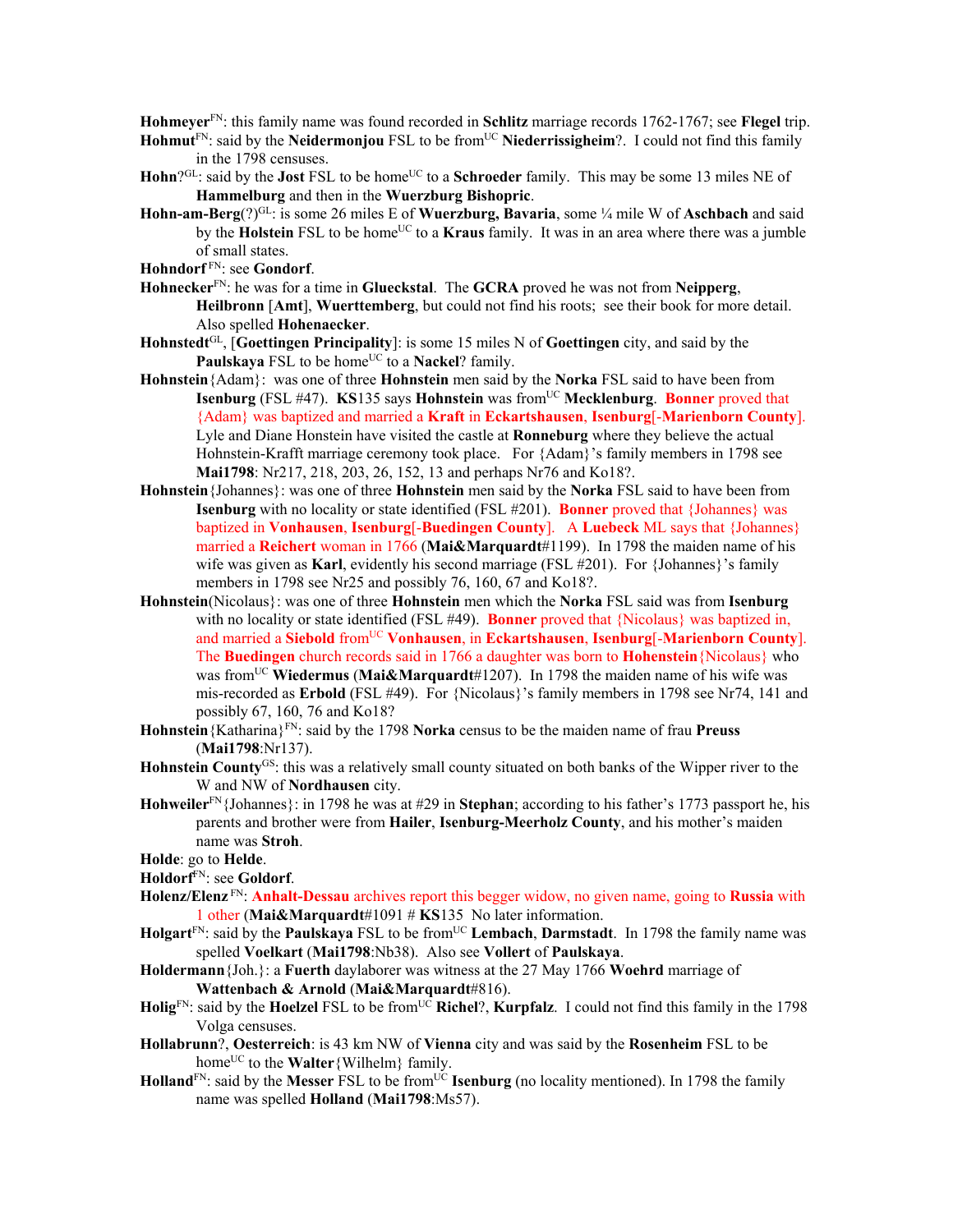- **Holland**FN: the **Messer** FSL census indicates that this was the likely maiden name of frau **Zieg** (**Mai1798**:Ms76).
- **Holland**GS: a country which gained its independence from Spain in 1579. Said (no locality mentioned) by the **Neidermoniou** FSL to be home<sup>UC</sup> to a **van der Manen** family. Said (no locality mentioned) by the **Buedingen** ML to be home<sup>UC</sup> to the **Carbon** man who later moved to **Norka** (**Mai&Marquardt**#472).
- **Hollbach**GL: an unidentified place said by the Kromm version of the **Jagodnaja Poljana** FSL to be near **Hanau**, and home<sup>UC</sup> to a **Stapper** family (pp.31, 34). There is a **Horbach** some 10 miles E of **Hanau** city.
- **Hollbach**GL**, Mosel District, Lorraine**: an unidentified place said by the Kromm version of the **Jagodnaja Poljana** FSL to be home<sup>UC</sup> to a **Streif** man who came here in 1812 as a prisoner of war (p.35).

**Hollbeck**?FN: said by the **Dinkel** FSL to be from<sup>UC</sup> **Lueneburg**.

- **Holler/Koehler**FN{Friedrich}: said by the **Norka** FSL #28 to be fromUC **Bayreuth** [**Margraviate**] (no locality mentioned). In 1798 the name was spelled **Koehler** and the wife's maiden name was given as **Gruen** (**Mai1798**:Nr77).
- **Holler**{J.Adam/J.Martin}: married **Reichert**{Elisabeth} 20 March 1766 in **Buedingen**  (**Mai&Marquardt**#451). **KS**135 has {J.Martin}. **KS**150 had {Joh.}. Not found in any later source.
- **Holler**FN{Gottfried}: go to **Holtner**.
- **Hollerbach**GLnear **Erbach**: aka **Hellerbach** and **Hoellerbach** is 3 miles NE of **Fraenkisch-Crumbach** and 15 km NW of **Erbach** city, but in the mid 18th century was situated in **Breuberg Condominium**. Said by the **Buedingen** ML to be home<sup>UC</sup> to a **Haag** man who in 1766 married a **Brunner** woman (**Mai&Marquardt**#599); by 1767 this couple was in the **Belowescher Kolonien**. It was the birthplace of the **Eidenmueller** woman who married a **Becker** and settled in **Bauer (Gieg1).** Said by the **Buedingen** ML to be home<sup>UC</sup> to **Mohr/Moor** {Johannes} who married **Cramer/Kramer**{E.Margaretha} in **Buedingen** 9 May 1766 (**Mai&Marquardt**#623). **KS**163 says this place was **Hoellerbach** near **Erbach**.
- **Holloch**{Ludwig}FN: listed by the 1816 **Glueckstal** census (**KS**:677) with no origin, But **KS**:312 has him as **Hohloch** from **Reutlingen**, **Wuerttemberg**. Using **FHL**(1,569,075 and 1,569,082), the **GCRA** proved this origin. See the **GCRA** book for more details.
- **Holloch**{Konrad}FN: listed by both the 1816 **Neudorf** census (#1) and **KS**:312 without origin. Using **FHL**#1,569,075, the **GCRA** proved their origin in **Reutlingen**, **Reutlingen** [**Amt**], **Wuerttemberg**. See the **GCRA** book for more. Also spelled **Hohloch**.
- **Holstein/Hollstein** {J.Adam}: said by **Kulberg**5214 and by the **Jagonaya Poljana** FSL (#44)to be from<sup>UC</sup> **Erbach**. Said by Kromm version of this FSL to be be from<sup>UC</sup> **Hetzbach**, Breuberg [**Condominium**], sic. **Hetzbach** was not in **Breuberg** but was in **Erbach County**.
- **Hollweger**FN: listed in the **Bergdorf** 1858 census (**KS**:665) without origin, but **KS**:312 says their origin was **Leidringen**, **Balingen** [**Amt**], **Wuerttemberg**. This was proven by the **GCRA** using **FHL**(1,732,297). See the **GCRA** book for more details. Also spelled **Holweger** and **Holwegner**.
- **Holm**<sup>FN</sup>: said by the **Schaefer** FSL to be from<sup>UC</sup> **Nienburg**?, [**Hoya County**], **Hannover** [aka **Kurbraunsweig**]. For 1798 see **Mai1798**:Mv2532,Sf33,28 and Rh20).
- **Holm**FN: the wife and her brother whose family name was not given were said by the **Schaefer** FSL to be fromUC **Homburg**.
- Holmdrup<sup>GL</sup>, Daenemark: is some 57 miles NNE of Kiel, and said by the Dinkel FSL to be home<sup>UC</sup> to a **Friedrichsen** family.
- **Holstein**<sup>FN</sup>{Herman}: not listed in **Kulberg**. Said by the **Kano** FSL (#52) to be from<sup>UC</sup> Muelhausen. I could not find this family in the 1798 Volga censuses.
- **Holstein/Hollstein**FN{Jacob}: fromUC **Wuerttemberg**, arrived at **Flensburg city, Scheswig Royal Duchy** in July 1761. In June 1763 with wife {E.Barbara} and servant **Ernst**{Rosina} he received permission to leave **Denmark** (**EEE** p.452). By July 1765 they had settled in **Galka** FSL (#16) which said he was from<sup>UC</sup> Setzingen, [Ulm Imperial City]. For 1798 see Mai1798:Gk4, 39.
- **Holstein/Hollstein/Hallstein**{J.Adam}: said by **Kulberg**5214 and by by the **Jagonaya Poljana** FSL (#44) to be from<sup>UC</sup> **Erbach**. Said by Kromm version of this FSL to be be from<sup>UC</sup> **Hetzbach** [This must] have been **Hetschbach** which was in **Breuberg** [**Condominium** while **Hetzbach** was in **Erbach**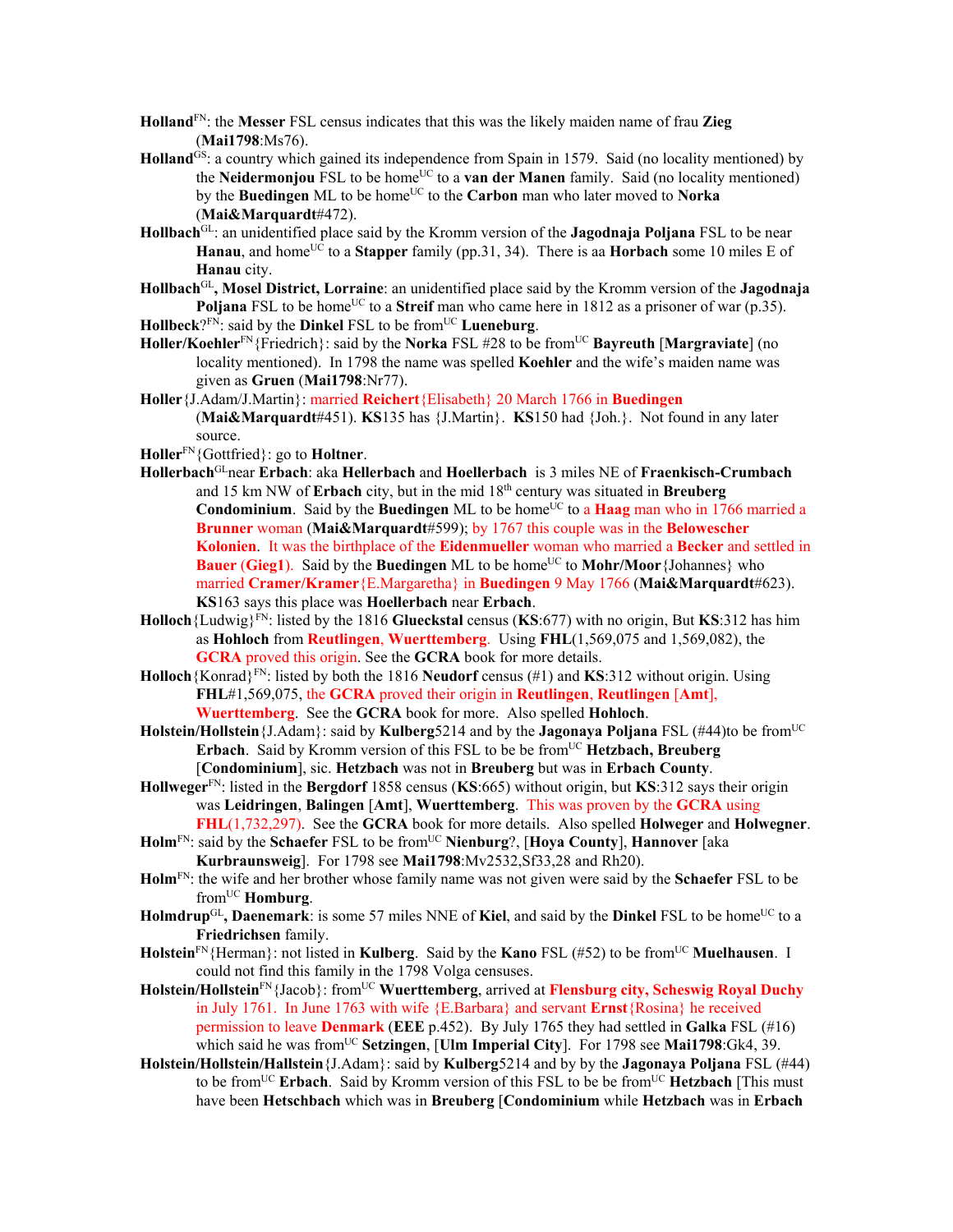**County**]. **KS**132 says this **Hallstein** man with wife and 4 offspring left<sup>UC</sup> **Hetschbach** near **Hoechst** im **Odenwald**. **Brent Mai** says (Feb. 2013) his origin has been found.

- **Holstein/Hallstein** {Susanne}: **KS**132 says she was born 1723 and left<sup>UC</sup> **Hetschbach** near **Hoechst** im **Odenwald** with her brother {Adam}.
- **Holstein**{Johannes}: a mistake in **Kulberg**6467 for **Hohnstein**{Johann}, which see.
- **Holstein**FN: also see **VonHolstein** and **Hollstein.**
- Holstein<sup>GL</sup>: said by **Kulberg** to be home<sup>UC</sup> to the these families: **Eriksen**243, **Maurer**142(reformed). Said by the **Warenburg** FSL to be home<sup>UC</sup> to the orphan **Metzger** {Peter]. No locality is mentioned in these references and "Holstein" could be either the Holstein Condo or either of two Duchies mentoned in the next entries.
- **Holstein** [**Condo**]: lands jointly administered by the **Schleswig-Holstein Danish Royal Duchy** and **Holstein-Gottorp Duchy**. These were scattered, sometimes disputed holdings which mostly lay SE of a line from **Kiel** to the mouth of the Elbe river.
- **Holstein** [Duchies]<sup>GS</sup>, apparently there were two Holstein duchies in the 1760's: 1) the **Schleswig-Holstein Royal Duchy** belonging to the Kingdom of **Denmark**, and 2) the independent **Holstein-Gottorp Duchy**. Their lands all lay S of the Elder and N of the Elbe Rivers, N of **Hamburg** city, and W and N of **Luebeck** city. Their possessions were interspersed and jurisdictions were often contested and ill-defined. I have found no way to distinguish between them in the Volga FSL. The following references included no mention of a locality. Said by the **Bauer** FSL to be home<sup>UC</sup> to a **Mueller** family. Said by the **Boregard** FSL to be home<sup>UC</sup> to the **Monz/Mons** family. Said by the **Dinkel** FSL to be homeUC to **Elenberger** and **Nicolausen** families. Said by the **Doenhof** FSL to be home<sup>UC</sup> to a **Erksin** family. Said by the **Grimm** FSL to be home<sup>UC</sup> to **Marquart** and possibly a **Hessenbeie**? family. Said by the **Paulskaya** FSL to be home<sup>UC</sup> to a **Rotenburg** family. See also **Schleswig-Holstein**.
- **Holstein** [**Condo**]: lands jointly administered by the **Schleswig-Holstein Danish Royal Duchy** and **Holstein-Gottorp Duchy**. These were scattered, sometimes disputed holdings which mostly lay SE of a line from **Kiel** to the mouth of the Elbe river.
- **Holstein** [Duchies]<sup>GS</sup>, apparently there were two Holstein duchies in the 1760's: 1) the **Schleswig-Holstein Royal Duchy** belonging to the Kingdom of **Denmark**, and 2) the independent **Holstein-Gottorp Duchy**. Their lands all lay S of the Elder and N of the Elbe Rivers, N of **Hamburg** city, and W and N of **Luebeck** city. Their possessions were interspersed and jurisdictions were often contested and ill-defined. I have found no way to distinguish between them in the Volga FSL. The following references included no mention of a locality. Said by the **Bauer** FSL to be home<sup>UC</sup> to a **Mueller** family. Said by the **Boregard** FSL to be home<sup>UC</sup> to the **Monz/Mons** family. Said by the **Dinkel** FSL to be home<sup>UC</sup> to **Elenberger** and **Nicolausen** families. Said by the **Doenhof** FSL to be homeUC to a **Erksin** family. Said by the **Grimm** FSL to be homeUC to **Marquart** and possibly a **Hessenbeie**? family. Said by the **Paulskaya** FSL to be home<sup>UC</sup> to a **Rotenburg** family. See also **Schleswig-Holstein**.
- **Holstein**VV (aka **Goldstein, Verchnaja Kulalinka Holstein**VV (aka **Goldstein, Verchnaja Kulalinka, Verkhnaya Kulalinka, Werchnaja Kulalinka**) is a Lutheran German village on the western side of the Volga. Its FSL is now published in Pleve, Einwanderung …, vol.II, pp. 125-137. According to this, the first settlers were from the following places with the family names shown here in parens. Verified corrections are in red. The number with the name is their household number in the FSL:

from **Beeskow**(?): (**Ruf**32);

from **Bergen**: (**Kuxhausen**1);

from **Bielefeld**: (**Hiltermann**4, 15);

from **Bietlingen**(?): (**Peil**44);

from **Braunschweig**: (**Stehlfeld**9);

from **Dergin**(?): (**Merine**?26);

from **Digouste**(?): (**Asmus**16);

from **Dreihof**(?): (**Winick/Winicke/Winik**11);

from **Ehringshausen, Darmstadt**: (**Beitz**39);

from **Eutin**: (**Jung**25);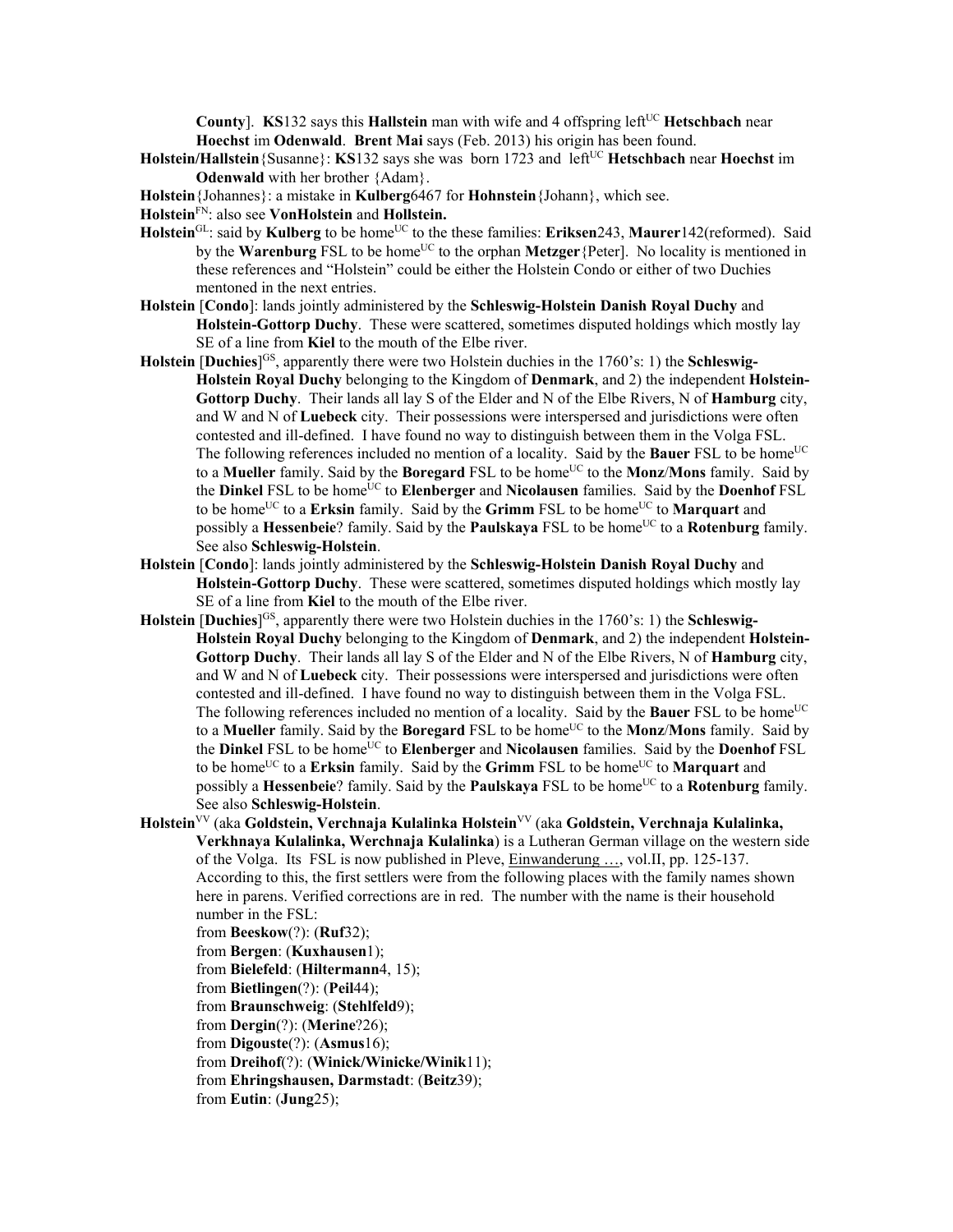from **Fegiandrintza**(?): (**Breiniger**17); from **Frohburg, Sachsen**: (**Kerbs**14); from **Gi?pro**(?): (**Linde**5 and possibly **Geinitz**5); from **Hohn-am-Berg**(?): (**Kraus**28); from **Iven**(?), **Pommern**(?): (**Brickmann**22); from **Karlsruhe**: (**Jauck**18); from **Karze**(?), (**Jauck**20); from **Kobern**(?): (**Dangelin**?10); from **Kretz, Sachsen**: (**Melzer**13); from **Langenstein, Sachsen**: (**Meder**43); from **Meimersdorf**: (**Koeln**21); from **Meinzing**(?): (**Pfeiler**12); from **Memelsdorf**(?), **Holstein**: (**Schmiese**23, **Schwin**24); from **Miam**(?): (**Asselmann**6); from **Necken**(?): (**Martens**3); from **Nelzinei**(?), **Darmstadt**: (**Wittmann**35); from **Neubau**: (**Kast**?27); from **Neulise**(?): (**Knaus**29); from **Oberlind**(?): (**Heider**?30); from **Pomar**(?), **Preussen**: (**Hoefner**7); from **Preussisch Holland**(?), **Preussen**: (**Simon**31); from **Raibach**, **Darmstadt**: (**Borger**34, **Deisner**8, **Grenz**36, **Reichert**33); from **Reichelsheim, Erbach**: (**Buchsbaum** wife38); from **Rendsburg, Holstein**: (**Voegler/Vogler**2); from **Spachbruecken, Darmstadt**: (**Buchsbaum**38, **Mai**40, 41, 42); from **Treptow**: (**Pomerinke**45); from **Wendtorf**(?), **Holstein**: (**Stamor**?19). **Holstein-Gottorp Duchy**GS: see **Holstein Duchies**. **[Schleswig-]Holstein [Royal] Duchy**GS: see **Holstein Duchies**. **Holt/Gold**?FN: this widow is said by the **Belowescher Kolonien** FSL to have married **Winkelmann** in **Oranienbaum**, but no origin is given for her. **Holter**FN: see **Holtner**. **Holterdorff**: go to **Holterdorffs**. **Holterdorffs/Holterdorf**{Wiebke}: married **Schultz**{Hans Juergen}15 April 1766 in **Luebeck; Die Luebecker Traulisten** has **Holterdorff** (**Mai&Marquardt**#51). No additional information found. **Holtmann**FN: see **Goldmann**. **Holtner/Holler/Golter/Holter/Heller**FN{Gottfried}: married **Buch**{A.Margaretha} 10 Oct. 1765 in **Luebeck** (**Mai&Marquardt**#27 & **KS**135). Not found in **Kulberg** or in **T**. By Aug. 1766 this couple had settled in **Katharinenstadt** #79 which said he was from<sup>UC</sup> **Magdeburg**. Later the name was spelled **Golter** and **Holter** (**Mai1798**:Mv1169). **KS**135 has **Holler**. **DieLuebecker Traulisten** has **Heller**. **Holtz**: see **Holz**. Holtzer<sup>FN</sup>: said by the **Katharinenstadt** FSL to be from<sup>UC</sup> Pressburg, Ungarn. **Holtzhausen**GL, **Kur Trier**: an unidentified place said by the **Preuss** FSL to be home to a **Matz** family. There are many localities of this or similar names in Germany, but seemingly none in the **Rhineland-Palatinate**. **Holtzmann** FN: see **Holzmann**.

- **Holtzmeister**FN: see **Holzmeister**.
- **Holveland**(?)<sup>GL</sup>, **Holland**: an unidentified place said by the **Katharinenstadt** FSL to be home<sup>UC</sup> to a **Janssen** family.
- **Holvingen**, **Forbach** [**Kreis**], **Lothringen-Elsass**: is 13 miles SSE of **Forbach** town, and was proven by the **GCRA** to be home to the **Rohrbach** family that settled in **Neudorf**.
- **Holwegner**FN: see **Hollweger**.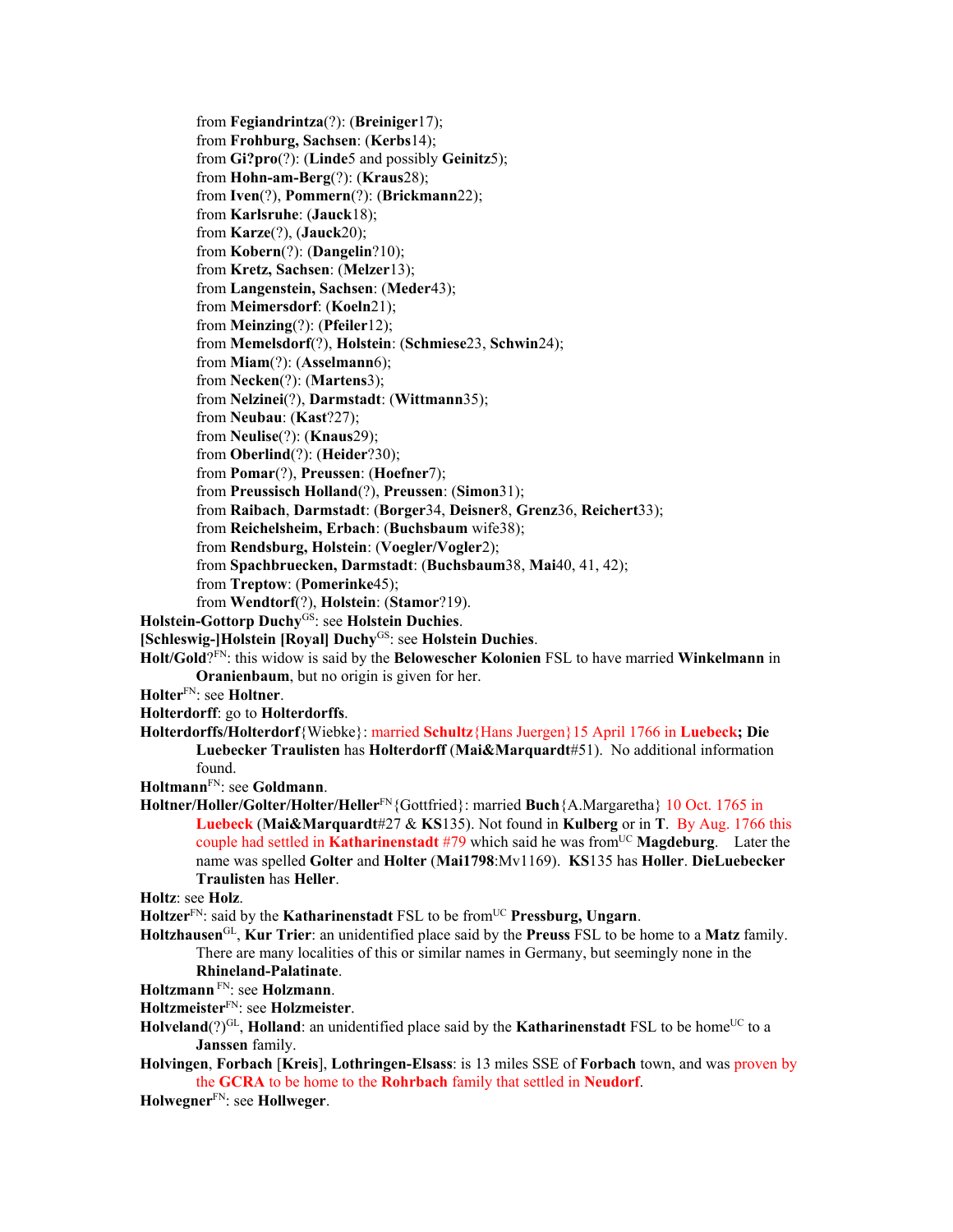**Holy Roman Empire**GS, may mean Austria in this context.

- **Holz**FN: said by the **Boaro** FSL to be fromUC **Zerbst** (no locality mentioned). Spelled **Holtz** in 1771 and 1798 (**Mai1798**: Mv268, Bb27).
- **Holz**FN: said by the **Leitsinger** FSL to be fromUC **Vielbach**, **Kurmainz**. In 1798 the maiden name of frau Holz was given as **Jung** (**Mai1798**:Nk05).
- Holz<sup>FN</sup>: said by the Urbach FSL to be from<sup>UC</sup> Halle, [Kur-]Brandenburg. I could not find them in **Mai1798**.
- Holz? GL : said by the **Susannental** FSL to be home<sup>UC</sup> to a **Jeserek**? family. There were at least 15 Holz and **Holtz** in the German-speaking lands.
- **Holzer**<sup>FN</sup>: said (no locality mentioned) by the **Keller** FSL to be from<sup>UC</sup> **Nuernberg**.
- **Holtzward**FN: see **Holzwarth**.
- **Holzfogt**: see **Holzvogt**.
- **Holzhausen**<sup>FN</sup>: said by the **Boaro** FSL to be from<sup>UC</sup> **Schmiedenburg**. Spelled **Holzhausen** in 1793, 1797 and 1798 when the wife's maiden name was given as **Schmidt** (**Mai1798**: Mv328, Mv340, Bb04, Bx17).
- **Holzhausen**GL: said by the **Orlovskaya** FSL to be homeUC to a **Remp** family. Acccording to a **Luebeck** baptismal register, a son of this **Rempe** man and his **Tiehl** wife was baptised there in 1766 (**Mai&Marquardt**#1299).
- **Holzhausen**GL**,** [**Solms**-]**Braunfels** [**Principality**]: : is some 8 miles NW of **Braunfels** city, and said by the **Kukkus** FSL to be home<sup>UC</sup> to a **Kloss** family.
- **Holzhausen**<sup>GL</sup>, **Hannau** [**County**] [sic?]: said by the **Warenburg** FSL to be home<sup>UC</sup> to an **Adolph** family. I don't find a Holzhausen in **Hanau** lands, but there was one in **Kurhannover**, some 7 miles NNE of **Kassel** city.
- **Holzhausen**<sup>GL</sup>, **[Hessen-]Darmstadt [Landgraviate**]: Said by the Dietel FSL to be home<sup>UC</sup> to a Weldi family. Said by the **Kraft** FSL to be home<sup>UC</sup> to a **Schuldeis** family. This probably is the Holzhausen that is some 16 miles NW of **Giessen** city.
- **Holzheim**<sup>GL:</sup> an unidentified place said by the **Boregard** FSL to be home<sup>UC</sup> to the **Koenig**{Jacob} family. There are at least 15 Holzheims in the Germanies.
- **Holzheim**<sup>GL</sup>: an unidentified place Said by the **Paulskaya** FSL to be home<sup>UC</sup> to a **Zimrot**? and possibly to a **Beyer**? family. There were at least 14 Holzheims in the Germanies.
- **Holzheim**GL**, Hessen**: some 16 miles N of **Fulda** city.
- **Holzkirchen**<sup>GL</sup>, is 11.7 miles W of **Wuerzburg** said by the **Seewald** FSL to be home<sup>UC</sup> to a **Krentzer** family.
- Holzleitner<sup>FN:</sup> said by the **Paulskaya** FSL to be from<sup>UC</sup> Geiselwind?. I could not find this family in the 1798 Volga censuses.

**Holtzmann/Holzman**{Hartman}: married **Schultze**{Friederique} in **Rosslau** 22 June 1766 (**Mai&Marquardt**#1027). **KS**135 has the wrong year: 1765. On 15 Sept 1766 this couple with an infant daughter arrived in **Russia,** he said to be from **Hessen** (**Kulberg**5974). Later in 1766 **Holzman** and wife {Friderica} in **Oranienbaum** took transport for the **Volga** (**T**6382-6383). By 19 Aug 1767 this couple had settled at **Stahl-am-Tarlyk** #62, he said to be from **Marburg**, **Hessen-Kassel**.

- **Holzmann**: **KS**135 says he went from **Langen** near **Frankfurt[am-Main]** to **Leichtling**. Not identified in **Russia**
- **Holtzmann**{Noa}: was a godparent at the 6 June 1766 **Luebeck** baptism of a child of **Hinckelmann**{Johann} and his **Schumacher** wife {Barbara} (**Mai&Marquardt**#1354). No further information.
- **Holzmeier**<sup>FN</sup>: said by the **Dehler** FSL to be from<sup>UC</sup> Selzen, **Kurpfalz**. I could not find this family in the 1798 Volga censuses.
- Holzmeister<sup>FN</sup>: said by the Pfeiffer FSL to be from<sup>UC</sup> Steinheim. Later spelled Holtzmeister (**Mai1798**:Pf45). Mai and Marquardt say this couple is in the **Buedingen** birth record, but that the mother and their daughter both died on the way to Russia (**Mai&Marquardt**:1204).
- **Holzvogt**FN: said by the **Katharinenstadt** FSL to be fromUC **Parchim, Mecklenburg**. Later spelled **Holzfogt** (**Mai1798**:Ka140).

**Holzward** FN: see **Holzwarth**.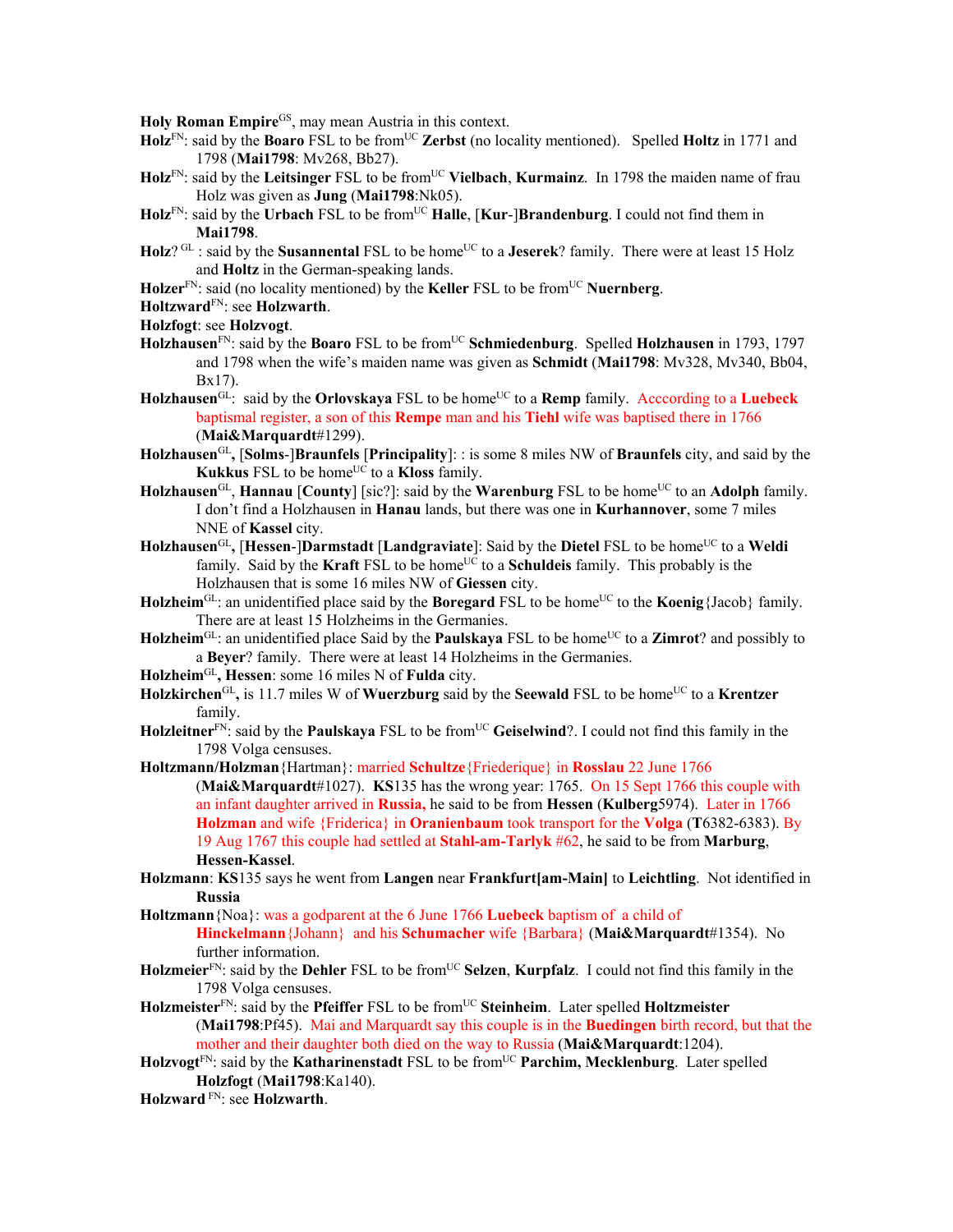- Holzwarth/Holzward/Holtzward<sup>FN</sup>{Catharina Barbara}: from<sup>UC</sup> Wuerttemberg arrived in Flensbureg, **Schleswiig Royal Duchy** in May 1762 with 3 children. In 1764 she married **Koerber**{Andreas} (**EEE** p.453) By July 1766 they had settled in **Reinwald** FSL #3 with her son **Holzwarth**{Martin}in the household at #3a.
- Holzwarth/Holzward/Holtzward<sup>FN</sup>{Martin}<sup>FN</sup>: son of {Catharina Barbara} from<sup>UC</sup> Wuerttemberg arrived at **Flensburg, Schleswig Royal Duchy** in May 1762 (**EEE** p.453). By July 1766 he was living in the household of his step-father **Koerber**{Andreas} at **Reinwald** FSL #3a. For 1798 see **Mai1798**:Rw34. **Peter Woddow** using Kleingartach parish records proved that this young man came from **Kleingartach**.
- Holzwarth/Holzward/Holtzward<sup>FN</sup>{Michael}: son of {Catharina Barbara} from<sup>UC</sup> Wuerttemberg arrived in **Flensburg, Schleswig Royal Duchy** in May 1762. In June 1763 he married **Diener**{Sophia} from<sup>UC</sup> **Wuerttemberg** the daughter of **Krause**{Martin}. In March 1765 they were given permission to leave **Denmark** (**EEE** p.453). By July 1766 they had settled in **Reinwald** FSL (#25) which said he was from<sup>UC</sup> **Braman**(?), **Wuerttemberg** [Duchy]. For 1789,1791 and 1798 see **Mai1798**:Mv2404, Mv2409, Rw21 (which gives the wife's maiden name as **Kraus**), Sw24 and Bo6. **Peter Woddow** using Kleingartach parish records proved that this man came from **Kleingartach**.
- **Holzwarth/Holzward/Holtzward**<sup>FN</sup>{Stephen}: son of {Catharina Barbara} from<sup>UC</sup> Wuerttemberg arrived in **Flensburg, Schleswig Royal Duchy** in May 1762. Sometime after January 1765 he, his wife and child left **Denmark** and sometime later they were recorded in the church books of Neu-**Saratowka** colony near **St. Petersburg** (**EEE** p.453).
- **Holzwarth**FN: listed by the 1816 **Glueckstal** census (**KS**:677, 313) with no origin. Using **FHL**(1,195,580), the **GCRA** proved origin in **Grossaspach**, **Backnang** [**Amt**], **Wuerttemberg**. See the **GCRA** book for more details.
- **Homann**<sup>FN</sup>: said by the **Boregard** FSL to be from<sup>UC</sup> **Unterweld**. I could not find this family in the 1798 Volga censuses.
- **Homann**{Andreas Lorenz}: **KS**135 says he was from **Wernarz** near **Wuerzburg**. No further information found.
- **Homann**{Susanna Catharina}: married **Lehner**{Johannes} 7 March 1766 in **Buedingen**  (**Mai&Marquardt**#381 & **KS**135). No more information.
- **Homberg-an-der-Ohm**GL: see **Homburg-an-der-Ohm**.
- **Homburg/Hamburg**FN{Julianna}: the **Walter Research Group** has confirmed in local parish records that she, listed in the **Walter** FSL as **Homburg**, came from **Gelnhaar, Isenburg** (now **Hessen**). She married **Krafft**{Johannes} in **Buedingen** 15 June 1766 (**Mai&Marquardt**#695). On 15 Sept 1766 this couple arrived in **Russia**, he said to be from **Hanau** {**Kulberg**6093). Not found in **T**. By 10 Sept 1767 this couple plus his brother and sister had settled at **Walter** FSL #89, he said to be from **Gelnhaar, Isenburg**. Not found in **Mai1798**.
- **Homburg**GL: see **Hamburg**.
- **Homburg**GL, **Pfalz-Zweibruecken Duchy**: the town is some 5 miles N of **Zweibruechen** city, some 5 miles NNW of **Stambach**, and until 1797 this was a Kreis or district administrative center for the **Pfalz-Zweibruechen Duchy**..
- **Homburg**<sup>GL/S</sup>: an unidentified place said by the **Bangert** FSL to home<sup>UC</sup> to a **Beil** family. Said by the **Jost** FSL to be home<sup>UC</sup> to a **Wolf** family if they were not from<sup>UC</sup> **Hamburg**. Said by the **Katharinenstadt** FSL to be home<sup>UC</sup> to a **Reisner** family. Said by the **Krasnoyar** FSL to be homeUC to a **Armbruester** and possibly to a **Laubach** family. Said by the **Mueller** FSL to be homeUC to a **Mueller** family according to Pleve p.175, but **Mai and Marquardt** say **Hamburg**. Said by the **Paulskaya** FSL to be home<sup>UC</sup> to a **Markgraf** family. Said by the **Schaefer** FSL to be home<sup>UC</sup> to frau **Holm** and a **Brockmann** family. There were at least four Hombergs in the Germanies, one of which, the most likely, was some 16 miles NE of **Giessen**. Since the Russian ear had trouble distinguishing the German 'Ham' from 'Hom', a "Homberg" might easily really have been "Hamburg". In addition to cities and towns, a Homburg reference might be to **Homburg Barony**.
- **Homburg**, [**Hessen**-]**Darmstadt** [**Landgraviate**]: is **Homburg-an-der-Ohm**. Said by **Stahl-am-Karaman** FSL #22 to be home to **Weber**/**Veber**{J.Heinrich}.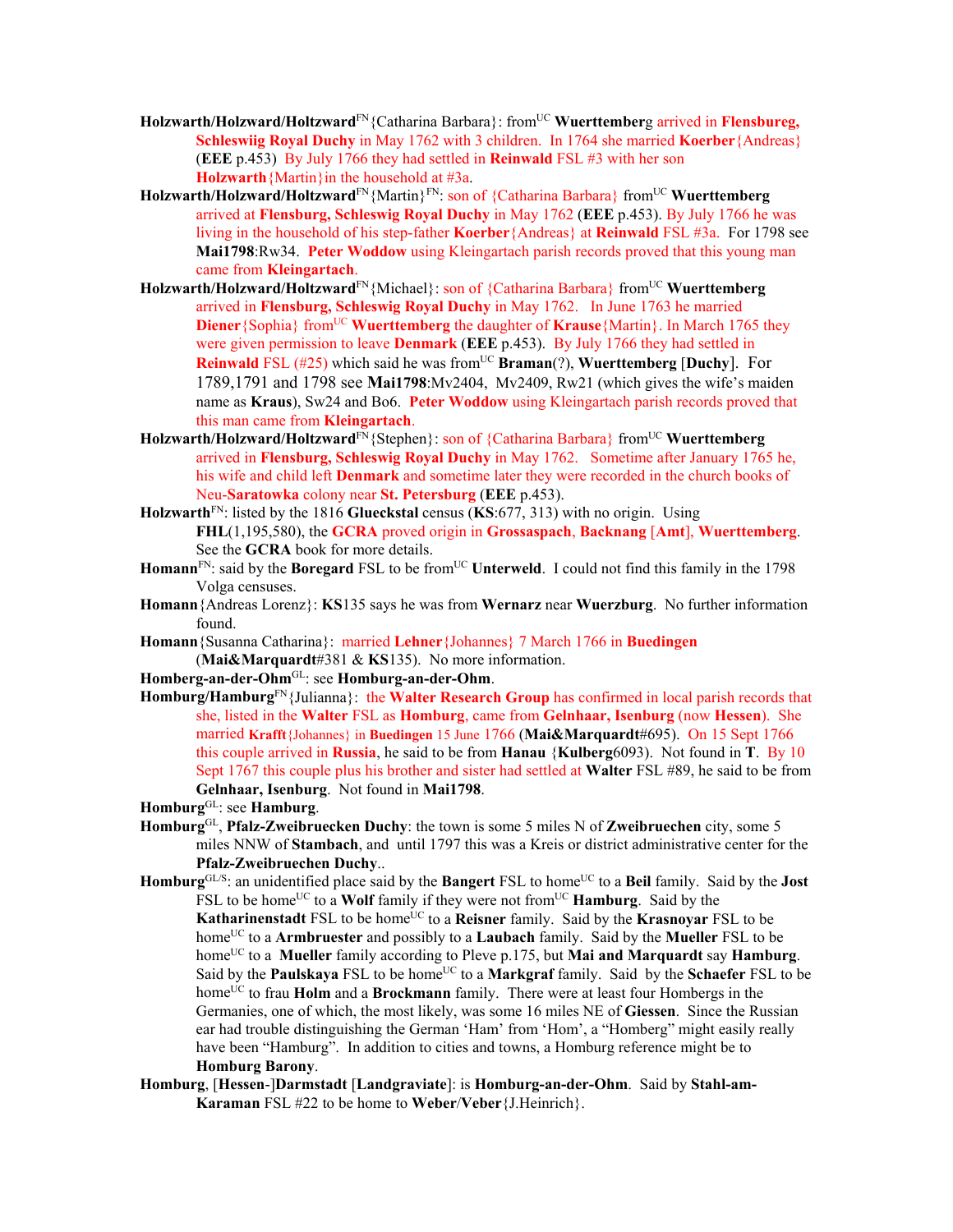**Homburg** [**Amt**], **Rheinpfalz**: is 4.5 miles NNW of **Zweibruecken** city.

- Homburg<sup>GL</sup>, Wuerzburg[Bishopric]: said by the Graf FSL to be home<sup>UC</sup> to a Weber family. This must be **Homburg-am-Main** some 14 miles W of **Wuerzburg** city.
- **Homburg-an-der-Ohm**, [**Hessen-Darmstadt Landgraviate**]: nka **Homberg-an-der-Ohm**, is some 16 miles NE of Giessen city, and said by the Graf FSL to be home<sup>UC</sup> to a **Hermann** family. Said by the **Hildmann** FSL to be home<sup>UC</sup> to **Prediger** {J.Jakob} and {J.Adam} families. Said by the **Krasnoyar** FSL to be home<sup>UC</sup> to **Armbruester** {J.Jost & J.Michael}.
- **Homburg Barony**GS: a small barony seated at Homburg town some 21 miles WNW of **Siegen** city. The territory of the barony streched some 3-4 miles in every direction from Homburg town.
- **Homes**FN: said by the **Seelmann** FSL to be fromUC **Bamberg** [**Bishopric**], no locality mentioned. I did not find him or any descendants in **Mai1798**.
- **Homman**FN: said by the **Brabander** FSL to be fromUC **Hainzell**, **Fulda** [**Bishopric**]. Spelled **Goman** in 1798 (**Mai1798**:Bn16,51).,
- **Homme**{Daniel}: married **Dibber**{M.Margaretha} in **Luebeck** 18 April 1766 (**Mai&Marquardt**#52). **KS**135 has **Homme**{Eberh. Friedr}. Not found in any later source.
- **Hommel**{Johannes}: **KS**135 says he left **Hessen** in 1766. Not found in any other source.
- **Honau**GL**, Reutlingen Oberamt, Wuerttemberg**: is some 6 miles SE of **Reutlingen**, and was home to a **Stahlecker/Stohlacker** family that settled in **Gueldendorf, Odessa**.
- **Honburt**?/**Homburt/Humbert**FN{Johannes}: in **Luebeck** 23 May 1766 **Humbert** married **Scheitz**{Catharina}, widow of **Reichart** (**Mai&Marquardt**#229). Not found in **Kulberg** or in **T**. By 20 July 1767 **Honburt**(?) and {A.Katharina} had settled at **Krasnoyar** FSL #20, he said to be fromUC **Gruenberg, Darmstadt.** No further information.
- Honecker<sup>FN</sup>: said by the Hoelzel FSL to be from<sup>UC</sup> Schulz, Elsass. I could not find this family in the 1798 Volga censuses.
- **Honecker**FN: said by the **Kutter** FSL to be fromUC **Friedberg**(?).
- **Honig**FN: see **Going**.
- **Honighaus**{Heinrich}: left **Susannental** in 1798 for **Bettinger** with his wife the widow of Herr **Grummet** of **Bettinger** (**Mai1798**:Mv2889, Bt29) but he is not listed in the **Susannental** FSL.
- **Honigmuth**<sup>FN</sup>: said by the **Kano** FSL to be from<sup>UC</sup> [Anhalt-]Zerbst [Principality] (no locality mentioned). Spelled **Hoenigmuth** in 1798 (**Mai1798**:Hb19, Bo35).
- **Honn**FN: said **Hahn**.
- **Hoort**?<sup>GL:</sup> an unidentified place said by the **Kano** FSL to be home<sup>UC</sup> to a **Dene** family. This place might have been in **Mecklenburg-Schwerin Duchy** some 9.5 miles S of **Schwerin** city.
- **Hopf(f)**{Heinrich}: **KS**135 says he left **Weidenhasel** near **Rotenburg**. Not found in any other source.
- **Hopfau**GL, **Horb** [**Amt**], **Wuerttemberg**: is a twin village with **Neuenthausen**, and is some 7 miles SW of **Horb-am-Neckar**, and the **Bergdorf** 1816 census (**KS**:659) gave this as one of two possibilities for the origin of the **Haas** family. However, the **GCRA** using **FHL**(721,155, 717,058 and 717,055) has proven that **Birlenbach** and **Hunspach**, both in **Sulz Amt**, **Elsass** were the true origin. See their book for detail. **Jerry Frank** and Mike Rempfer have proven **Hopfau** the origin of the **Steinwald** family that migrated to **Bessarabia**, **Kassel**, and to **Volhynia** via **Kochanow**.
- **Hopfgarten**, **Alsfeld** [**Amt**, **Hessen-Darmstadt Landgraviate**]: is 5 km S of **Alsfeld** city and was said by **KS**:118 to be home<sup>UC</sup> to **Albach**{J.Heinrich}. **KS**125 says **Dirlau(-am**){Johann} left<sup>UC</sup> **Hopfgarten** near **Alsfeld** with wife and 5 children.
- Hopp {Johann}: said by **Kulberg**22 to be single from<sup>UC</sup> Dresden. I did not find him in T or in any published FSL
- **Hopp**FN: said by the **Kraft** FSL to be fromUC **Oberhausen, Hessen**.
- **Hopp**FN: said by the **Phillipsfeld** FSL to be fromUC **Weissenhasel**, [**Hessen**-**Kassel Landgraviate**]. Spelled **Kopp** in 1771 (**Mai1798**:Mv2296).
- **Hoppe**FN{Johanna}: a widow and children said by the **Boaro** FSL to be from **Dessau** (no locality mentioned), also see **Mai&Marquardt**#1092. For later references see **Mai1798**: Mv341, Bx21, and Bo01.
- **Hoppe**FN{Rudolph}: said by the **Boaro** FSL #54 to be from<sup>UC</sup> **Dessau** (no locality mentioned). **KS**135 says he had a wife and 3 chidren. I found no trace of him or his descendanats in the 1798 Volga censuses.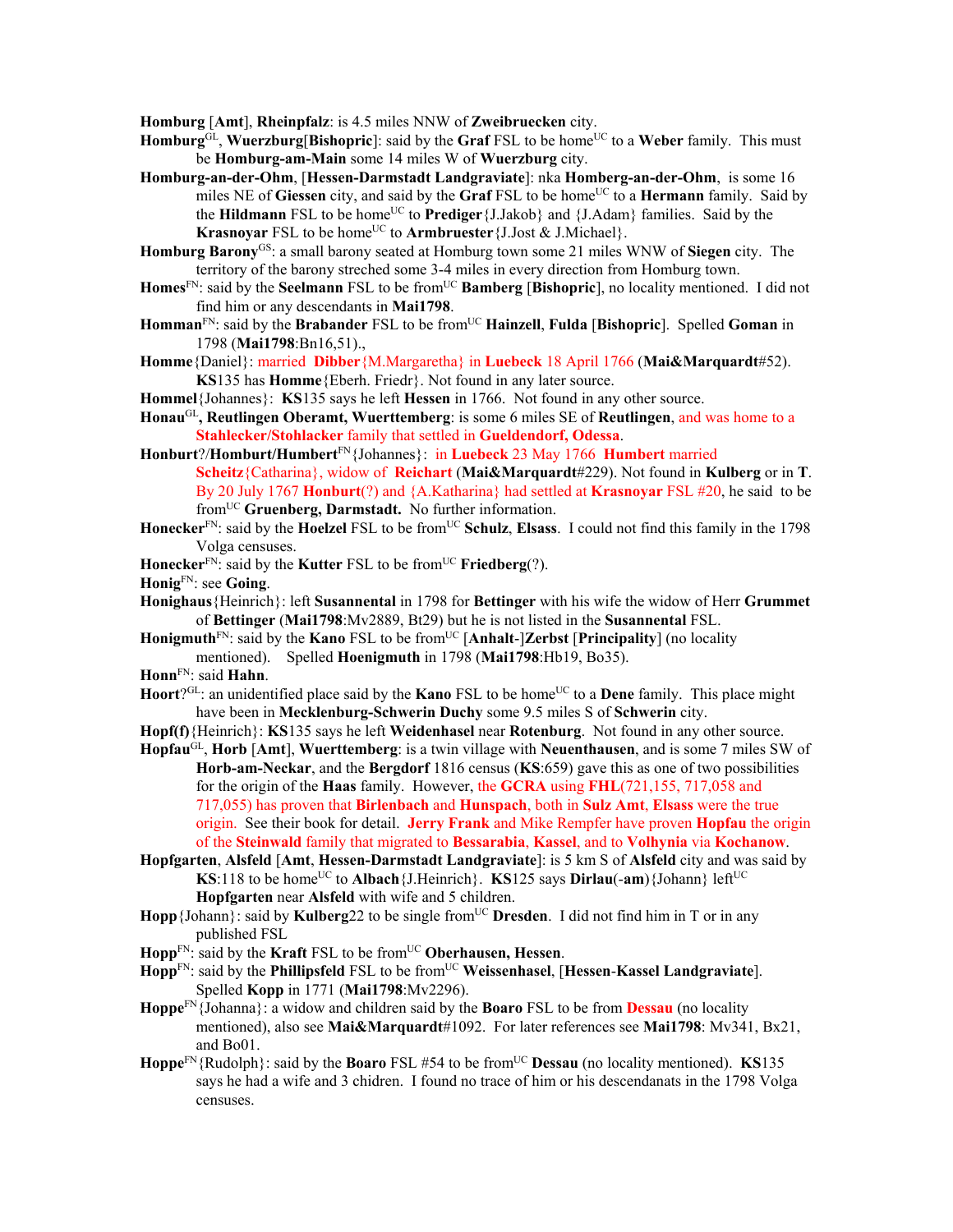- **Hoppe**<sup>FN</sup>: said by the **Kano** FSL to be from<sup>UC</sup> [Anhalt-]Dessau [Principality]. For 1798 see **Mai1798**:Sw01,Mv1128).
- **Hoppe/Poppe**{A.Dorothea}: married **Topper**{Christian} in **Rosslau** 9 April 1766
	- (**Mai&Marquardt**#933 & **KS**135) **KS**161 has **Poppe** and the wrong year: 1765. On 10 Aug 1766 **Topfer** and {Anna} arrived in **Russia,** he said to be fromUC **Dessau** (**Kulberg**4371). Later in 1766 **Topffer**{Christ} and wife took transport in **Oranienbaum** for the **Volga** (**T**4186-4187). Not found in any published FSL.
- **Hoppermann**<sup>FN</sup>: said by the **Kano** FSL to be from<sup>UC</sup> **Oberhof**. I could not find this family in the 1798 Volga censuses.
- **Horbach**, **Hanau County**: is 5 miles S of **Gelnhausen** city.
- Horbach, **Isenburg**: said by the Galka FSL to be home<sup>UC</sup> to a Nagel family. This place appears to have been in **Hanau County**, not in **Isenburg County**.
- **Horbach**GL: also see **Hollbach**.
- **Horb-am-Neckar**GL**, Wuerttemberg**: is some 23 miles SW of **Reutlingen, Baden Wuerttemberg**.
- **Horb** [**Amt**] GL, **Wuerttemberg**: is Horb-am-Neckar some 24 miles WSW of **Reutlingen** city, and was a District administrative center.
- Horch<sup>FN</sup>: said by the **Kutter** FSL to be from<sup>UC</sup> **Hanau.**
- **Horderig**FN: see **Gertrikh**.
- **Horderig**: a **Hettberg** family is said to have come from here.
- **Hore**/**Hose**{Thomas}: go to **Hose**.
- **Horgenau**GL: see **Herchenau**.
- **Horlensin**?FN: said by the **Dobrinka** FSL to be fromUC **Reval, Estland**
- Horn<sup>FN</sup>: the Belowescher Kolonien FSL said she was from<sup>UC</sup> Freiberg and in Oranienbaum married **Wiesner/Weisner**.
- Horn<sup>FN</sup>: said by the **Brabander** FSL to be from<sup>UC</sup> **[Kur-]Brandenburg**. For a possible 1798 see **Mai1798**:Lz24.
- Horn<sup>FN</sup>{J.Ludwig}: said by the **Krasnoyar** FSL (#12) to be from<sup>UC</sup> **Mannheim, Kurpfalz**. The **Buedingen** ML says this man from<sup>UC</sup> the Utzberg district, **Kurpfalz**, married 24 April 1766 **Franck**{A.Margaretha} (**Mai&Marquardt**#583). **KS**128 and 135 say he was from UC **Otzberg** near **Dieburg** now in **Hesse.** The **Krasnovar** FSL (#12) said he was from<sup>UC</sup> **Mannheim**, **Kurpfalz** and she from<sup>UC</sup> **Utzberg**?, **Darmstadt** [these two origins seem reversed]!
- Horn {Christian+w}: **Kulberg**75said they were from<sup>UC</sup> Magdeburg. Not found in T or in any published FSL.
- Horn<sup>FN</sup>: said by the Laub FSL to be from<sup>UC</sup> Kloster, Boehmen. For a possible 1798 see Mai1798:Lz24.
- **Horn**FN: According to a **Luebeck** ML this woman married in 1766 a **Guenther** man
	- (**Mai&Marquardt**#160). According to the 1798 **Paulskaya** census frau **Guenther**'s maiden name was Horn (**Mai1798**:Pl15).
- **Horn**{J.Jakob}: **KS**135 says he was from<sup>UC</sup> Steinbach near Giessen (now in Hesse) whose [1<sup>st</sup> ?] wife was **Schneider**{A.Katharina}. The **Paulskaya** FSL (#152) said he was fromUC **Steinbach** and arrived in **Paulskaya** in August 1767 as a widower. I did not find him or his offspring in **Mai1798**.
- **Horn**{Katharina}: **KS**136 says she left **Dietenhan** near **Tauberbishofsheim** in 1766. Not identified in any other source.
- **Horn** FN: also see **Gorr**, **Haar**, **Gar** and **Nor**.
- Horn<sup>GL</sup>, **Kurmainz**: said by the **Keller** FSL to be home<sup>UC</sup> to a **Heinrich** family. This is **Hornau**.
- **Hornau**GL, [**Kur-**]**Mainz**: is 2 miles SSW of **Koenigstein**, **Kurmainz**. Said by a **Friedberg** ML to be homeUC to a **Heinrich** man who settled in **Keller**. See **Horn**.
- **Hornbach**, [**Pfalz**-]**Zweibruecken** [**Duchy**]: is 6 km S of Zweibruecken city and was said by the **Reinhard** FSL to be home<sup>UC</sup> to the **Bolgert** family.
- **Hornbacher**FN: arrived in South Russia in 1818; later settled in **Gueldendorf, Odessa**; family records found by **Curt Renz** in **Herzogsweiler, Freudenstadt Oberamt, Wuerttemberg**.
- **Horner/Hoerner/Herner**FN: arrived in South Russia in 1819; later settled in **Gueldendorf, Odessa**; family records found by **Curt Renz** in **Kirchardt, Sinsheim Amt, Wuerttemberg**.
- **Hornes**FN: see **Gornus**.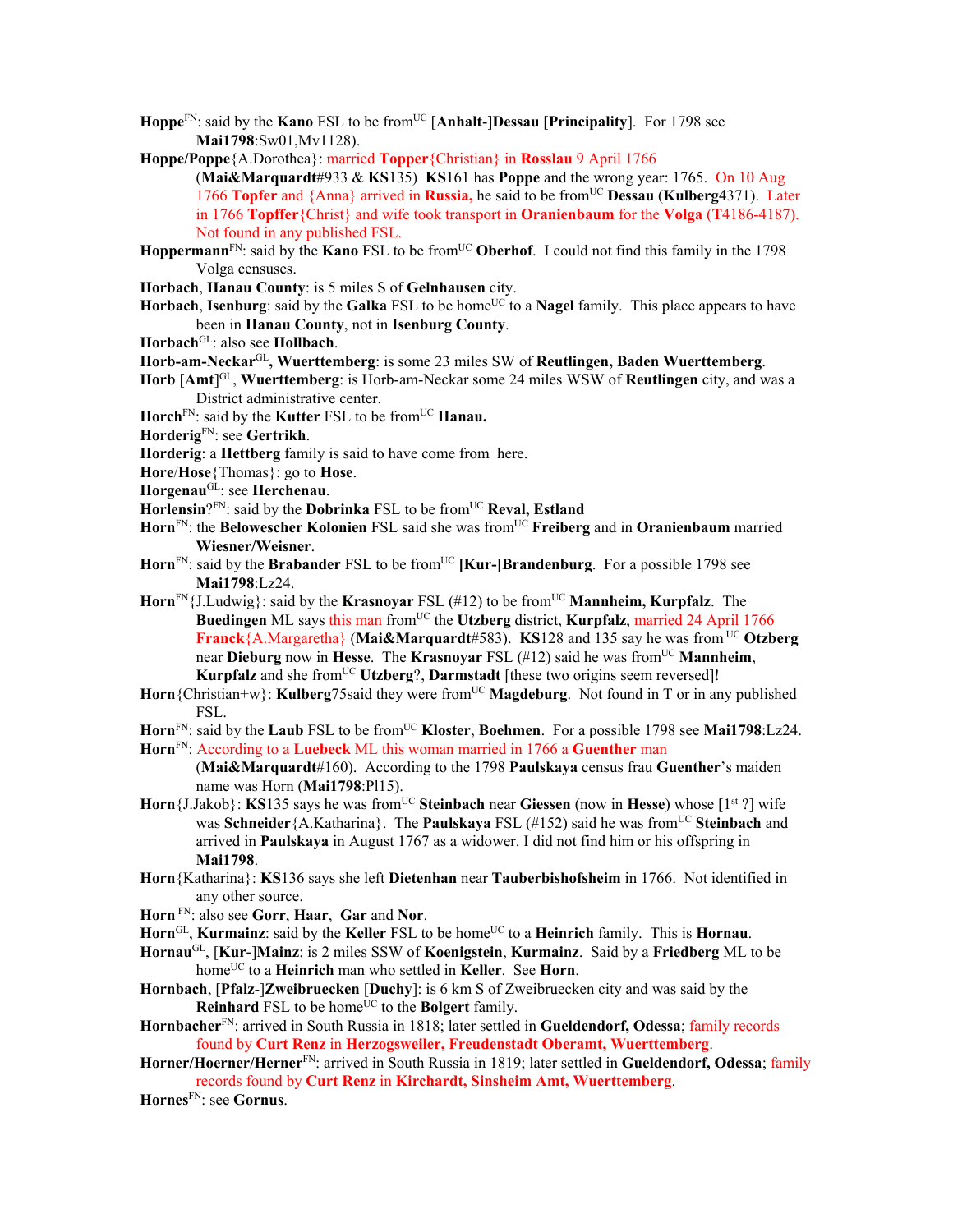**Hornig**FN: see **Horning**.

- **Horning**FN: listed by both the 1858 **Neudorf** census (#232) and **KS**:314 with no origin. Using **FHL**#488,251, the **GCRA** proved their origin in **Frankenthal**, **Frankenthal** [**Amt**], **Rheinpfalz**; and they found that some of the children were born in **Josephsberg**/**Josefow**, **Galicia** prior to coming to **Neudorf**. See the **GCRA** book for more. Also spelled **Hornig**.
- **Horning**{J.Michael}: son of {Sebastian} of **Burg Sinn** and his wife {A.Maria} born and baptized in **Buedingen** 9 April 1766 ({**Mai&Marquardt**#1203).
- **Hornsch**{Sophia E.}: and her husband **Wachmus**{Christian F.} had a son baptized in **Luebeck** 6 May 1766 (**Mai&Marquardt**#1350). Not found in any later source.
- **Hornung**FN: said by the **Koehler** FSL to be the maiden name of frau **Helbert**.
- **Hornus** FN: see **Gornus**.
- **Horpf**{Katharina}: see **Harpf**.
- **Horr**FN: **Bonner** proved this woman was baptized and married in **Huettengesas**, **Isenburg**[**-Meerholz County**] before going on to **Balzer** with her **Zieg** husband.
- **Horrlein**{Burkhard Christoph}: **KS**136 says he left **Hammelburg, Wuerzburg** with wife and 4 children. Not found in any other source.

**Horch**FN: see **Gorg**.

- **Horst**{Christian}: married **Maus**{Friederica} 13 March 1766 in **Buedingen** {**Mai&Marquardt**#422). **KS**136 has him from<sup>UC</sup> Meiches bei Alsfeld and {Friedericke}. **KS**145 also has {Friedericke}. Not found in either **Kuhlberg** or in **T**. But were settled at #50 in the 1775 **Beideck** census and in 1798 he might be at #79 in **Beideck** {**Mai&Marquardt**#422).
- **Horst**FN: said by the **Dobrinka** FSL to be fromUC **Seminrot**(?), **Darmstadt**.
- **Horst**FN: **Curt Renz** has found the church records for this **Hoffnungstal, Bessarabia**, family in **Hoffenheim, Sinsheim Amt, Baden**. Stumpp, p.523, says they arrived in Russia in 1822.
- Horst<sup>FN</sup>{J.Heinrich dcd}: said to be from<sup>UC</sup> **Isenburg** (no state or locality identified) in **Kuhlberg**3158. Two of his children listed in the **Huck** FSL as orphans living with the **Delym**s who are said to have come from<sup>UC</sup> **Isenburg** (no state or locality identified).
- **Horst** FN{Peter}: fromUC **Wuerttemberg** or fromUC **Menzingen near Sulzfeld, von Menzingen Barony, Kraichgau Knightes Kanton, Swabian Knights' Circle**, arrived at **Schleswig city, Schleswig Royal Duchy** in June 1762. In 1765 with wife and child, he deserted **Denmark** (**EEE** p.455). By March 1766 they were settled in **Rosenheim** FSL  $#49$  which said he was from<sup>UC</sup> Melzing?, **Oesterreich**. Spelled **Horst** in 1798 (Mai1798:Rm50, 4 and 44).
- Horst<sup>FN</sup>{G.Ludwig}: a Luebeck ML said he was from<sup>UC</sup> the area of from<sup>UC</sup> the area of **Hanau** (i.e **Hanau County**) and in August 1766 married **Asler**<sup>FN</sup>{A.Margaretha} from<sup>UC</sup> the area of **Darmstadt** (i.e. **Hessen-D Landgraviate**) (**Mai&Marquardt**#276); this couple not found in either **KS**, **Kulberg**, **T** or any published FSL.
- **Horst**{J.Kaspar}: **KS**136 says he left **Meiches** near **Alsfeld** and in 1769 got to **Gnadendorf**. Not otherwise found.
- **Horst**FN: also see **Housch**.
- **Horstdorf**, **Anhalt-Dessau**: 14 km E of **Dessau** city centre was home to **Poppey**{Christoph} **Mai&Marquardt**#1133).
- **Hort/Hert/Horth** FN {J.Gottlieb}: in June 1766 in **Rosslau** he married **Haehnel** {Maria}; by 1767 this couple was in **Laub** #47 (**Mai&Marquardt**#1003), to be fromUC **Backnang**, **Wuerttemberg**. Also in **KS**132 and 134. In 1798 spelled **Horth** and the wife's maiden name was given as **Gainlen** or **Heinlein**? (**Mai1798**:Lb11).
- **Hort**FN: also see **Hank** and **Hardt**.

**Horth**FN: see **Hort**.

**Hortmajer/Hartmayer**{A.Ursula}: daughter of the late {Peter} of **Markt Ennersheim** in **Franconia**  married **Leykam**{Andreas} in **Woehrd** 28 April 1766 (**Mai&Marquardt**#779). **KS**143 has **Hartmayer**. On 12 Sept 1766 **Leikam**{Andreas & A.Ursula} arrived in **Russia**, he said to be from **Ansbach** (**Kulberg**5791). Not found in **T**. By 19 Aug 1767 this couple had settled at **Laub** FSL #33, he said to be fromUC **Sommersdorf**, **Ansbach**. In 1798 {Andreas} was still in **Laub** but had been widowed and remarried to **Michel**{Margaretha} the widow of **Breitzer**{Johannes} of **Beideck** (**Mai1798**:Lb45).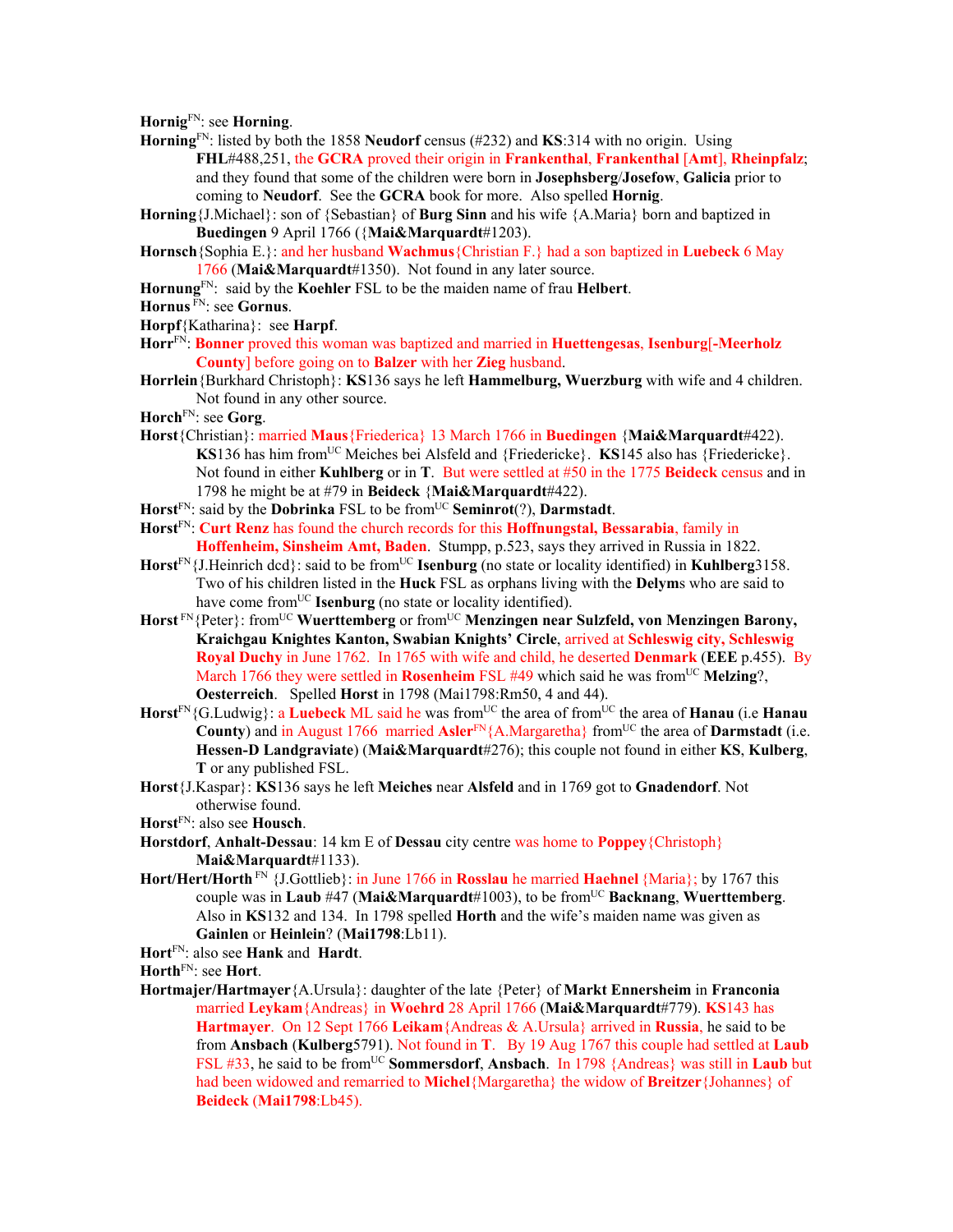- **Hoschwelt**?<sup>GL</sup>: an unidentified place said by the **Paulskaya** FSL #74 to be home<sup>UC</sup> to a **Beck** family. Pleve said that Kuhlberg said this was in **Wittenberg**, however there is nothing like that in the published Kuhlberg Lists.
- **Hose/Gose/Hore**FN{Thomas}: said by the **Phillipsfeld** FSL #4 to be fromUC **Hofgeismar**, [**Hessen-Kassel Landgraviate**], with a **Erchardt** orphan young man in the household. Spelled **Hose**/**Gose**? in 1769 (**Mai1798**:Mv2282). **KS**136 says he left **Melsungen** in **Hesse**.
- Hosenfeld<sup>GL</sup>, Fulda: is some 9 miles WSW of Fulda city, and said by the Louis FSL to be home<sup>UC</sup> to a **Wickhardt** family. Said by the **Roethling** FSL to be home<sup>UC</sup> to a **Siebert** family.
- **Hosfeld/Gufelt/Gutfeld**<sup>FN</sup>{A.Barbara}: daughter of {Johannes} of <sup>UC</sup> **Hesdorff, Thuengen** [**Barony**] married **Henckel**{G.Ernst} in **Buedingen** 13 May 1766 (**Mai&Marquardt**#639). Not found in **T**. Spelled **Gufeltin** in the 1775 census. By 15 Aug 1767 she, her **Henkel** husband and her orphaned younger sister **Gutfeld**{A.Katharina} age 16 had settled at **Norka** FSL #85 & 85a. Spelled **Hosfeld** in the 1798 census (**Mai1798**:Nr33).
- Hosfeld/Huffelt/Hosfeld<sup>FN</sup>{A.Catharina}: daughter of {Johannes} of<sup>UC</sup> Hesdorff, Thuengen [Barony] married **Heus**{J.Heinrich} in **Buedingen** 13 May 1766 (**Mai&Marquardt**#639). Not found in any later source.
- **Hosfeld**FN{J.Michael}: [surely an elder son of {Johannes} ed.] arrived in **Russia** on 29 August 1766, he said to be fromUC **Franken** (**Kulberg**5129). [**Franken [i.e. Franconia**] was a fairly large geographical which included the lands held by the **Thuengen** barons -- ed.] He not identified in any later source.
- **Hosfeld/Gutfeld**<sup>FN</sup>{Johann(es)}: of<sup>UC</sup> **Hesdorff, Thuengen** [**Barony**], his older daughters {A.Barbara} and {A.Catharina} married in **Buedingen** 13 May 1766 (**Mai&Marquardt**#640 & 639). With wife {Gertruda} and 3 younger daughters including {A.Catharina} age 14, he arrived in **Russia** on 29 August 1766, he said to be from **Franken** (**Kulberg**5129). Not found in **T**. By 15 Aug 1767 their orphaned daughter **Gutfeld**{A.Katarina} age 16 was living in the **Norka** FSL #85 & 85a household of their son-in-law **Henkel**{G.Ernest}who had married their elder daughter {A.Barbara}.
- **Hossenplug**<sup>FN</sup>: said by the **Norka** FSL to be from<sup>UC</sup> **Hessen** (no locality mentioned).
- Hostet(?)<sup>GL</sup>, was an unidentified locality which according to the **Frank** FSL was in the state of **Kurpfalz** and was home<sup>UC</sup> to a **Kirschbaum/Kerschbaum** family. This might be Hosten some 44 miles NW of **Frankfurt-am-Main.**
- **Hottmann**FN: listed by the 1816 **Glueckstal** census (**KS**:678, 314) with no origin. Using **FHL**(1,184,714), the **GCRA** proved origin in **Grunbach**, **Schorndorf** [**Amt**] **Wuerttemberg**. See the **GCRA** book for more details.
- **Houbre**FN: see **Ubre**.
- **Houg**?: there was an orphan of this family name living with a **Hoefner** family from<sup>UC</sup> **Loehnfeld**(?), **Kurpfalz** according to the **Kukkus** FSL.
- **Housch**?FN: said by the **Norka** FSL to be a single man in the **Koch** household. Spelled **Horst** in 1798 (**Mai1798**:Nr32, 14 and 215).
- **Howald**<sup>FN</sup>: said by the **Warenburg** FSL to be from<sup>UC</sup> **Kopenhagen**, **Daenemark** [**Kingdom**]. He surely had died prior to the 1798 Volga censuses.
- **Hoyer**{Jacob/Jakob}: **Anhalt-Dessau** archival records report that he with wife and 5 children left **Gr. Kuehnau** to go to **Russia** in 1766 (**Mai&Marquardt**#1093). **KS**136 had {Jacob}. No further information.
- **HRE**: the Holy Roman Empire.
- **Huber/Hubert**FN{Ludewig/Ludwig}: of the Reformed faith from Koeferthal, Mannheim Oberamt, Kurpfalz arrived at Flensburg Schleswig Duchy in May 1762. With wife {Catharina} and 3 children in April 1765 he received permission to leave **Denmark** (**EEE** pp.456-457 & **KS**136) By March they had settled at **Balzer** FSL #23 which said he was from<sup>UC</sup> **Kurpfalz** (no locality mentioned). Spelled **Hubert** in 1798 (**Mai1798**:Bz71; see Bz33 and 71 for the Huber spelling as well).
- **Huber**FN{Egidius}: said by the **Bangert** FSL to be fromUC **Grimmellfingen**, **Ulm**, **Schwaben**. Possibly spelled **Hubert** in 1798 (may be **Mai1798**: Bg14 and 23).
- Huber<sup>FN</sup>{Johannes}: said by the **Bangert** FSL to be from<sup>UC</sup> Niederlauken, Nassau-Usingen. This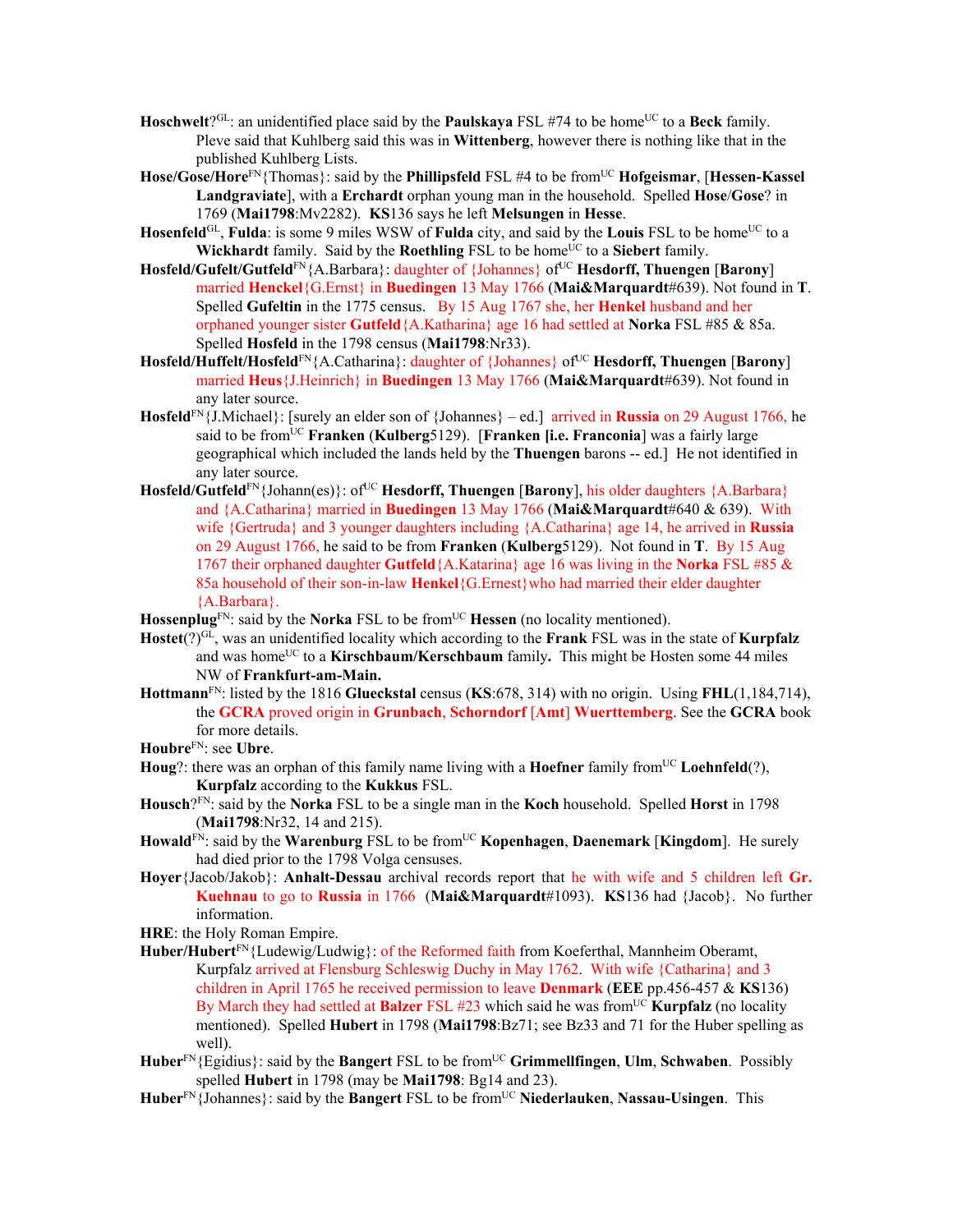widower surely had died before the 1798 Volga censuses.

- **Huber**FN{Johannes [Jr.]}: said by the **Bangert** FSL to be fromUC **Niederlauken**, **Nassau-Usingen**. Spelled **Hubert** in 1798 (**Mai1798**:16 and possibly 14 and 23).
- **Huber**FN: said by the **Bergdorf** 1816 census (**KS**:661, 314) to have been fromUC **Dettingen**, **Nuertingen** [**Amt**], **Wuerttemberg**. The **GCRA** proved this origin; see their book for some detail. Also spelled **Heiper** and **Hubert**.
- **Huber**{Barbara}: wife of **Heit**{J.Jacob} the younger and mother of their son{J.Jacob} who was baptized in **Luebeck** 4 June 1765 (**Mai&Marquardt**#1342). By 16 Sept 1765 these two had arrived at **Dreispitz** FSL #21. In 1798 **Heidt** was still living in **Dreispitz** but she had died (**Mai1798:**Dr09).
- **Huber**FN{Christian}): listed by the 1816 **Glueckstal** census (**KS**:678, 314) with no origin. Using **FHL**(1,457,435) proven by the **GCRA** to have come from **Unterjesingen**, **Tuebingen** [**Amt**], **Wuerttemberg**.
- **Huber**FN{Johannes/Gottlieb}): not mentioned in the **Glueckstal** census but said by **KS**:314 to have come from **Ellhofen**, **Heilbronn** [**Amt**], **Wuerttemberg** to **Glueckstal**. The **GCRA** confirmed this and using **FSL**(1,344,078 and 1,346,078) proved that origin. See their book for details.
- **Huber**FN: arrived in South Russia in 1819; later settled in **Gueldendorf, Odessa**; family records found by **Curt Renz** in **Kirchardt, Sinsheim Amt, Baden**.
- **Huber/Hubert**FN{Johannes}: this **Hubert** man fromUC the **Saalmuenster** area in April 1766 in **Buedingen** married **Wahl** {Catharina} from<sup>UC</sup> the same area (Mai&Marquardt#568). A Catholic, in August 1767 he was said by the **Koehler** FSL #54 to be from<sup>UC</sup> Salmuenster. That FSL gave his wife's maiden name as **Wahl** {Katharina} (no specific origin given for her). His family name was spelled **Hubert** and hers was still given as **Wahl** in 1798 (**Mai1798**:Kl32).
- **Huber**t{M.Elisabeth}: the **Koehler** FSL #9 said she was the wife of the Catholic **Heiss**:{J.Michael (no origin specified for her).
- Huber<sup>FN</sup>{Sebastian}: Catholic, said by the **Koehler** FSL #53 to be from<sup>UC</sup> Salmuenster.
- **Huber/Hubert**FN: said by the **Louis** FSL to be fromUC **Eckenfein**?, [**Kur**-]**Bayern**. In 1798 the family name was spelled **Hubert** (**Mai1798**:Mv1559).
- **Huber/Hubert**{Konrad,Rheinhold}FN: listed by both the 1858 **Neudorf** census (#247) and without origin in **KS**:314, and said by a second entry in **KS**:314 to be from **Schnaidt**, **Waiblingen** [**Amt**], **Wuerttemberg**. Using **FHL**#1,184,638, the **GCRA** proved this origin. See their book for much more. Later spelled **Hubert**.
- **Huber**{Barbara}: arrived in **Russia** 31 July 1766 as wife of **Lauer**{Jacob} (**Kulberg**2750). By 21 Aug 1767 he seems to have died, his widow to have married **Bernhard**{Anton} in **Rothammel**, band two of his children to be step-children in the **Bernhard** household.
- **Hubert**{Katharina}: married **Ruebsame**{Valentin} in **Rosslau** 3 June 1765 (**Mai&Marquardt**#963). **KS**136 has {Katharina}. No further information found.

- **Hubert**FN: said by the 1798 **Bangert** census to be the maiden name of frau **Bonger**/**Bangert** (**Mai1798**:Bg5).
- **Hubert** FN: said by the **Hoelzel** FSL to be fromUC **Bischdorf**, **Lothringen**.Spelled **Haubert** in 1798 (**Mai1798**:Hz25, Dl14).
- **Hubert** FN: said by the **Koehler** FSL to be the maiden name of frau **Heiss**.
- **Hubert** FN: said by the **Moor** FSL to be a brother-in-law living in the **Hehn** household; Kuhlberg said he was from<sup>UC</sup> the **Pfalz**.
- Hubert<sup>FN</sup>: said by the **Neidermonjou** FSL to be from<sup>UC</sup> **Nuernberg**. For 1798 see **Mai1798**: Rm16.
- **Hubert**{M.Barbara}FN: he is listed in **Rosenheim** in 1798 (Rm9) but her family apparently is not in the **Rosenheim** FSL and she is too young to find in any other FSL.
- **Hubert/Huebert**{Egidius/Egidikus/Aegdius}: married **Gerlach**{Anna} in **Luebeck** 9 June 1766 (**Mai&Marquardt**#164). **KS**136 has {Aegdius}. On 8 Aug 1766 {Egidikus & Anna} without children arrived in **Russia**, he said to be from **Schwaben** (**Kulberg**3578). Not found in any later source.
- **Huebert**{J.Carl}: married **Schmied**{A.Dorothea} in **Rosslau** 6 April 1766 (**Mai&Marquardt**#896). **KS**136 has {J.Karl} and the wrong year: 1765. Not identified in any later source.

**Huber** FN: see **Hueber**.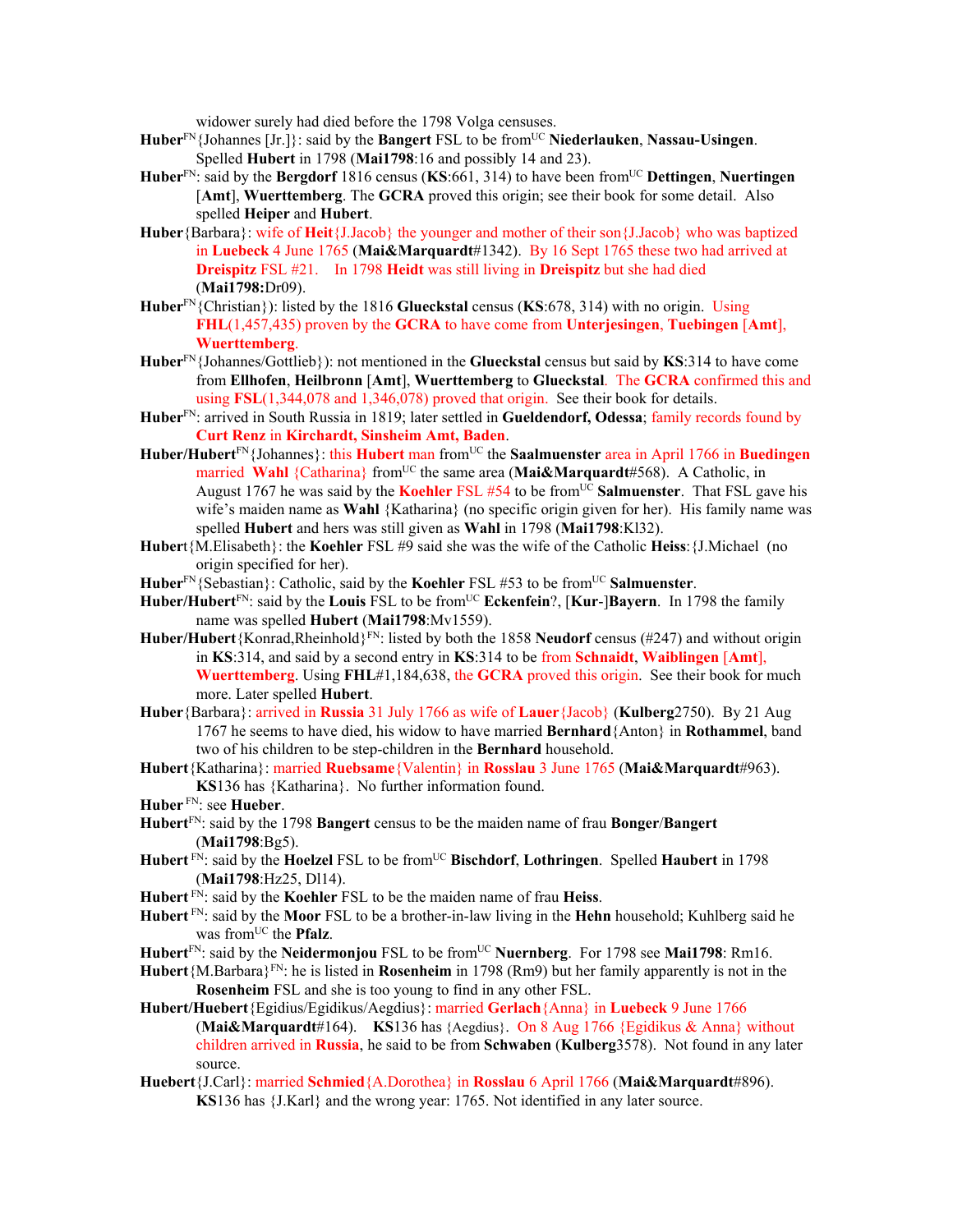**Hubert/Huebert**{J.Georg}: from **Steinbach, Erbach- Fuerstenau** married **Greulich**{Eva Catharina} 20 April 1766 in **Buedingen** (**Mai&Marquardt**#562). **KS**136 has **Huebert**, **Graeulich**, and in **Ober-Hessen**. On 13 Sept 1766 this couple arrived in **Russia** with no children, he said to be from **Erbach** (**Kuhlberg**5262). Later in 1766 still with no child they took transport in **Oranienbaum**  for the **Volga** (**T**293-294). Not found in any later source.

**Hubert**FN: also see **Gupert** and **Huber**.

- Huck<sup>FN</sup>{Jacob}: a Woehrd ML said this discharged soldier son of {Hanns Gg.} from<sup>UC</sup> Breisgau district married 25 April 1766 **Distler**{Catharina} (**Mai&Marquardt**#776). He was a witness at the **Bauer-Harpf** wedding 6 May 1766 in **Woehrd** (**Mai&Marquardt**#794). On 14 Sept 1766 this couple with one young daughter arrived in **Russia**, he said to be from **Hungary** (**Kulberg**5624). Later in 1766 this couple took transport in **Oranienbaum** for the **Volga**, during which trip the wife died (**T**6652-6653). By 19 Aug 1767, with a new young wife he had settled at **Brabander**  FSL#58, he said to be from **Kenzingen**?, **Britzgau**?. In 1798 he was listed in the **Brabender** census (#44) with a new young wife, **Feck**{Marianna}.
- **Huck**<sup>FN</sup> {Johannes}: said by the **Huck** FSL to be from<sup>UC</sup> **Isenburg** (no locality or country identified). Not included in **Kuhlberg**.
- **Huck**FN{Stephan}: said (no locality mentioned) by **Kuhlberg**3121 and the **Kutter** FSL to be fromUC **Isenburg**.
- Huck<sup>FN</sup>: said by the **Norka** FSL to be from<sup>UC</sup> Hessen (no locality mentioned). For 1798 see **Mai1798**:Nr44 and 59.
- **Huck**FN: this family name was found recorded in **Haiger** parish records during the years prior to 1767; see **Flegel** trip.
- **Huck**FN: also see **Hock**.
- **Huck**VV (aka **Splavnucha, Splavnukha,** or **Splawnucha**)**:** a Russian German village of the Reformed faith situated on the western side of the Volga. Its FSL has been published in Pleve, Einwanderung …, vol.II, pp.1399-162. According to them, the first settlers were from the following places with the family names shown here in parens. Unfortunately, the clerk who created this FSL included the names of the independent states from which emigrants came but listed only one with a locality – thereby creating a major challenge for Huck researchers. There were a large number of orphans and step-children – their family names have been included in the origin group of the household in which they resided, with "maybe" written before their family names.

from **Brandenburg**: (maybe **Schmidt, Stellmann**);

- from **Darmstadt**: (maybe **Rimmel**, **Ritter, Schlotthauer**);
- from **Fulda**: (**Rau**);
- from **Hanau**: (**Wilhelm**);
- from **Hassloch**, **Kurpfalz**: (**Schwabauer**{Christoph & Johann);
- from **Isenburg**: (**Alt, Baumann, Brant, Brotzmann, Delym, Dietz, Eberhardt, Eckhardt**?**, Eckhart, Eckert, Eichhorn, Eisenhut, Euler/Eiler, Febor**?/**Weber, Fein, Frick, Hempel, Herdt, Hergenroether/Hergenraeder, Herr**?, maybe **Himmel**, **Hixt/Hickst/Hicks**, **Hoffmann**, **Horst**, **Huck, Inhof, Justus, Leis/Lais,** maybe **Kaehm/Keim,** maybe **Kaufmann, Kembel/Kempel, Koch, Knot**?**, Kniss, Koehler/Keller,** maybe **Kopf, Kreiek, Michel, Morkel, Neu, Reck/Heck, Rendenreich, Rein, Reipel**?**, Repp, Reptin**?**,** maybe **Rimwlin**?**, Roth, Rupp, Schaefer, Schigwitter**?**, Schlegel, Schleich, Schneider, Schuckmann/Schuchman, Schultheis, Sittner, Straus, Teubert**?**, Ulrich, Voelker, Weber, Weigand, Weisgerber,** and **Zitterkopf** , and maybe **Kniss**, **Wurst,**);
- from **Kurpfalz**: (**Bohl**, **Frei,** maybe **Hein, Herr?, Leinschmidt/Leneschmidt,**

**Scheuermann/Schermann?, Schneider, Schwabauer**, **Strupp**);

from **Stolberg**: (**Kelchart**?);

from **Waechtersbach, Isenburg**: (**Hein**).

**Hueber/Huber**FN{Abraham}: Lutheran fromUC **Durlach Amt, Baden-Durlach Margraviate** arrived at **Fridericia, Juetland Royal Province** in May 1760. He last reregistered in **Denmark** in April 1763 (**EEE** p.455). By June 1764 they had settled in **Dobrinka** FSL #13 which said he was fromUC **Brankenloch**(?), **Durlach**.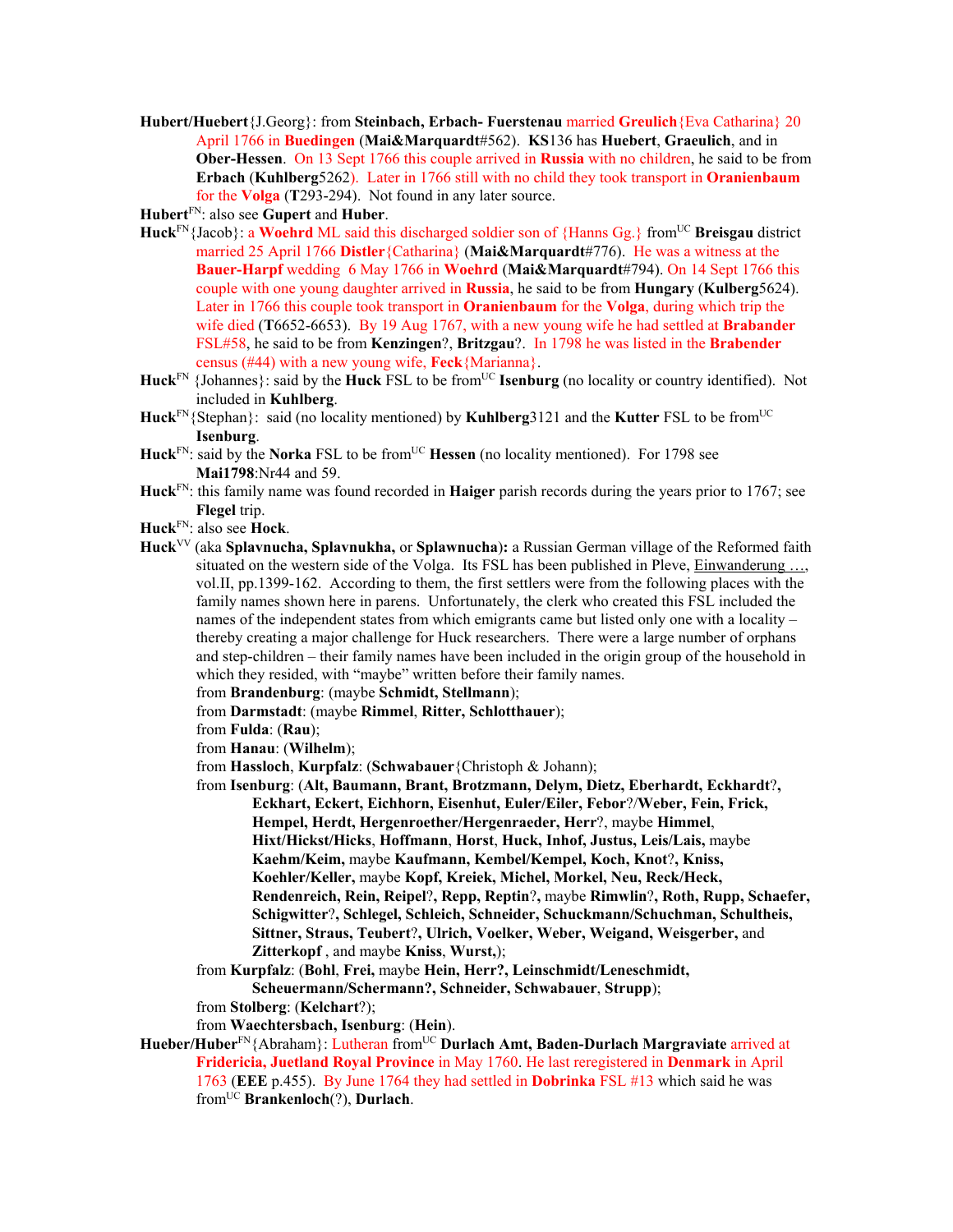- Hueber/Huber<sup>FN</sup>{Adam}: Lutheran from<sup>UC</sup> Baden-Durlach Margraviate arrived at Schleswg city, **Schleswig Royal Duchy** in July 1761. With his mother {Catharina}, his sister {Margaretha} and his step-brother **Walz**{Johannes}, he last reregistered in **Denmark** in April 1765 (**EEE** p.456). By Feb 1766 they had settled in **Dobrinka** FSL #57 which said he had come from<sup>UC</sup> Selinger(?), **Durlach**.
- **Huebert**?FN: the 1798 **Dobrinka** census says this was **Sauer**'s wife's maiden name.
- **Huebert**{Aegdius}: **KS**136 gives just the name.
- **Huebert**?FN: also see **Gupert**, **Huber** and **Huebert**
- Huebner<sup>FN</sup>{Eva E.}: the **Wohrd** ML says she was from<sup>UC</sup> **Zwickershausen** and married on 25 April 1766 **Borel**{Albrect Ludwig Friedrich} he said to be from **Erlang** (**Mai&Marquardt**#774). Later in 1766 in **Oranienbaum** {Albrecht & Elisabeth} and a 9 yr-old daughter took transport for the **Volga** (**T**4540-4542). By 3 Aug 1767 she had died and her **Borell** husband with one stepdaughter had settled at **Boaro** FSL #111 both said to go to **Schaffhausen** in 1768, he said to be from **Erlangen**. No further information.
- **Huebner** FN{J.Caspar}: said by the **Stephan** FSL #34 to be from<sup>UC</sup> **Schaffhausen**. I could not find him in **Mai1798**. For 1767 see **T**6365.
- **Huebner**{Carl}: **Dessau** archival records say he left **Jesznitz**, **Dessau** for **Russia** in 1766

(**Mai&Marquardt**#1094). **KS**136 (two entries) have {J.Karl} and the wrong year: 1765.. No further information.

**Huebner**FN: also see **Heppner**.

- **Hueck** FN: see **Huck**.
- **Hueff**{A.Katharina}: was born ca. 1722 in **Waldenbach**, and married **Appelhans**{PhilipHeinrich} on 25 November 1738 in **Bechtheim**, [**Kurpfalz** (later **Rheinhessen**)]. He died shortly after arrival in Russia and she is in the **Rothammel** FSL (#2) as the wife of **Kress**{J.Heinrich}.

Hueffelsheim<sup>GL</sup>, **Kurpfalz**: is some 24 miles SW of Mainz, said by the **Kautz** FSL to be the home<sup>UC</sup> of a **Hermann/Herrmann** family. Said by the **Kratzke** FSL to be home<sup>UC</sup> to a **Buchsberger** family.

```
HuefnerFN: see Hoeppner.
```
- **Huehn**FN: said by the **Schwed** FSL to be fromUC **Koenigsberg**, **Preussen**. I could not find them or any likely descendants in **Mai1798**.
- **Huehn**FN: **also** see **Henn**.

**Huehnergard**FN: see **Ginergardt**.

- **Huehnergart**FN: see **Huenergart.**
- **Huelsa** near **Fritzlar**: an unidentified place said by **KS**125 to be home<sup>UC</sup> to **Discher**{Johannes}.
- **Huemmel**FN: see **Himmel**.
- **Huenergard**FN: see **Ginergardt**.
- Huenergart/Huehnergart<sup>FN</sup>{A.Maria}: daughter of {J.Adam}from<sup>UC</sup> **Helpershain**, **Ulrichstein** married **Rausch**{Kaspar} also fromUC **Helpershain** in **Buedingen** 19 June 1766 (**Mai&Marquardt**#701). **KS**136 gives her family name as **Huehnergart**. On 13 Sept 1766 {J.Caspar & A.Maria} with no children arrived in **Russia**, he said to be from **Darmstadt** (**Kulberg**6303). Later in 1766 this couple without children took transport in **Oranienbaum** for the **Volga** (**T**4942-4943). By 16 Sept 1767 his couple still without had settled at **Jagodnaya Polyana** #11, he said to be from **Ulrichstein, Lauterbach**. No further information.

**Huenger**FN: see **Henger**.

- **Huenspach**GL**, Weissenburg parish, Elsass**:is now Hunspach, **France**, some 4 miles S of Wissembourg (used to be **Weissenburg**). **Curt Renz** has found here the church records of the **Wiederrich** family that settled in **Hoffnungstal, Bessarabia**.
- Huette<sup>GL</sup>: an unidentified place said by the Buedingen ML to be home<sup>UC</sup> to a Daubert man who married in 1766 a **Schmitt** woman from<sup>UC</sup> Oberau in 1766; later the couple went to **Jagodnaja Poljana** (**Mai&Marquardt**#716). There is a Huette some 14 miles NW of **Giessen, Hessen**.
- **Huettengesas/Huettengesaess**GL, [**Isenburg-Meerholz County**]: is some 6 miles SW of **Buedingen**, and said by the **Buedingen** ML to be home<sup>UC</sup> to the **Schaefer** family, which then settled in **Balzer** (**Mai&Marquart**#565); however apparently neither member of the couple appears in the **Huettengesas** parish records. Proved by **Bonner** as home the **Doerr**, **Heimbuch**, **Neugard/Neuhard/Neidhard**, **Protzmann/Protsmann/Brotsmann**, **Roehrig/Rohrich**,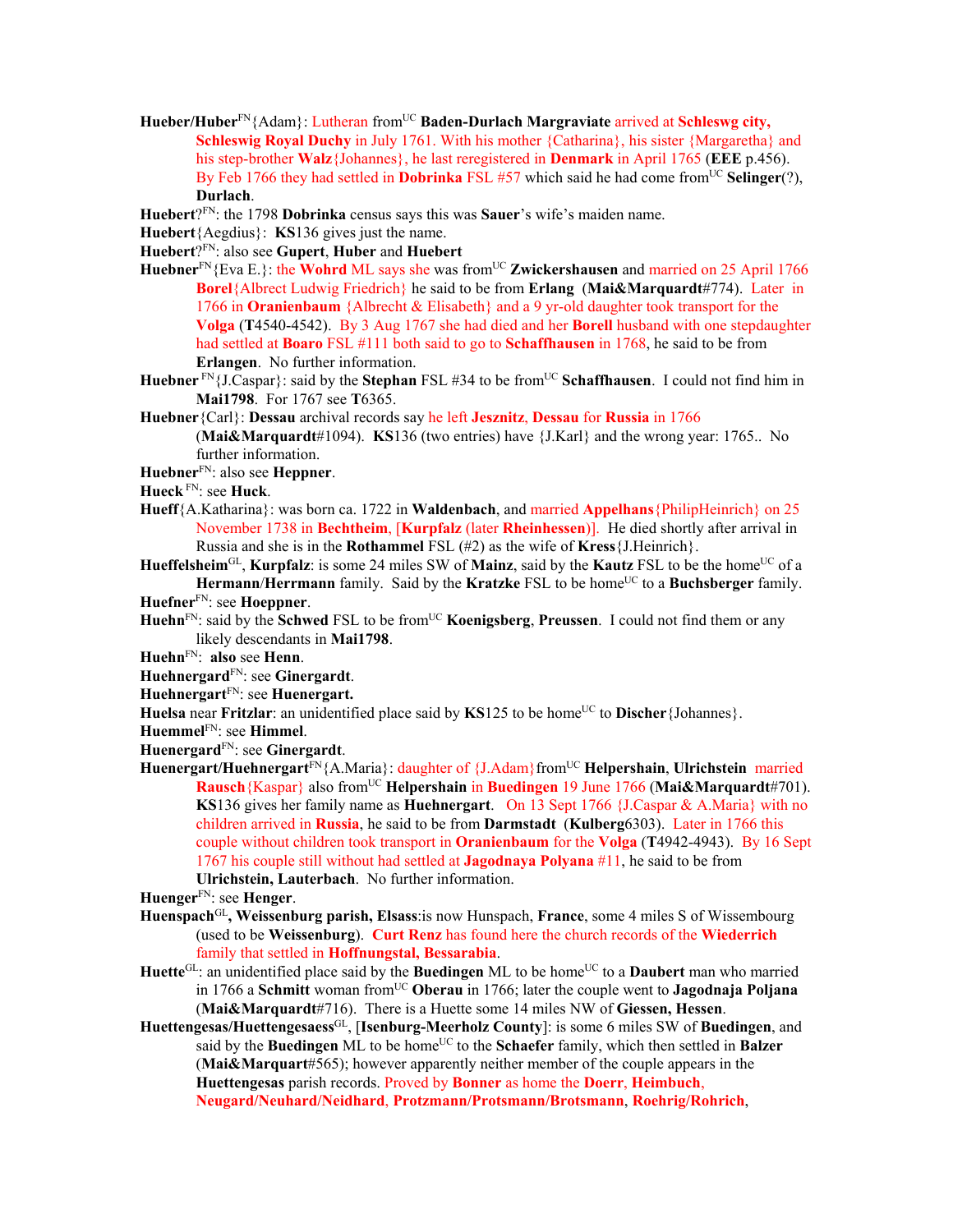**Ross/Boss**, **Roth**, and **Zieg** families, as well as to fraus **Bender** and **Ross** (both nee **Doerr**), all of whom settled in **Balzer**. He also proved that **Burbach** and both **Zieg** brothers who settled in **Messer** were baptized here.

**Huff** FN: see **Huft** and **Guwst**?.

- **Huffelsheim<sup>GL</sup>, Kurmainz**: an unidentified place said by the **Preuss** FSL to be home<sup>UC</sup> to a **Braun** family. This probably is the same as **Hueffelsheim**GL, **Kurpfalz**.
- **Huffelt**: go to **Hosfeld**.
- **Hufnagel<sup>FN</sup>: said by the <b>Belowescher Kolonien** FSL to be a widower from<sup>UC</sup> **Hanau** (no locality mentioned).
- **Hufnagel**{Sebastian}: **KS**136 says he left **Altenmittlau** near **Gelnhausen**. No further information found. **Hufnagel**? Spelled **Hufnagel** in 1798 (**Mai1798**:Or30).
- **Huft**FN: said by the **Bergdorf** 1816 census (**KS**:661, 315) to have been from **Woessingen**, **Karlsruhe** [**Amt**], **Wuerttemberg**. This origin was verified by the **GCRA** using **FHL**(1,192,051). See their book for more detail. Also spelled **Hauf** (**KS**:658, 295) and **Huff**.
- **Hugel**FN: see **Gugel**.
- **Huhn**{Susanna M.}: married **Weigand**{J.Christian}: in **Rosslau** 10 April 1766
	- (**Mai&Marquardt**#946). **KS**136 & 164 have the wrong year: 1765. **KS**164 had **Weygend**. On 4 July 1766 {Christian & Dorothy} with 2 children arrived in **Russia**, he said to be from **Koethen**  (**Kulberg**1417). Later in 1766 he with no wife and 1 child took transport in **Oranienbaum** for the **Volga** (**T**843-844). By 3 Aug 1767 he and wife {Susanna} had settled at **Boaro** FSL #18, he said to be fromUC **Schleusingen**, **Gekenburg**(?). I did not identifiy this family in **Mai1798**.
- **Huhn**{Ludwig}: **KS**136 says he was from **Grossenhausen** near **Gelnhausen** and married {Susanne M.} in **Rosslau** in 1765. No other information was found.
- **Hula**FN: see **Gula**.
- **Humberg**?: an unidentified place said by the **Warenburg** FSL to be home<sup>UC</sup> to a **Hermann** family. If this was indeed a Humberg, of the two in Germany it probably was the one 7 or 8 km NE of **Welzheim** on the border of **Wuerttemberg Duchy** and **Limburg County**.
- **Humbert/Humberg**{Eliesabetha}: married **Ruebsamen**{Elias} in **Buedingen** 7 April 1766, both fromUC **Gruenberg** (**Mai&Marquardt**#490). **KS**152 & 156 have **Gruenberg** near **Giessen**. On 4 July 1766 **Ruebsam**{Elias & Anna} with one daughter arrived in **Russia**, he said to be from **Darmstadt** (**Kulberg**2241). Not found in any later source.

**Humbert**FN: also see **Honburt**.

- **Hummel**{Katharina}: was the wife of **Stamm**{Johannes} according the **Goebel** FSL #2.
- **Hummel**FN: listed by both the 1816 **Kassel** census (#111) and **KS**:315 without origin. See the **GCRA** book for a bit more.
- **Hummel**{Anna}: wife of **Winckler**{George}and mother of the twins **Winckler**{Anthon Christian Gottfried} and {Sophia Elisabeth} who were baptized 4 April 1766 in **Luebeck** (**Mai&Marquardt**#1283).
- **Hummel**{J.Michael}: married **Vogt**{Elisabeth} 8 April 1766 in **Rosslau** (**Mai&Marquardt**#910). **KS**136 had the year wrong: 1765. Not found in any later source.

**Hummel**VV (aka **Brockhausen**): a Lutheran colony founded in 1767 on the eastern side of the Volga river not far from **Hockerberg**. To the best of my knowledge no copy of its First Settlers' List has been found and published. Anyone learning of such a document, please let us know immediately.

**Huneck**FN: this family name was found recorded in **Tann** marriage records 1762-1767; see **Flegel** trip. **Hungary**GS: (**Ungarn** in German) although listed in the 1858 **Kassel** census (#211) with no origin, **KS**:

- 395 said this was homeUC (no locality indicated) to the **Pitz**/**Pietz**/**Bitsch**{Friedrich} family that settled in **Kassel**.
- **Hungen<sup>GL</sup>, Braunfels**: an unidentified place said by the **Krasnovar** FSL to be home<sup>UC</sup> to a **Bus/Buss** family. This may be the Hungen which is some 22 miles ESE of Braunfels town.
- **Hunger**FN: said by the **Mariental** FSL to be fromUC **Steyr, Oesterreich**. The 1798 **Mariental** census gives his wife's maiden name as **Katzmann** (**Mai1798**:Mt44).
- **Hunis**FN: listed by both the 1816 **Kassel** census (#43) and by the 1858 census (#160 as **Gunsch**) without origin. The **GCRA** thinks they probably came via South Prussia. See their book for more.

**Hunneswarf** GL: see **Heneswart**.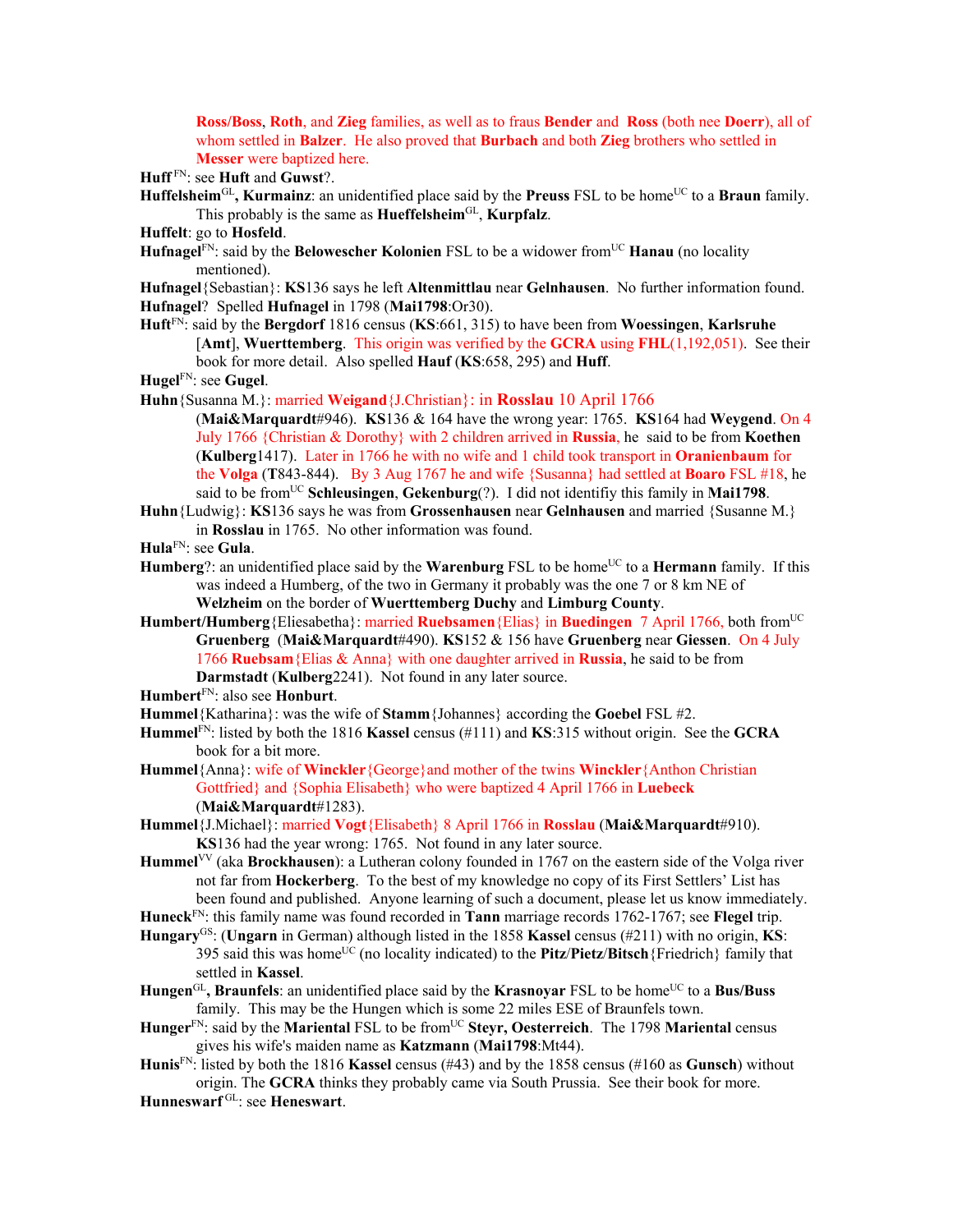**Hunolstein Barony**?GL: this was a tiny barony, mostly SW of Nack town, and about 5-7 miles W of **Alzey** town.

**Hunsecker**FN: see **Huntzinger**.

**Hunsicker**FN: see **Huntzinger**.

**Hunspach**GL, **Sulz Amt**, **Weissenburg Kreis**, **Elsass**: is some 2.5 miles NE of **Sulz** town, and proven by the **GCRA** to be one of the origins of the **Haas** family that went to **Bergdorf**. Also, proven by **GCRA** to be home to the **Merz** and **Roth/Rott** families that went to **Glueckstal**. See the **GCRA** book for more details. Proved by **Curt Renz** to be home to the **Haas** family that went to **Hoffnungstal**, **Bessarabia**. The **GCRA** proved this home to the **Haug**/**Hauck** family and to the widow **Haas**{Elisabeth} who with children settled in **Kassel**; she had been born a **Layenberger**. It also was proven by the **GCRA** to be home to the **Landenberger**, **Neufer**/**Neifer** and **Wieterich**/ **Wiederich**/**Widrich** families that settled in **Neudorf**.

**Hunspach**GL parish, **Sulz Amt**, **Elsass**: is 8 miles E of **Goersdorf**, **Woerth Amt**, **Elsass**.

**Hunsrueck**GL: the name of the region in the **Palatinate** S of the Mosel River and E of the Rhine River**.**

- **Hunt**FN: said by the **Caesarsfeld** FSL to be stepchildren living in the **Bozenhardt** household. I could not find them in the 1798 Volga censuses.
- **Huntzinger**FN: listed by both the 1816 **Kassel** census (#55) and **KS**:316 without origin. Using **FHL**#193,135 the **GCRA** proved origin in **Rumbach**, **Bergzabern** [**Amt**], **Rheinpfalz**. See their book for more. Also spelled **Hunsicker** and **Hunsecker**.
- **Hunzheimer**<sup>FN</sup>: said by the **Hildmann** FSL to be from<sup>UC</sup> **Rheinfeld**. Spelled **Ganzheimer** in 1798 (**Mai1798**:Hd12, 36).
- **Hupert**FN: see **Gupert**.
- **Husaren**VV: aka **Elsanka**, **Ilshanka**, **Jelschanka**, and **Yelshanka** is a German Catholic village on the western side of the Volga founded in 1765. Its FSL is now published in Pleve, Einwanderung ..., vol.II, pp. 163-172. According to this, the first settlers were from the following places with the family names shown here in parens. The number after a name is their FSL household number: from **Aschaffenburg**: (**Wetzel/Wetze/Wentzer**34, **Winter**28);

from **Beczkarik**?, **Oesterreich**: (**Grigoritsch/Grigorius**25);

- from **Bouillon**, **Frankreich**: (**Dorbau/Durbak/Durban**33);
- from **Boznowice**, **Oesterreich**: (**Lebrecht**12);
- from **Braila**, **Tuerkei**: (**Bralian**10);

from **Brody**?, **Polen**: (**Kasawierski**4);

from **Danzig** [**Imperial City**]:, **Preussen**: (**Gitor**/**Gutor**27, **Rutowski**35, **Sdawinski**/**Strowinski**22, **Stephan**26);

from **Dorfern**?, **Oesterreich**: (**Stein**29);

from **Druja**?, **Polen**: (**Sawizki**9);

from **Frankfurt-am-Main** [**Imperial City**]: (**Baini**/**Bahn**/**Boni**/**Bani**23);

from **Gnewin**?, **Polen**: (**Voit**/**Woyd**/**Vogt**2);

from **Hammelburg**: (**Weigand**/**Weingard**/**Weingandt**31);

from **Itschnja**, **Ukraine**: (**Mursa**14);

from **Kelheim**?, **Mannheim**, [**Kurpfalz**]: (**Hoefner**/**Hoefer**1);

from **Konstantinopol**, **Tuerkei**: (**Anastas**19, **Stanow**/**Stanov**/**Stan**/**Stamm**30);

from **Mannheim**, [**Kurpfalz**]: (**Meier**32);

from **Marienburg**, **Polen**: (**Baumgaertner**/**Baumgardt**3, **Klein**24,

**Rakuszewski**/**Rockowshew**21, **Tuhn**18);

from **Marienwerder**, **Preussen**: (**Schiefelbein**/**Schiebelbein**/**Scheipelbein**20);

from **Memel**, [**Ost-**]**Preussen**: (**Noriheim**17);

from **Newel**, **Polen**: (**Sokolowski**/**Sokolowsky**15);

from **Polozk**, **Polen**: (**Sokolow**5);

from **Prerow**, **Oesterreich**: (**Wangar**/**Weingard**6);

from **Simbirsk**, **Russland**: (**Sawazki**/**Sawatski**13);

from **Sweg**?, **Polen**: (**Danowski**7);

from **Szumow**?, **Polen**: (**Koritz**11);

from **Witebsk**, **Polen**: (**Kamlowski**/**Kamlovski**8, **Lankiewiez**16).